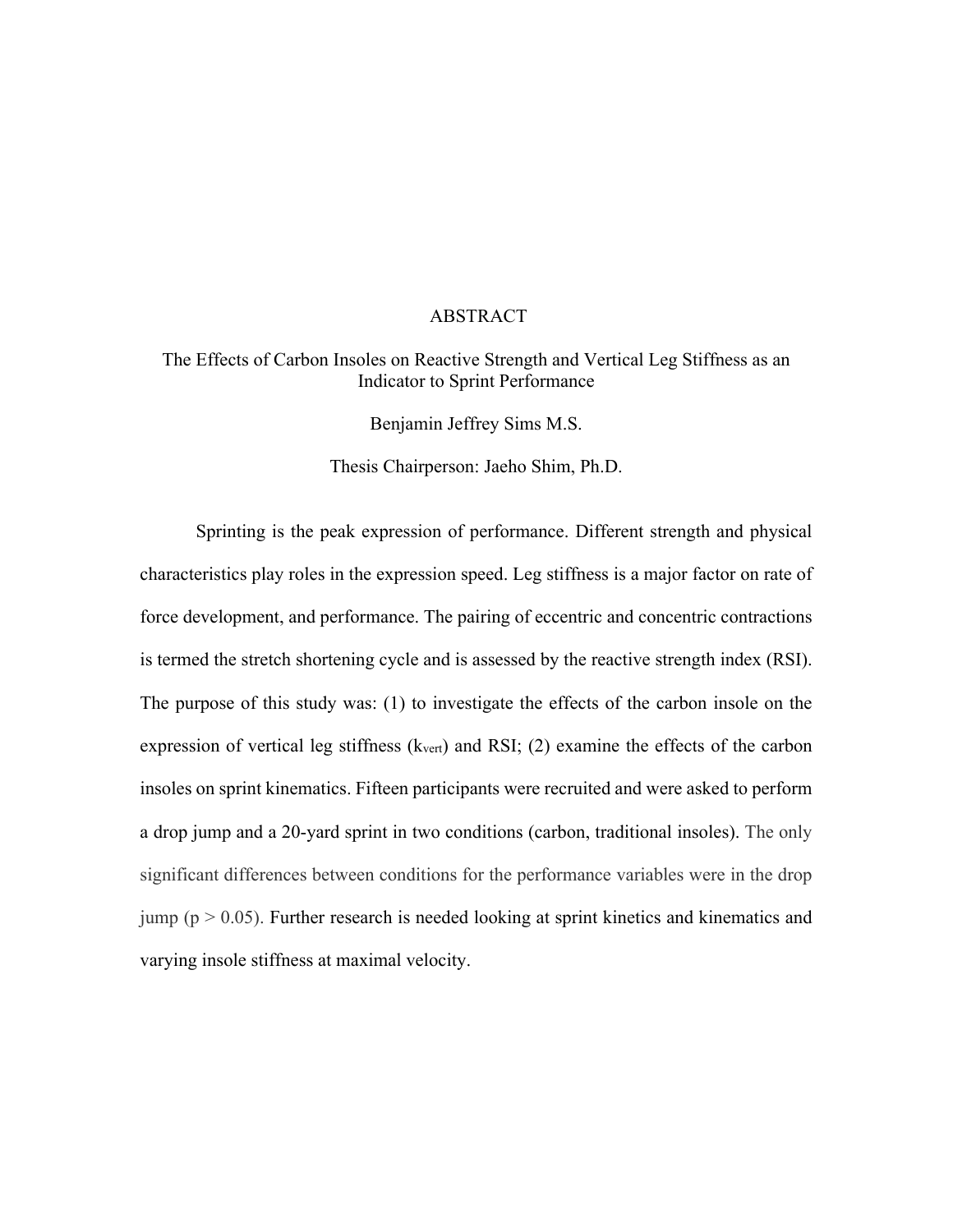The Effects of Carbon Insoles on Reactive Strength and Vertical Leg Stiffness as an Indicator to Sprint Performance

by

Benjamin Jeffrey Sims, B.S., M.S.

A Thesis

Approved by the Department of Health, Human Performance, and Recreation

Dale Connally, Ph.D., Interim Chairperson

Submitted to the Graduate Faculty of Baylor University in Partial Fulfillment of the Requirements for the Degree of Master of Science

Approved by the Thesis Committee

Jaeho Shim, Ph.D., Chairperson

Andrew Meyer, Ph.D.

Jonathon Rylander, Ph.D.

Accepted by the Graduate School

May 2021

J. Larry Lyon, Ph.D., Dean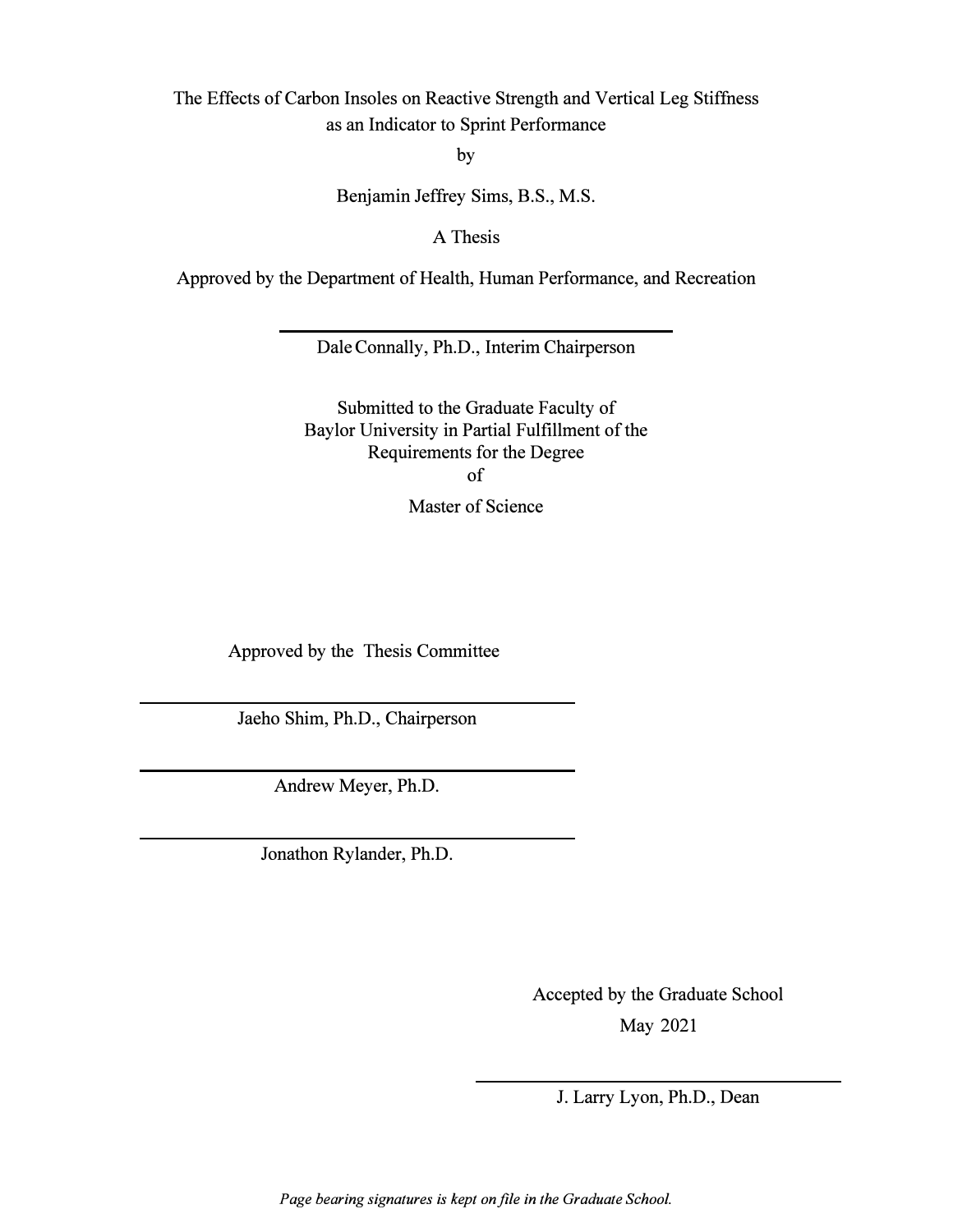Copyright © 2021 by Benjamin Jeffrey Sims

All rights reserved.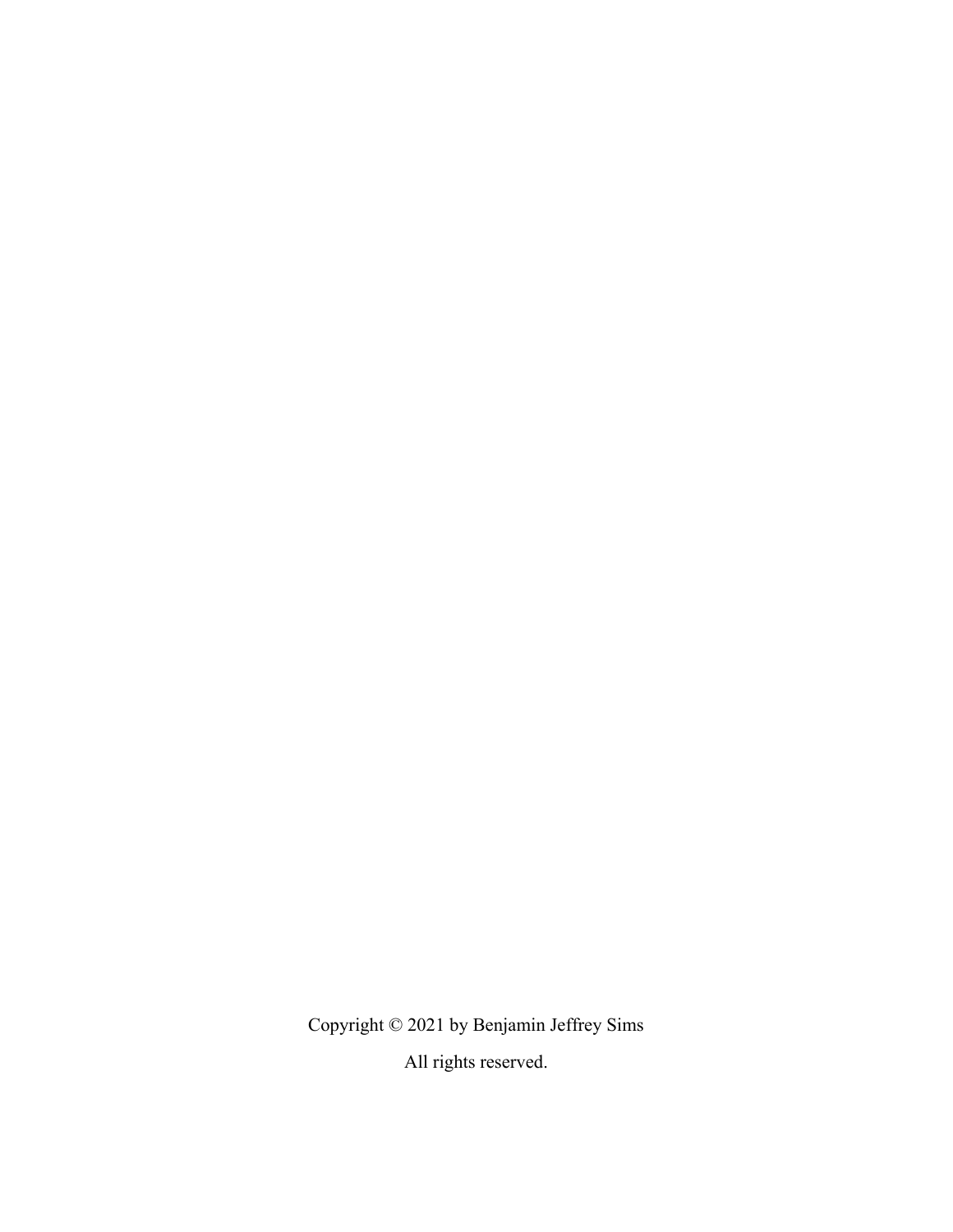# TABLE OF CONTENTS

| Participants. |  |
|---------------|--|
|               |  |
|               |  |
|               |  |
|               |  |
|               |  |
|               |  |
|               |  |
|               |  |
|               |  |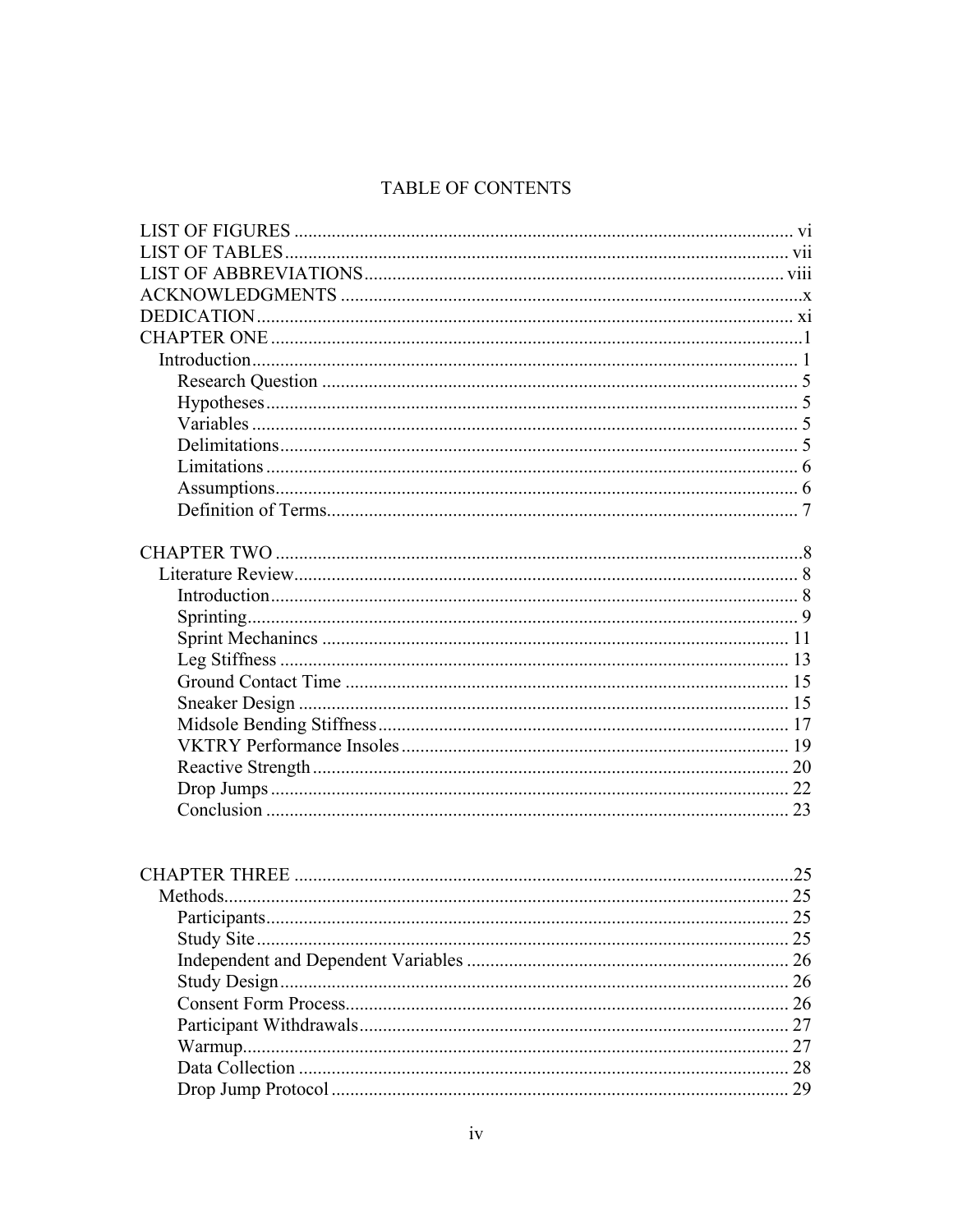| Speed |  |
|-------|--|
|       |  |
|       |  |
|       |  |
|       |  |
|       |  |
|       |  |
|       |  |
|       |  |
|       |  |
|       |  |
|       |  |
|       |  |
|       |  |
|       |  |
|       |  |
|       |  |
|       |  |
|       |  |
|       |  |
|       |  |
|       |  |
|       |  |
|       |  |
|       |  |
|       |  |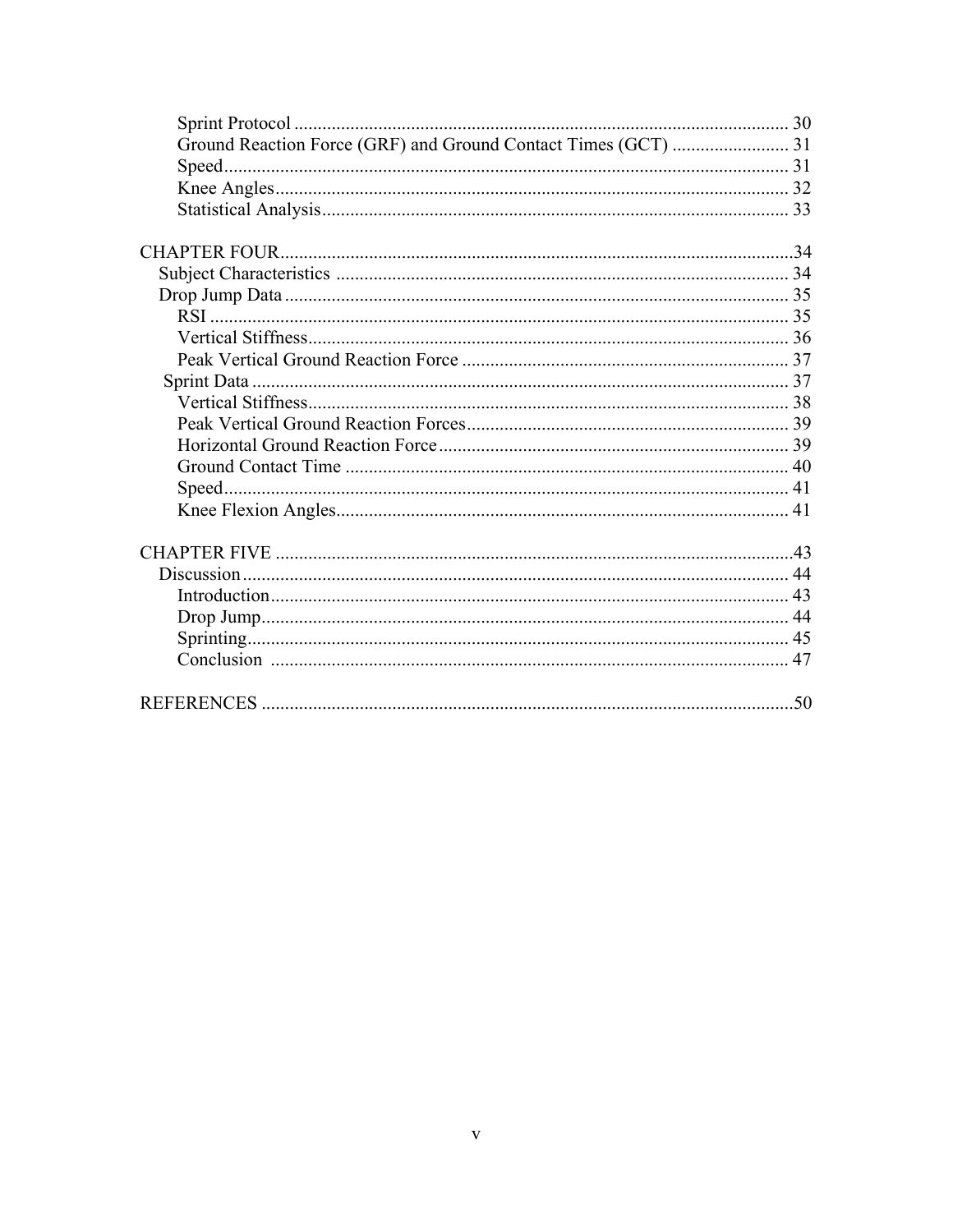# LIST OF FIGURES

| Figure 6. Comparison between Knee Flexion Angles at Contact and vGR 47 |  |
|------------------------------------------------------------------------|--|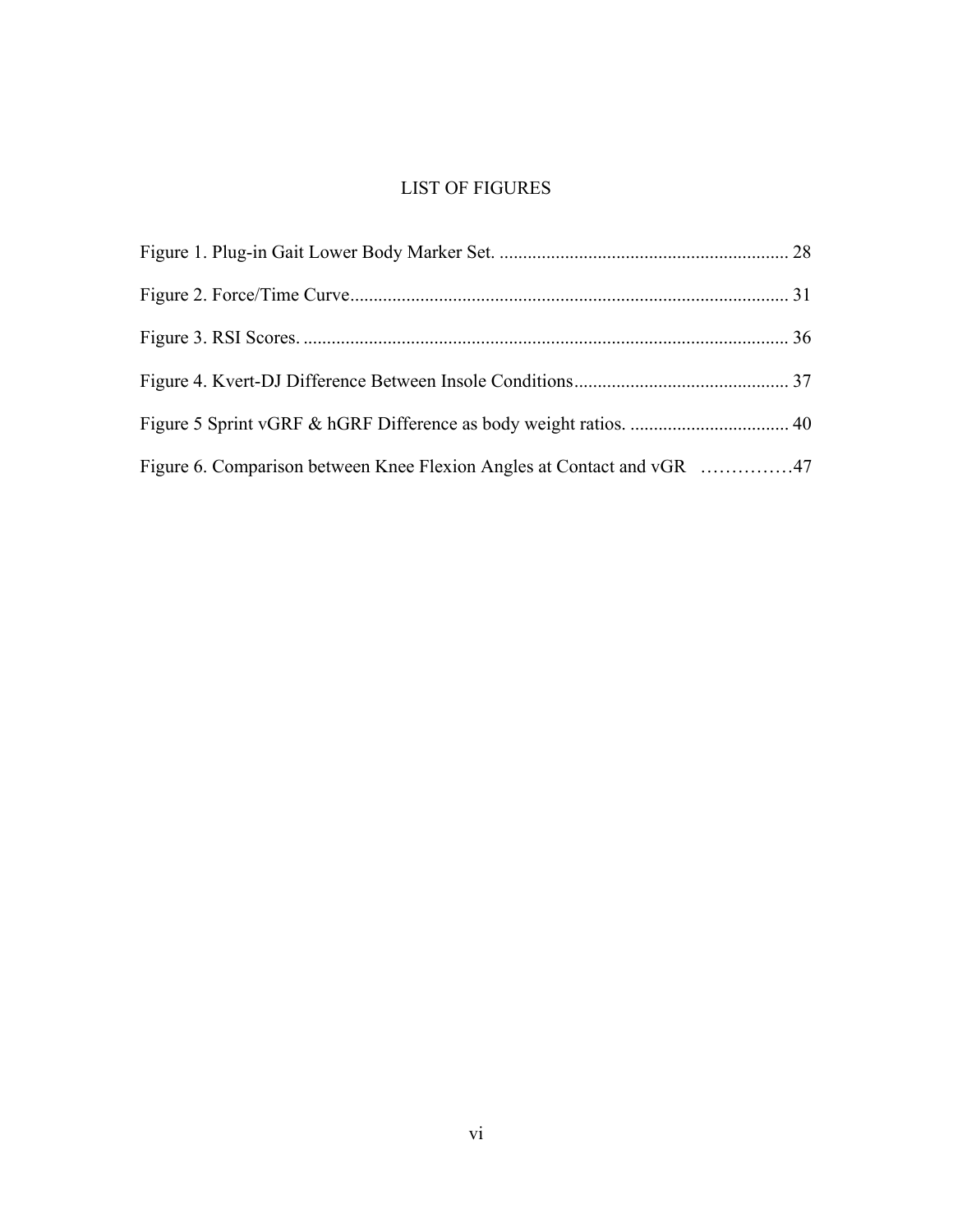# **LIST OF TABLES**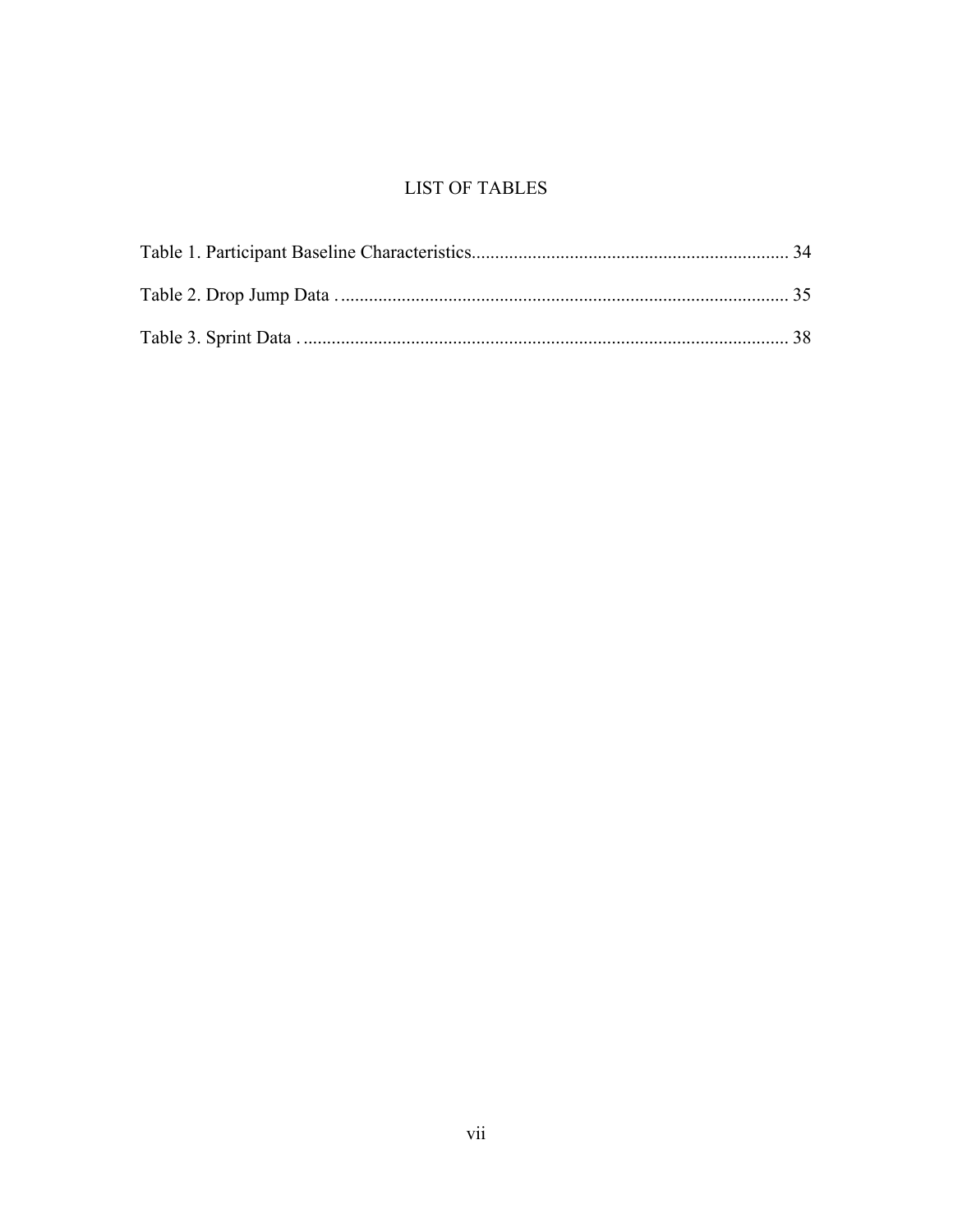## LIST OF ABBREVIATIONS

- COM Center of Mass
- DJ Drop Jump
- GCT Ground Contact Time
- GRF Ground Reaction Force
- hGRF Horizontal Ground Reaction Force
- Kvert Vertical Stiffness
- LANK Left Ankle
- LASI Left Anterior Sacroiliac Joint
- LHEE Left Heel
- LKNE Left Knee
- LPSI Left Posterior Sacroiliac Joint
- LTHI Left Thigh
- LTIB Left Tibia
- LTOE Left Toe
- MBS Midsole Bending Stiffness
- MTP Metatarsal Phalangeal
- MTU Musculotendinous Unit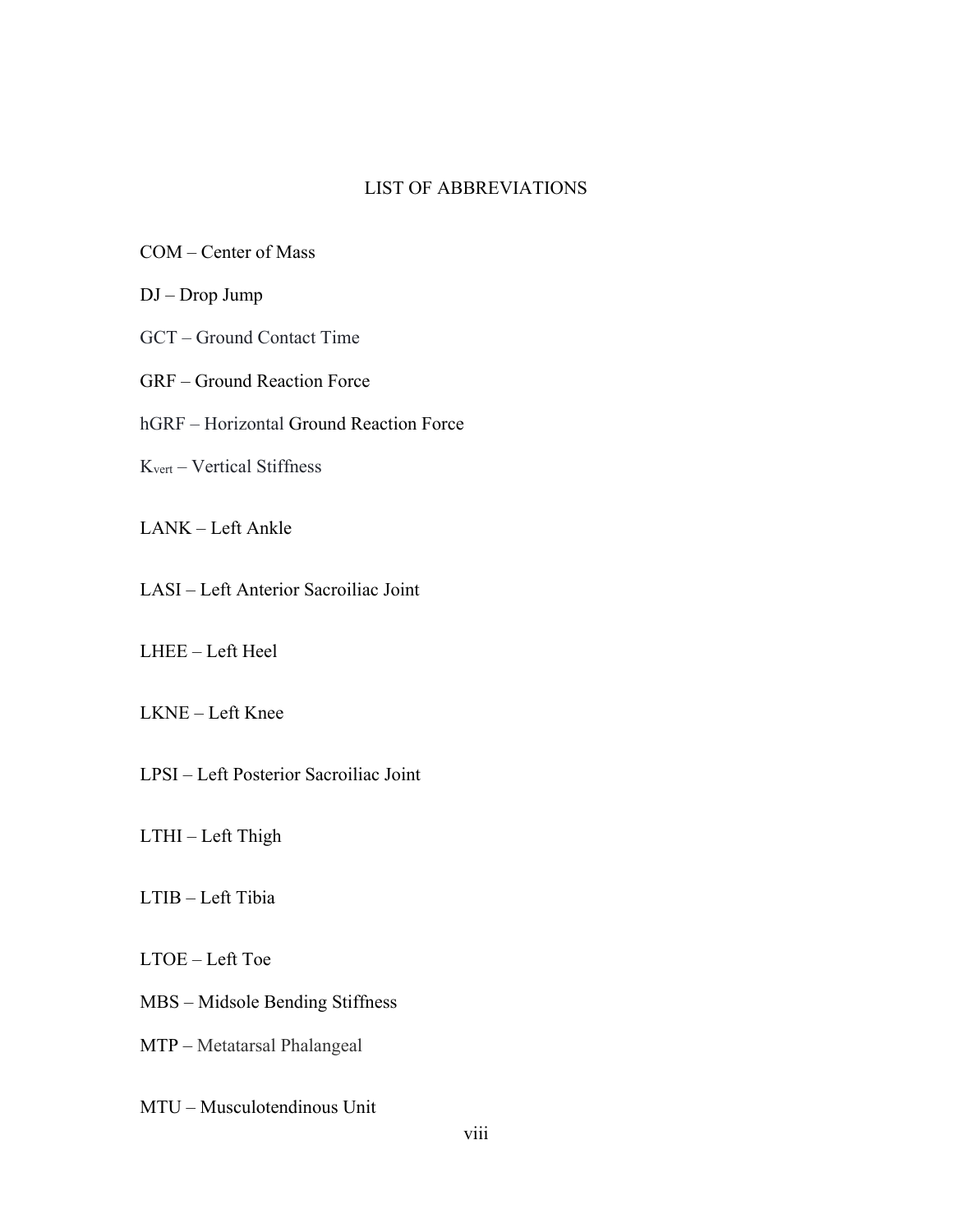## RANK – Right Ankle

RASI –Right Anterior Sacroiliac Joint

RHEE – Right Heel

RKNE – Right Knee

RPE – Rating of Perceived Effort

RPSI –Right Posterior Sacroiliac Joint

RSI – Reactive Strength Index

RTHI – Right Thigh

RTIB – Right Tibia

RTOE – Right Toe

SSC – Stretch Shortening Cycle

vGRF – Vertical Ground Reaction Force

VO2 Max – Maximal Oxygen Consumption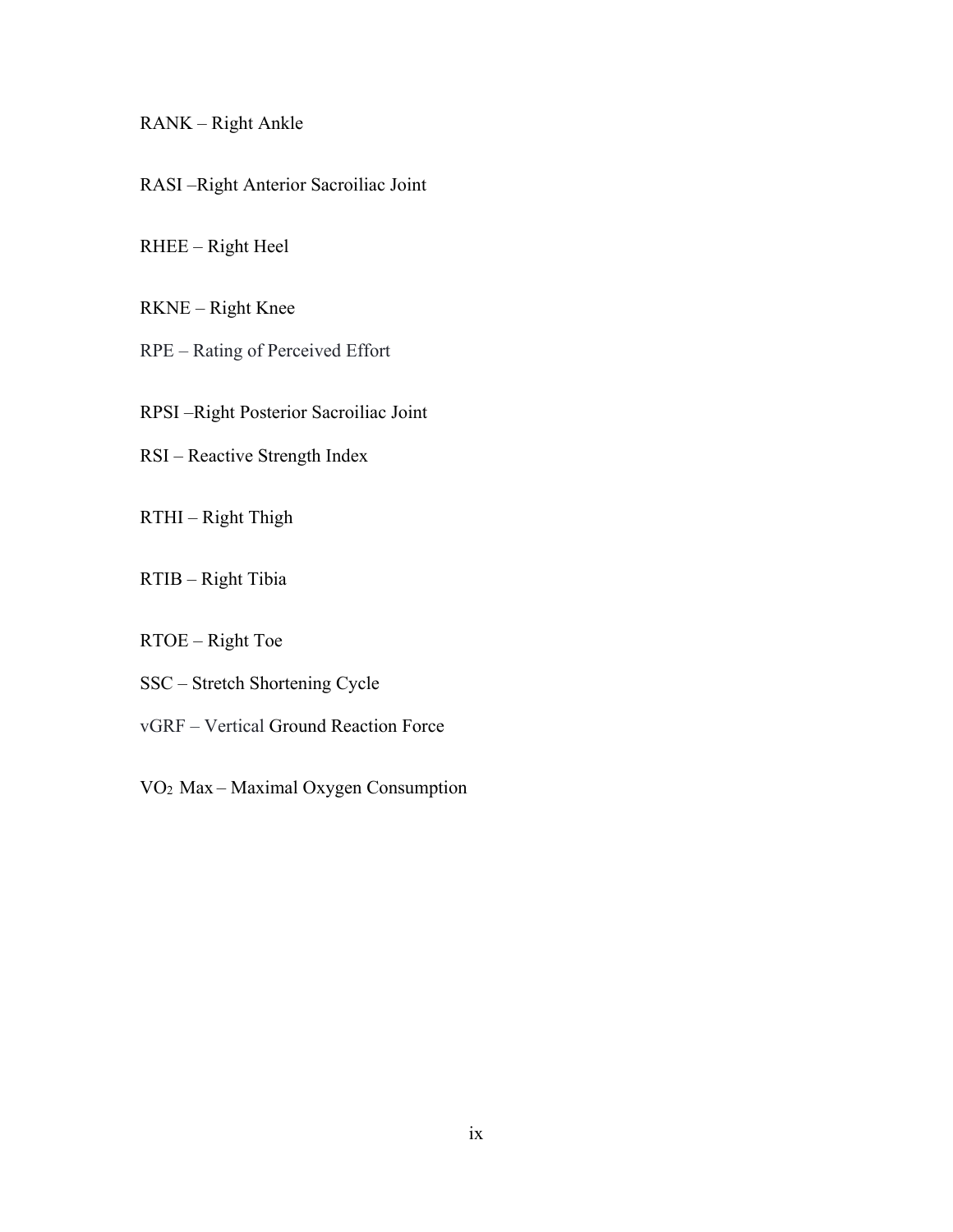## ACKNOWLEDGMENTS

First and foremost, I would like to dedicate this thesis to my family who have provided uncompromising support through emotional, physical, and spiritual means all throughout my grueling academic journey. I am forever grateful for your support and love you all so dearly. I would also like to thank my beautiful girlfriend, Caroline Rosack, for her never-ending encouragements, and support through this process. I would also like to personally thank Dr. Shim for the guidance through this process. Also thank you to Dr. Rylander, for being supportive and being more than willing to assist me in this process. I would also like to thank Dr. Meyer for being willing to sit on my thesis committee. I would also like to thank Dr. Miller for giving me the chance to first come to Baylor all those years ago, without him I would not be here in Waco, Texas. Lastly, I want to always give thanks to God, for without him I surely would have been overwhelmed and anxious. There is no way I would have endured, survived, or even make it to this stage of my life without His faithfulness.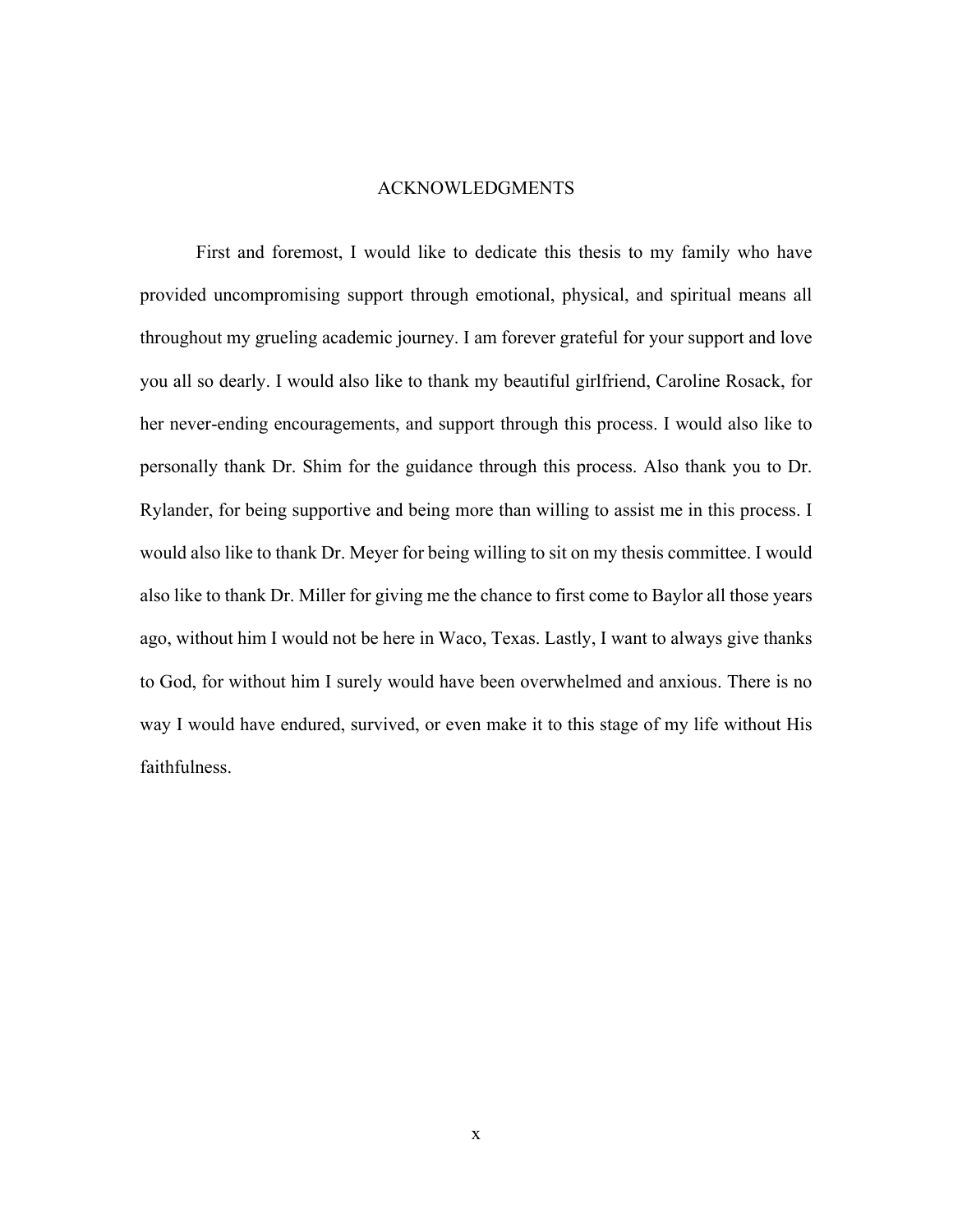## DEDICATION

To my family, who have been my continual support throughout my entire academic career, I am truly grateful.

To my beautiful girlfriend, Caroline who has been my best friend and someone I can always count on. I love you so much.

To my mentor and advisor Dr. Shim, thank you for choosing to invest into me and helping me grow as a researcher and academic student.

And lastly to Baylor University, it has been an unforgettable journey. Sic Em Bears!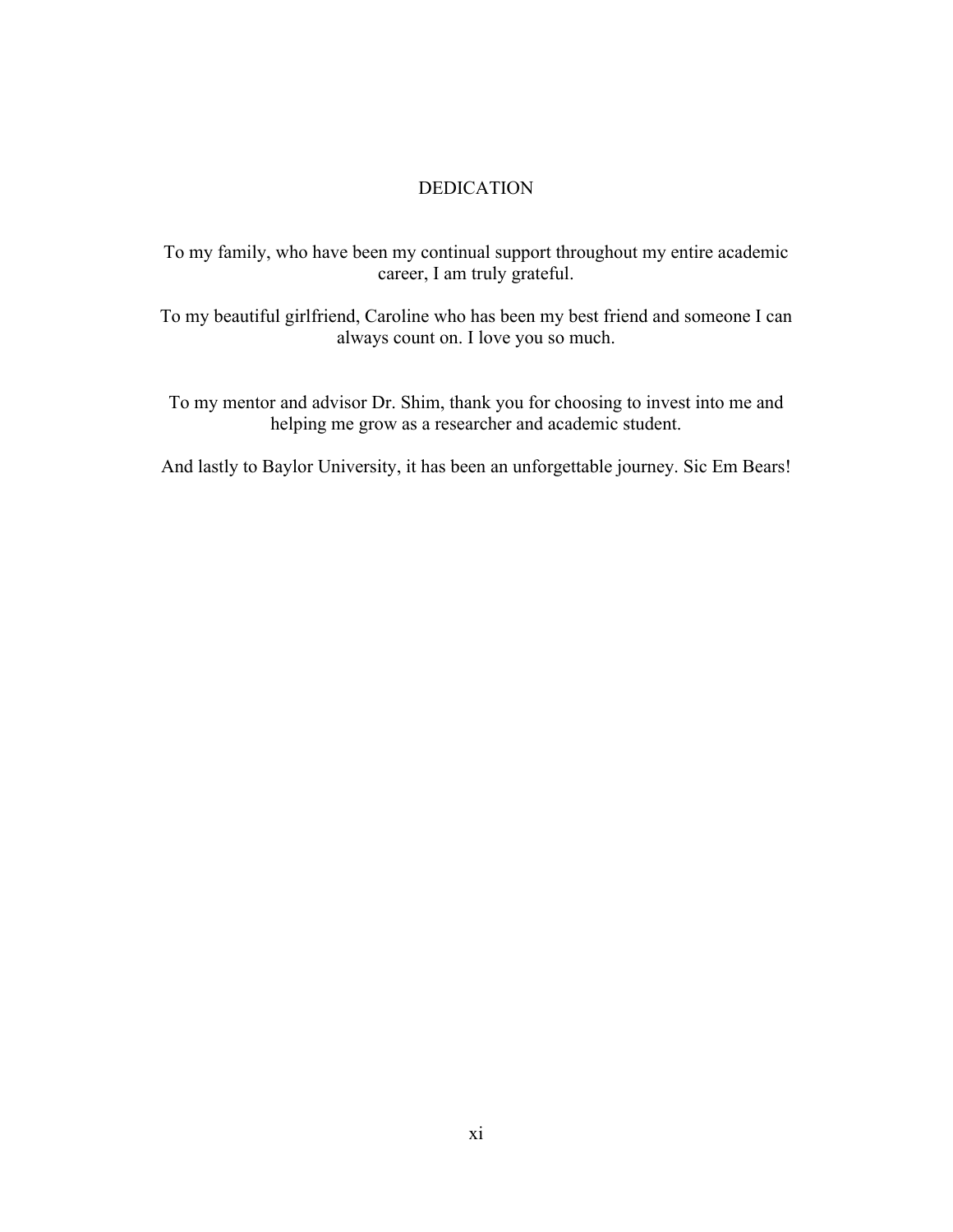## CHAPTER ONE

## Introduction

Sprinting is an intricate undertaking that places a high demand on the performer. Sprinting involves a high-level synchronization of movements and the proper sequencing of muscle actions to perform at a top level. Speed is a function of stride length and stride frequency; thus, implying that higher speeds can be reached when either or both variables are improved. Elite sprinters have stride lengths and stride frequencies as great as 2.6 meters long and up to five steps per second (Clark et al 2017). In previous research there were indications that the force employed at ground contact is more crucial to determine speed (Brughelli et al 2011). The larger the forces employed at ground contact, the greater the displacement of the athlete's body and shorter ground contact times can be produced, thus equaling greater speeds (Healy et al 2019).

An increase in running speeds is the result of increased forces. The magnitude and direction of the forces need to be considered. Athletes have to lessen horizontal braking force and exploit the vertical forces. These vertical forces are important because after the momentum has been developed during the initial acceleration phase (first 20m), the body will typically keep going forward at the same speed as long as the internal and external forces acting on the body are in equilibrium (Haugen et al 2018). A braking force refers to forces that act in the opposing direction of movement. These oppositional forces whilst sprinting typically cause slowing down (negative acceleration) and the chief cause of unwarranted braking is making ground contact too far in front of the athlete's center of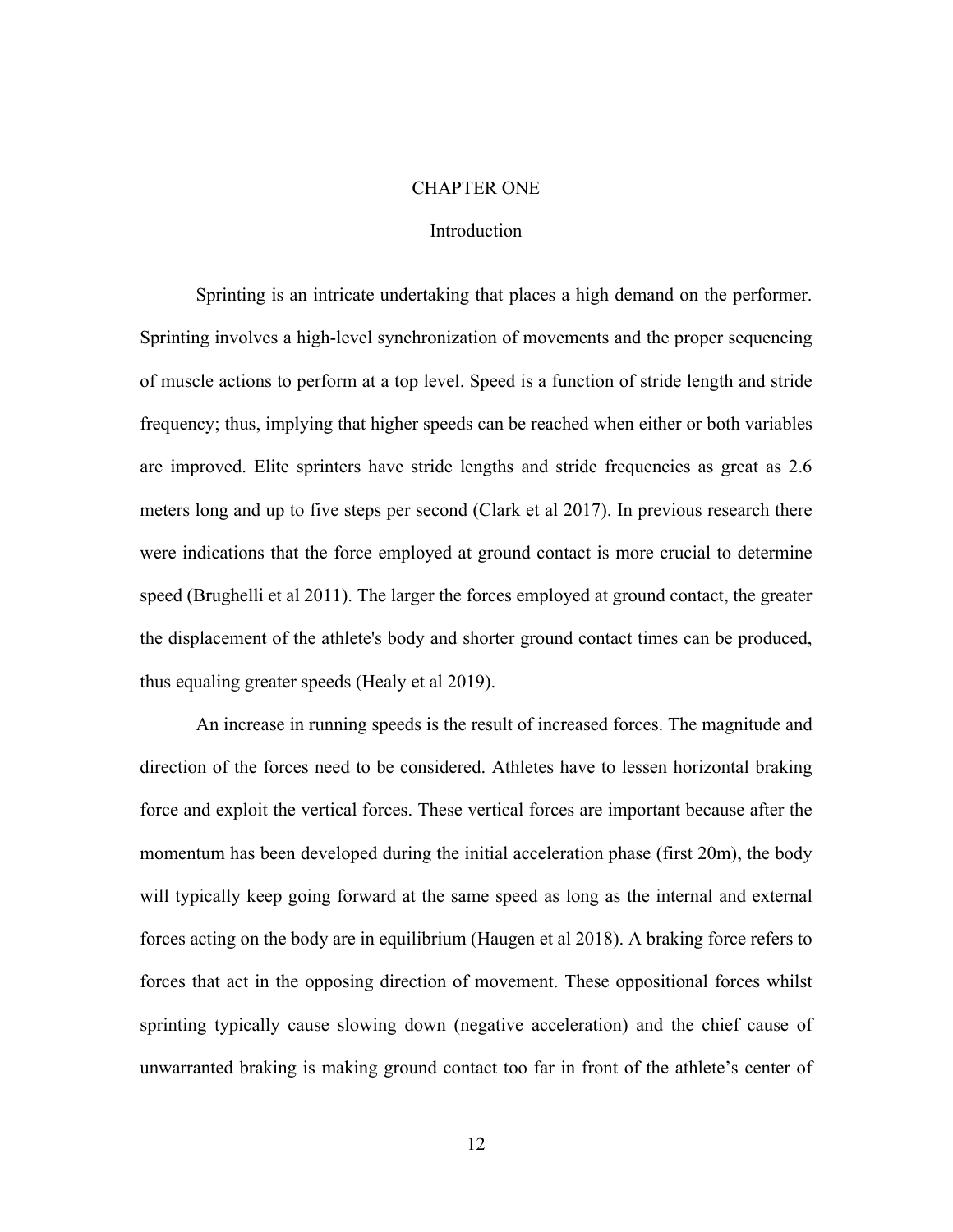mass (COM). Increases in vertical displacement will cause more efficient ground contact position and increase the probability of negative foot-speeds on subsequent contacts. Increasing leg stiffness will improve vertical ground reaction forces (vGRF) which will allow the competitor to better offset the impacts of gravity (Haugen et al 2018).

It is recognized that stiffness in the human leg has a major influence on various variables including the rate of force development, elastic energy storage and utilization, and sprint kinematics (Brughelli and Cronin 2008). Leg stiffness is defined as the ratio of ground reaction forces to maximum leg compression at the middle of the stance phase (Brughelli and Cronin 2008). Vertical stiffness is measured by mass and the natural frequency of oscillation (Serpell et al 2012).

Various strength abilities play large roles throughout the performance of a sprint. During the ground contact phase of sprinting, there is a pairing of an eccentric contraction with a concentric contraction and is termed the stretch shortening cycle (SSC) and is repeatedly utilized in many sport movements (Healy et al 2019). A fast SSC performance has been evaluated by the measurement of the reactive strength and is typically measured using drop jumps (Healy et al 2019). Reactive strength is measured by the reactive strength index (RSI) = Flight Time / Ground Contact Time (Pedley et al 2017). Elite sprinters are better suited to contact the ground with a stiffer leg spring which thereby increases vertical ground reaction forces and increases the utilization of the muscle-tendon unit's (MTU) elastic elements, consequently achieving higher running speeds **(**Douglas et al 2018).

Speed and performance can be trained to a certain extent. Much of what separates an elite from an amateur lies in his/her genetic profiles. The amazing world of science and technology can offer potential performance gains using new technological advances such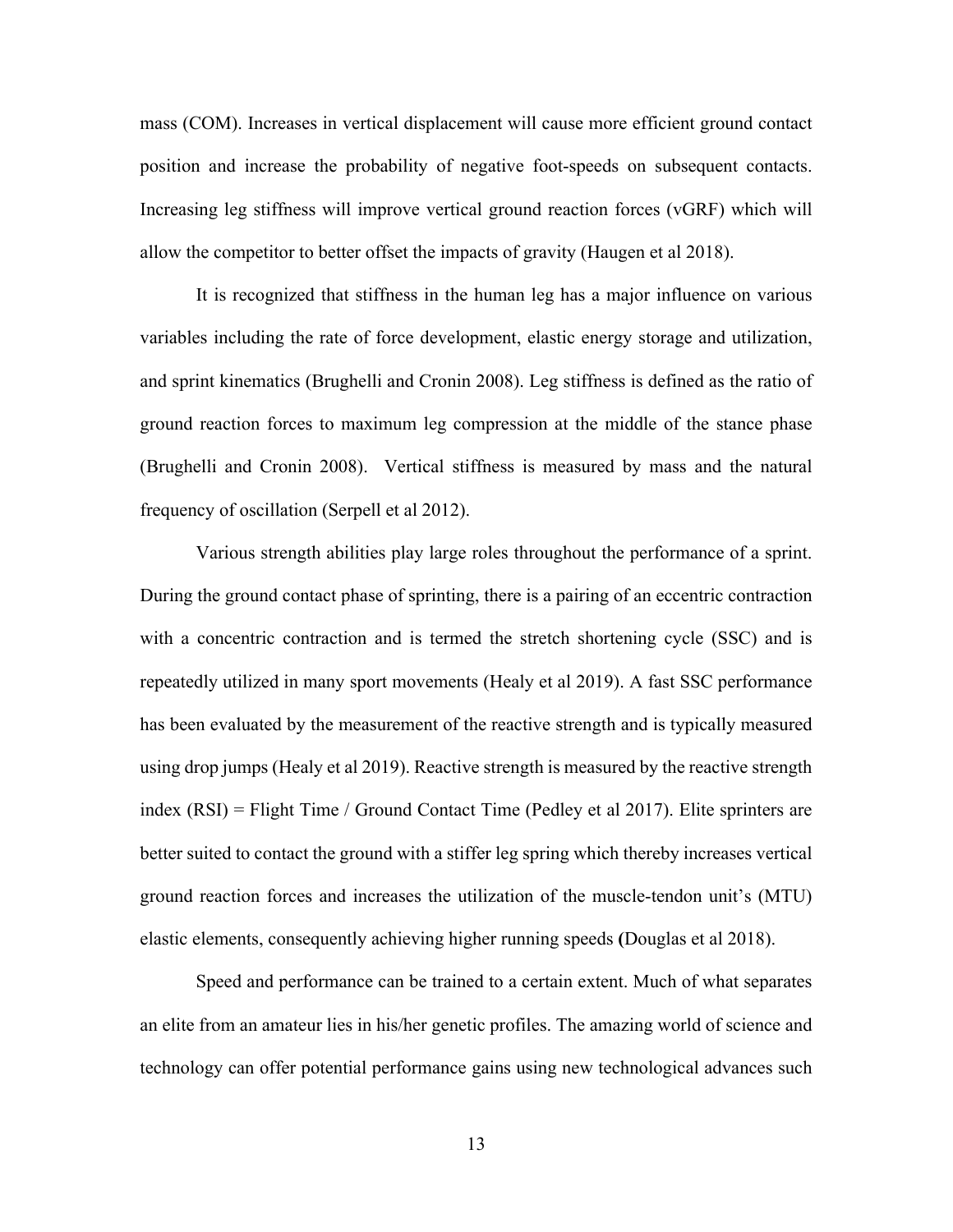as carbon fiber insoles that are added into running shoes. When athletes run barefoot, they must employ extra muscular effort to lessen the impact of their foot when it crashes into the ground, while runners that run in well cushioned shoes (midsole material performs the task of cushioning) employ less muscular effort. One downside to wearing well cushioned shoes is that they add to the overall mass which increases the metabolic cost (Tung et al 2014). According to the cushioning hypothesis, for every 100 grams of mass added to a shoe, VO2 increases by approximately 1%.

Currently most of the literature that analyzes the use of carbon insoles comes from endurance running due to the popularity of Nike's Breaking 2-hour. These studies look at running economy and the energetic cost of running (Hoogkamer et al 2018; Barnes and Kilding, 2019), while few studies have been performed on jumping and sprinting tasks using a carbon insole. These few studies have examined the use of the carbon insoles to increase midsole bending stiffness specifically targeting the metatarsophalangeal (MTP) joint. A stiffer midsole may help effective force transmission onto the ground during the support phase of sprinting and having a stiffer midsole reduces the energy lost at the MTP joint from the touchdown to take off phase of running (Nagahara et al 2018; Willwacher et al 2013). A stiff soled shoe restores the lost forces during the support phase, enhancing the plantarflexion at the MTP joint towards the toe-off (Nagahara et al 2018).

Every year athletes continue to break records and set a new status quo. The improvements come from a myriad of sources, such as improved footwear, clothing, and training devices. For example, the Nike Explore Team Sport Research Lab created a new fabric which they call the AeroReact and it is "uniquely engineered to adapt to changes in a runner's temperature. Supporting the body's existing thermoregulation capabilities"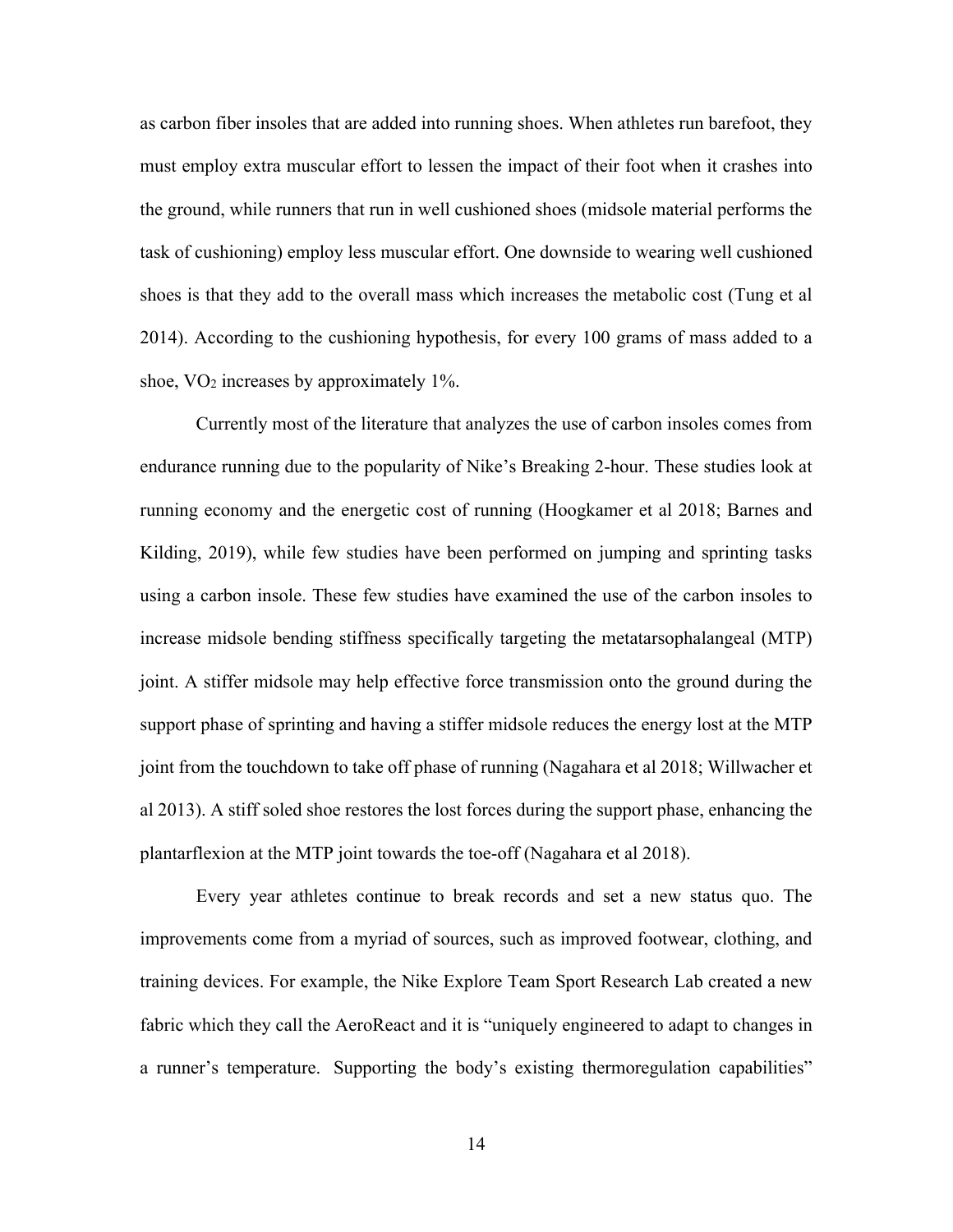(Innovated for Adaptive Breathability, 2018). By being able to better thermoregulate, the body can focus on other areas that are critical to performance. Another example is the Diamondback Andean. This bike is so fast and groundbreaking that the UCI (Union Cycliste International) does not allow it in races. Diamondback created an Aero Core that aims at reducing drag between the wheels and the frame by shielding the drivetrain and smoothing airflow over the structure. At present, speed is the name of the game and faster is always better. Nike has also started incorporating carbon into their running shoes which has already been proven effective in the marathon. One company that markets and sells carbon insoles boasts an impressive return of energy due to increasing stiffness which relates to increased athletic explosiveness by 9.3% (https://vktrygear.com/pages/theinsole).

VKTRY carbon insoles, have five stiffness levels. These correlate to different sports and the demands of said sport. In addition to the claims by VKTRY of a 9.3% increase in explosiveness, they also claim a 1.6-inch increase in vertical jump height (https://vktrygear.com/pages/the-insole). By the addition of the VKTRY insoles, if the results show increased reactive strength indexes (RSI) and increase the vertical stiffness then it is safe to assume that the speeds will increase which will lead to new records being set. Carbon insoles have not received a large amount of attention in the literature regarding reactive strength and vertical stiffness; however, the existing body of evidence points to the possibility of improvements to performance.

## *Research Question*

The purpose of this study was to determine if adding a carbon insole into a sneaker can increase the vertical stiffness and reactive strength index during sprinting and jumping.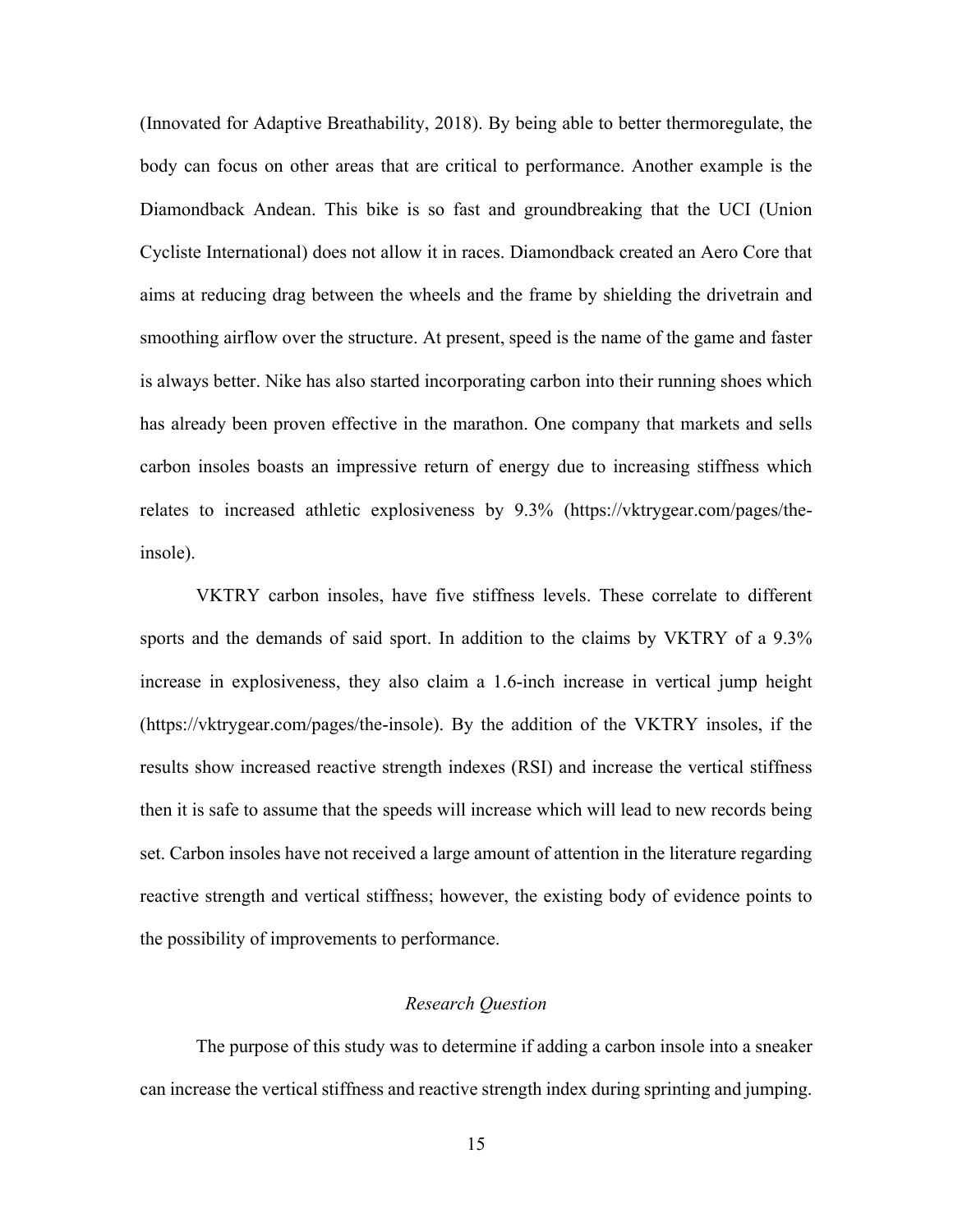#### *Hypotheses*

Ho: There will be no significant difference in reactive strength between the carbon and standard insoles.

Ho: There will be no significant difference in Vertical Ground Forces between the carbon and standard insoles in sprinting.

Ho: There will be no significant difference in Vertical Ground Forces between the carbon and standard insoles in the drop jumps.

## *Variables*

The primary variables looked at in this study were to determine if the use of VKTRY insoles improved the reactive strength index (RSI) and to determine if the use of VKTRY insoles improved the vertical stiffness (Kvert). Secondary variables include changes in ground contact times (GCT), and differences in vertical ground reaction forces (vGRF).

## *Delimitations*

- 1. Participants must be between 18-35 years old.
- 2. Participants must have participated in at least 4 weeks of moderate to vigorous activity prior to testing.
- 3. 15 Males and/or Females will be selected as participants in the study.
- 4. Participants must fit a US men's shoe size 8,10,12, or a US women's shoe sizes 6,8,10.
- 5. Participants cannot have recently experienced any lower extremity injuries.
- 6. Participants will be recruited from Baylor University via advertisement flyers.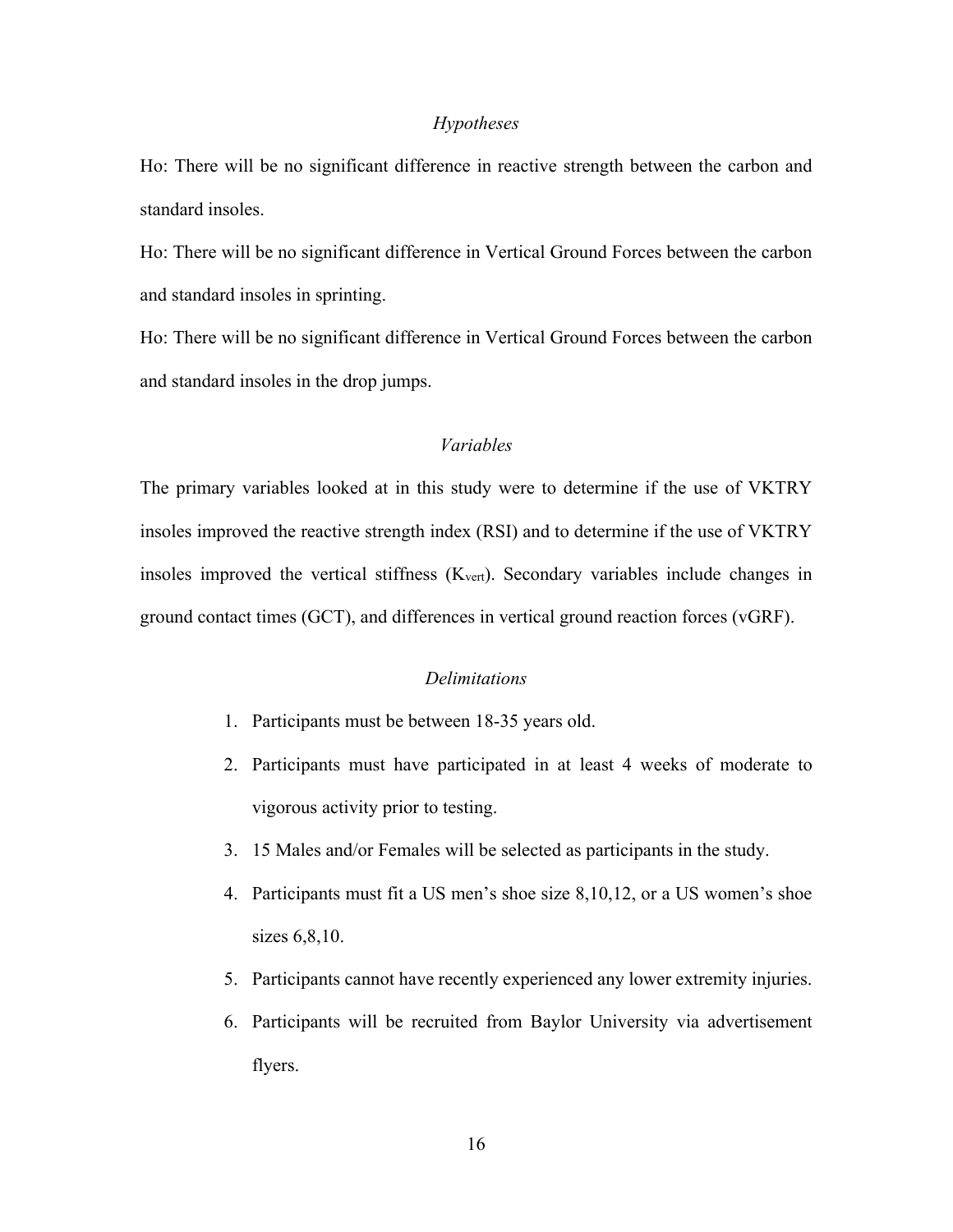- 7. Participants will attend all study-related visits in the Baylor Laboratories for Biomotion at the Baylor Research and Innovation Center (BRIC), Waco, TX.
- 8. Participants will be recruited from local gyms, fitness clubs and organizations in Waco, Texas.

#### *Limitations*

- 1. Participants' differing sleep, dietary, and exercise habits may influence outcomes of the study.
- 2. Measurement variability and participant stress levels ("White coat syndrome") may influence results, such as targeting.
- 3. Study outcomes may only be relevant for the chosen population.

## *Assumptions*

- 1. All research team members will be adequately trained in all necessary study protocols.
- 2. All necessary equipment will function properly and produce valid results.
- 3. Participants will comply with study protocol in taking their respective supplementation for the proper intake duration.

## *Definition of Terms*

Reactive Strength: The ability to absorb force in one direction and then apply more force in the opposite direction.

VKTRY: Brand of insoles.

Stiffness: The resistance of an object or body to a change in length.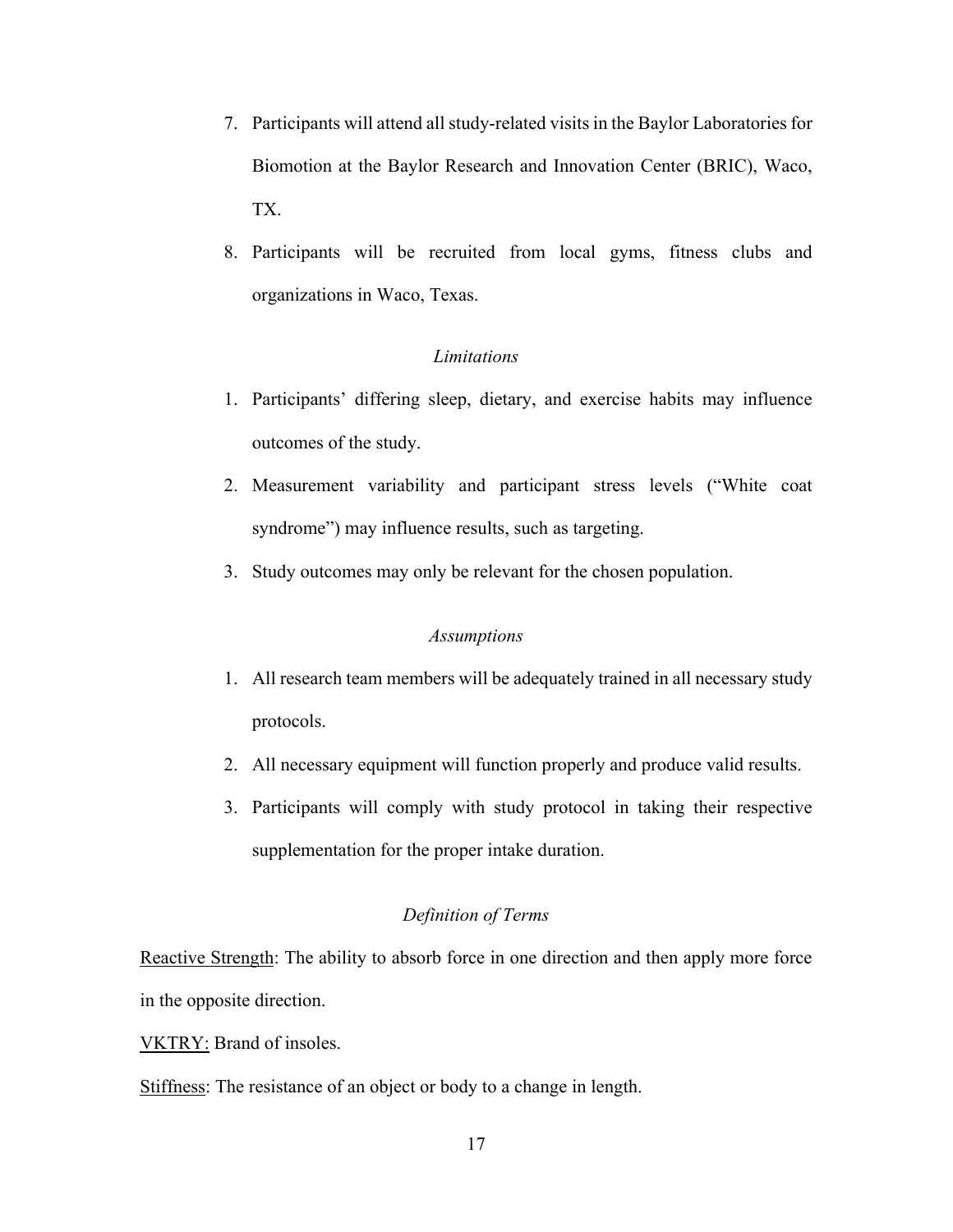Drop Jump: Designed to examine athlete reactivity. The Drop Jump (DJ) test consists of an athlete standing on a platform behind force plates, stepping off and dropping onto the plates, absorbing the drop, and immediately propelling back up into a vertical jump.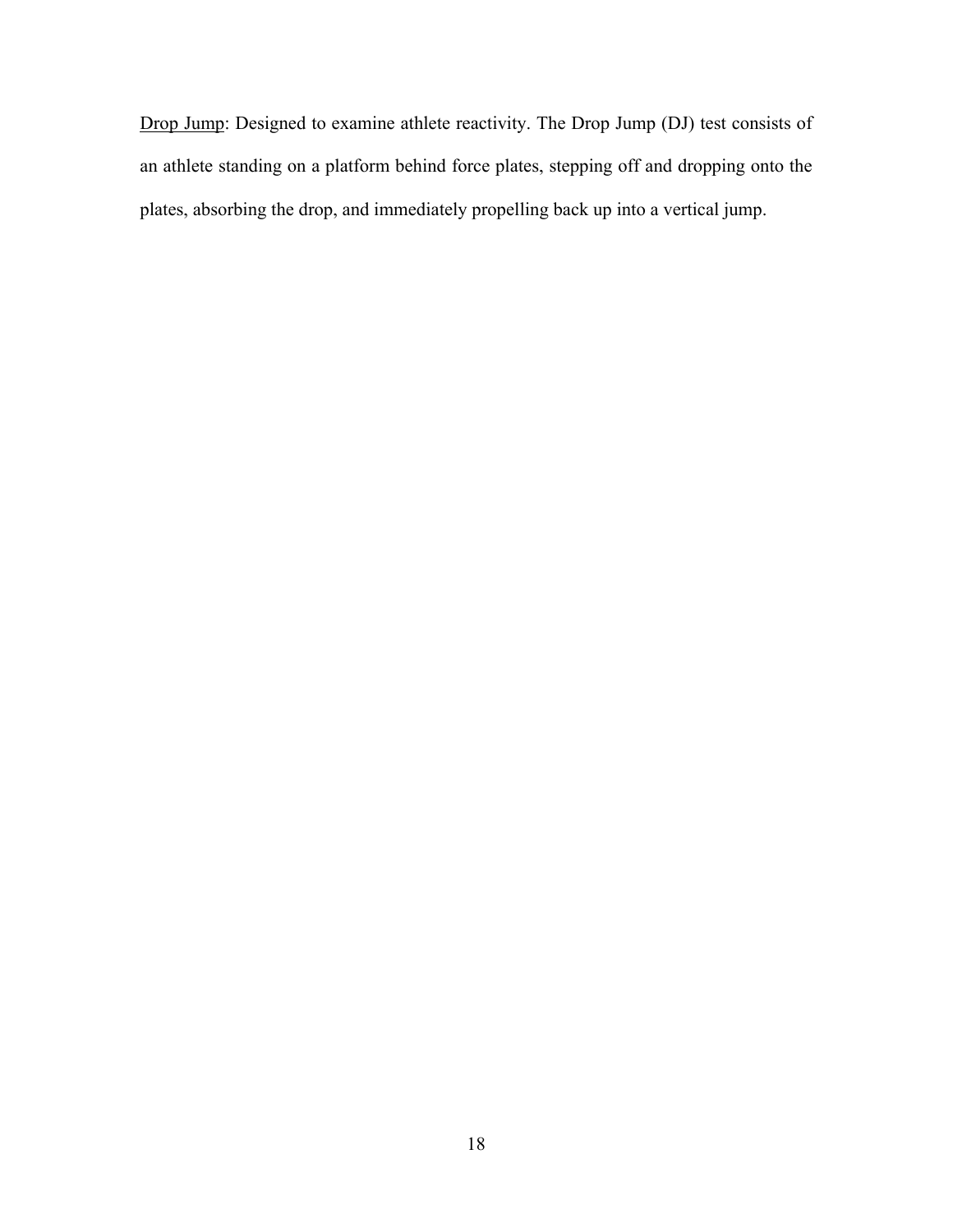#### CHAPTER TWO

## Literature Review

#### *Introduction*

 Sprinting ability is a vital element in performance for a range of athletic activities and depending upon the distances, sprinting may include acceleration, maximum velocity, and a deceleration phase (Douglas et al 2020). While acceleration ability is paramount to sprint performance (Morin et al 2011), maximum velocity capabilities are of significant interest to team sport and sprint athletes. There is a strong correlation between an athlete's top velocity and performance in field sports. One study showed that the relative rate of acceleration remained the same regardless of sprint performance, thus indicating that a higher top end velocity enables a superior performance (Douglas et al 2020). Additional evidence indicates that faster sprinters attain higher top end speeds (velocities) by the application of larger relative vertical ground reaction forces (da Rosa et al 2019). The larger relative vertical ground reaction forces (vGRF) come from elite sprinters maximizing the utilization of the elastic structures in the musculotendinous unit within the stretch shortening cycle (SSC). This gives the sprinters a greater reactive strength and greater vertical leg stiffness, which produces superior performance (Douglas et al 2020). Much of these traits, such as the SSC are genetic and specifically trained. With science constantly improving, elite and amateur athletes are performing faster, stronger, and quicker than before with improved sneaker design.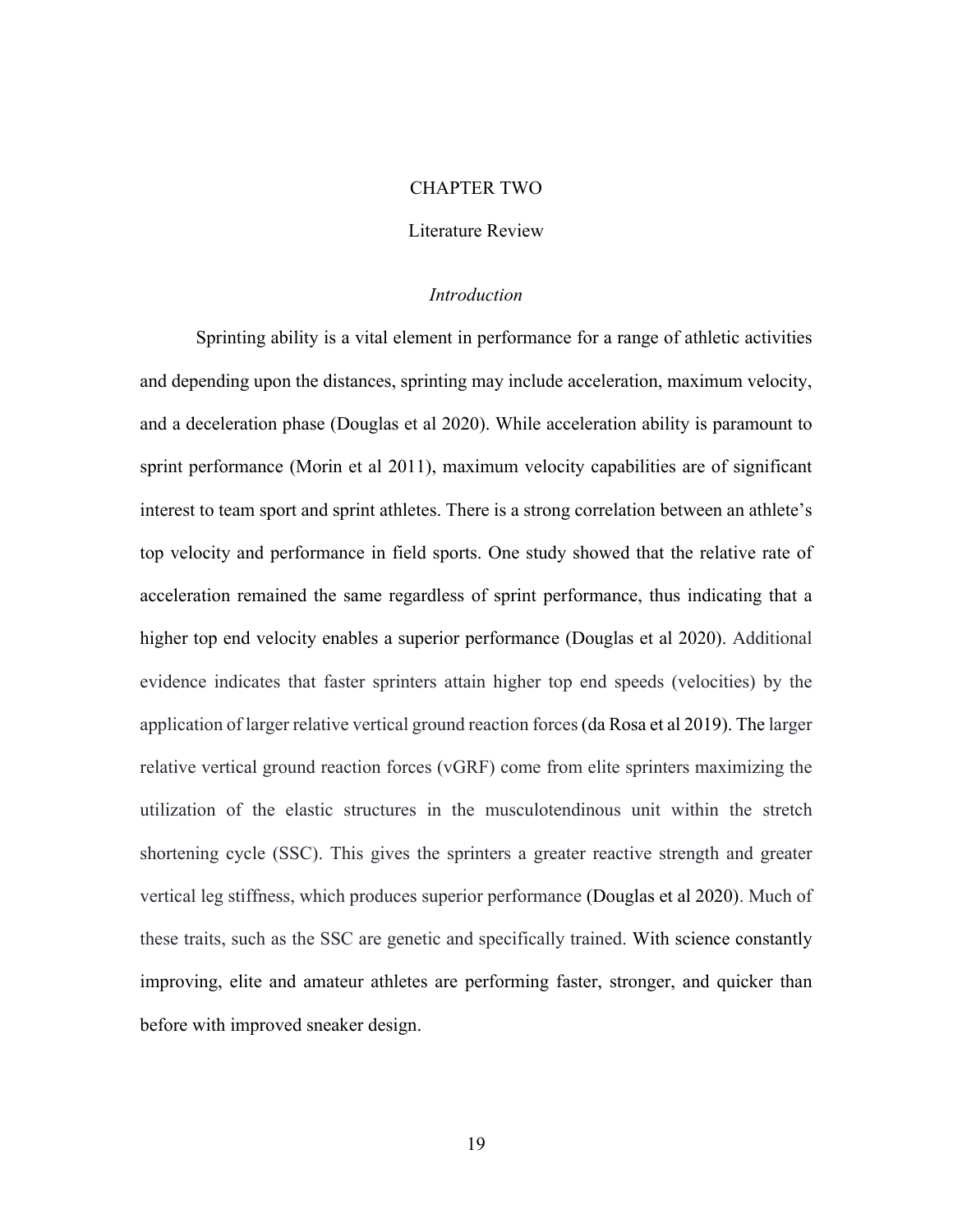One such improvement comes from carbon fiber insoles in athletic sneakers. Named 2020s top choice for runners by Runner's World, VKTRY Performance Insoles have a full-length carbon fiber base with 5 levels of flexibility that can be customized to provide optimum performance and protection. VKTRY Insoles were originally created for the US Olympic Bobsled Team to improve athletic explosiveness. In 2018, the Korey Stringer Institute at the University of Connecticut produced results from their research indicating that VKTRY Insoles improve lower body biomechanics during running and shock absorption during landings (Casa, 2020).

## *Sprinting*

Since runners tend to develop an innate running style from a young age, it can be painstakingly difficult to change their running mechanics. In general, people think running is something that is done instinctively. It is a skill that can and should be trained due to its extreme complexity. Running is the result of a unique combination of movement variables including, knee joint angle, ground contact time, leg stiffness, stride length and step frequency (Lockie et al 2015). Running, and specifically sprinting are described by footstep kinematics. Stride length is the distance between the separate contacts of each foot and stride frequency is the rate at which steps can be produced, typically stated at steps per minute. Contact time is the duration the leg is on the ground and flight time is the interval of time when the athlete is in the air. Preceding research has exemplified the significance of a large stride length (da Rosa et al 2019). Shorter ground contact times have also been linked to greater velocities (Hunter et al 2005).

Three key goals need to be met in effective maximal sprinting: the conservation of stability, the reduction of braking forces, and the optimization of vertical forces. Stability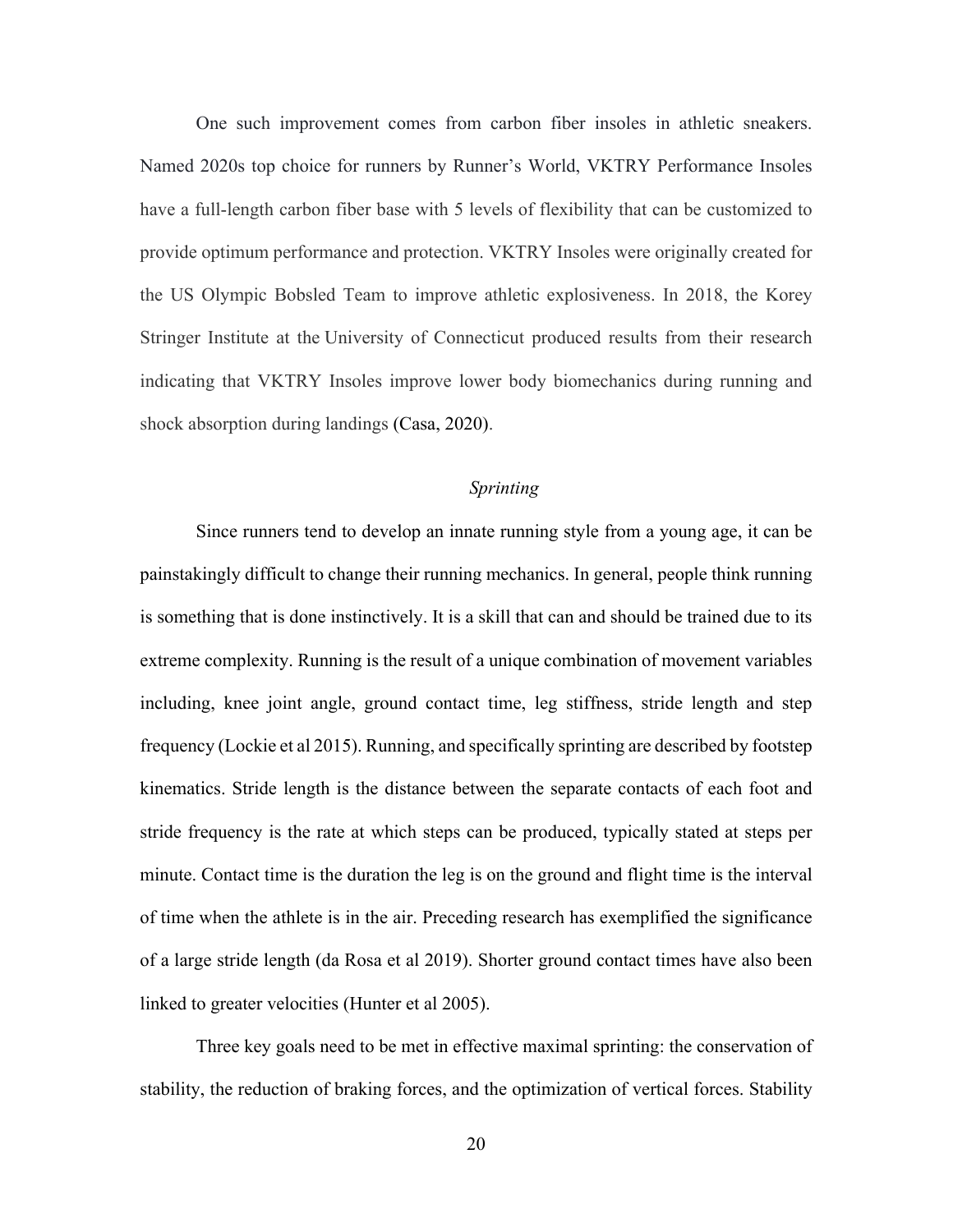is vital to any athletic endeavor because it ensures the body can move with maximum efficiency. Running with one's core stabilized and properly aligned often leads to the ideal movement of the appendages (Haugen et al 2018). When one's body is out of alignment and experiencing instability, runners often try to reclaim stability by the early grounding of their swing leg. Early grounding of the swing leg means that the foot will still be moving forward when ground contact is made. This is referred to as positive foot speed and is problematic to economical sprinting due to increased braking forces (Haugen et al 2018). Once a sprinter is generating the necessary vertical forces, the athlete's center of mass (COM) will travel in a sinusoidal trajectory, with the highpoint of the curve occurring at the midpoint of the flight phase and the low point of the curve occurring just after contact is made (Haugen et al 2018). The maintenance of these three goals is what separates the elite from the amateur.

Sprinting comprises different phases including: the initial acceleration, the attainment of maximal velocity, and maintenance of maximal velocity, each with specific mechanical demands (Yetter and Moir 2008). A fast sprint start relies strongly on the total amount of muscle mass that can be activated to increase the energy of the body's center of mass (COM). Initially in the first push off the initial acceleration phase requires a specific muscle activation pattern that optimizes the interaction between horizontal and vertical forces during the stance phase. It should also be noted that during the maximal velocity phase, large vertical forces need to be generated during each stance phase to allow sufficient time to reposition the swinging leg once maximum velocity is reached (Yetter and Moir 2008); to maintain said velocity requires a reduction in braking forces. Max speed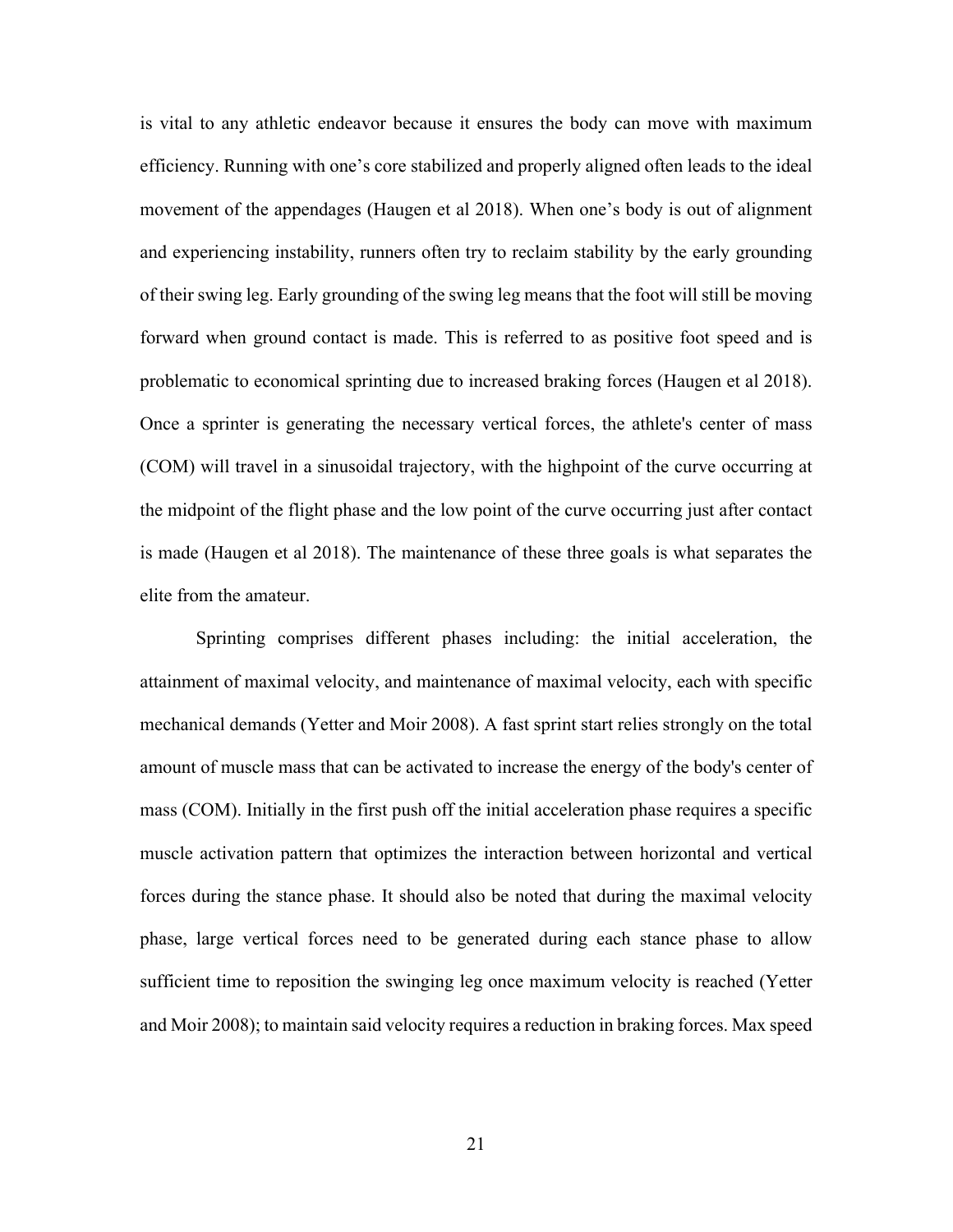is reached after 30 meters and will be maintained if the horizontal and vertical forces exceed braking forces (Cigoja et al 2019).

## *Sprint Mechanics*

Fast and slow runners take largely the same amount of time to relocate their limbs when sprinting at their individual top end speeds, which is contradictory to what the general population believes (Clark et al 2017). Rather than speeding up the repositioning of the legs, the predominant mechanism for attaining faster speeds is the application of greater forces and shorter ground contact times. The average runner has a preferred step count of 168 steps/minute (Quinn et al 2019). If properly trained, a step count of 180 steps/minute can produce a more efficient running economy, lower oxygen use, and lower heart rates (Quinn et al 2019). With stride frequency being the same across both elite and novice runners, the biggest determining factor for performance is the GRFs, which is what athletes have the biggest control over (Hunter et al 2005). Applying greater mass-specific ground forces maximizes velocity and acceleration (Haugen et al 2018). Data indicates that faster sprinters attain higher max velocities by the utilization of primarily larger vertical forces (Brughelli et al 2011). Sprinters enhance force production and general execution by using their legs in a spring like fashion during each contact with the ground, and due to higher vertical forces, shorter ground contact times are possible when compared to amateur athletes (Clark et al 2017). During the initial part of the stance phase, the leg is compressed as the body is pulled down due to gravity (Clark et al 2014). At the onset of contact, the leg stores strain energy in the elastic tissues (ligaments, tendons fascia, etc.), which is then utilized in the later portions of the stance phase (Clark et al 2014). The strain energy is freed via the elastic recoil that propels and accelerates the body into the flight phase. A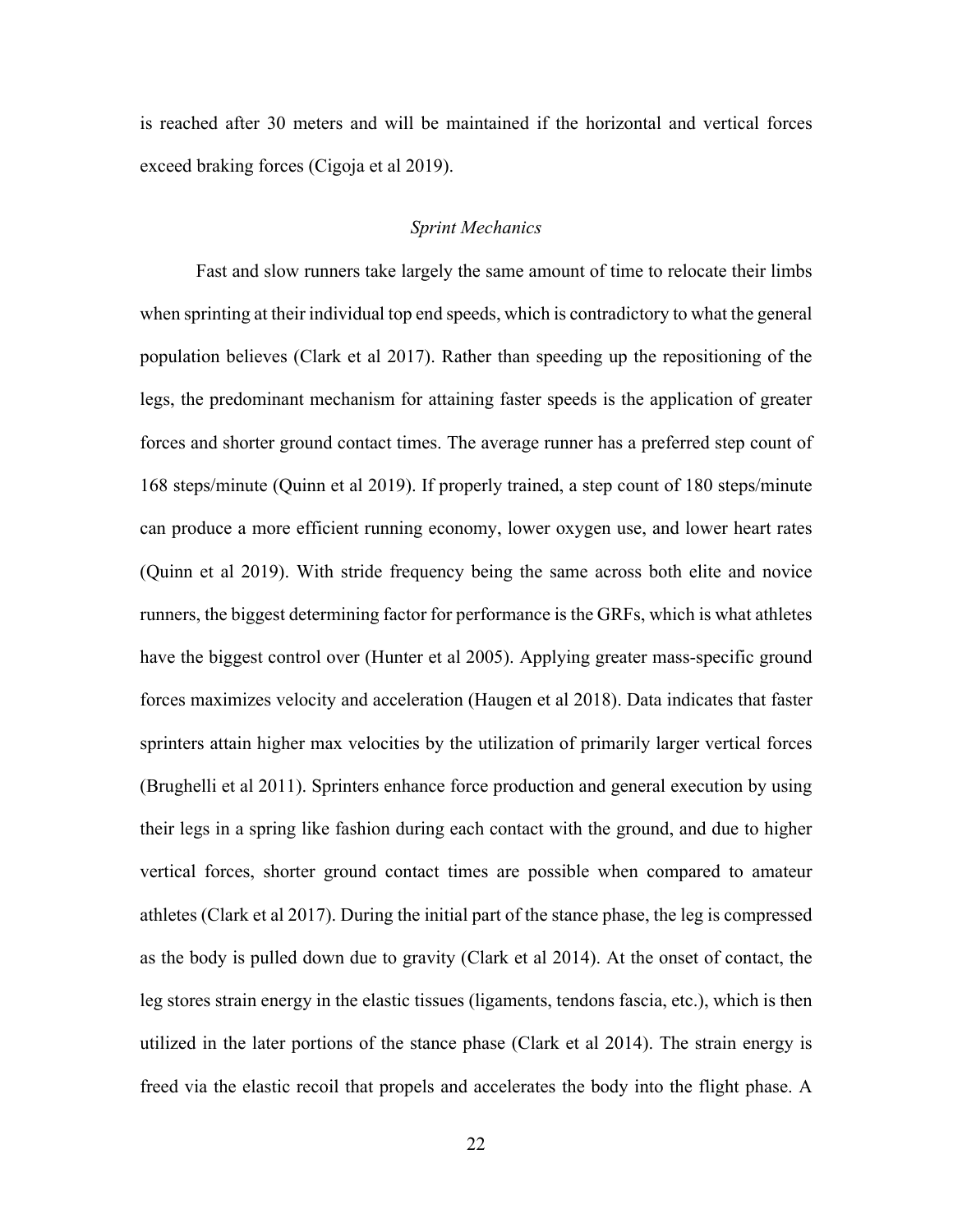recent study showed that the fastest sprinters produced 26% greater vertical ground reaction forces than the slowest sprinters (Brughelli et al 2011).

During bipedal locomotion, two main sources for the development of GRFs are the passive skeletal resistance to gravity and the moments generated at the lower extremity joints (Luo 2020). The majority of the GRF development can be attributed to the extension of the knee. While the ankle is an essential element in successful running mechanics, the knee joint angle influences peak vGRF (Kubo et al 2016). By increasing the knee flexion angle at initial contact, it was found that there was a reduction in peak vGRF in the later part of the stance phase (Derrick 2004). One study looking at barefoot and shod running kinematics, observed knee and ankle angles at toe-off while running at 4.5m/s. The average knee angle at toe-off was 142 degrees with shoes and 141 degrees for barefoot (Francis et al 2016). Another study that looked at sprinting observed a knee angle of 155.4 degrees at toe-off (Haugen et al 2018).

When looking solely at ground reaction forces (GRF), those forces can be broken down into horizontal GRF and vertical GRF components. Recently, researchers have shown that the horizontal (hGRF) component of the resultant GRF is a key feature of sprint acceleration performance, regardless of skill level (Hunter et al 2005; Morin et al 2015). Morin et al (2015) looked at running kinetics over a maximal sprint and the results showed that the average horizontal force in terms of body weight was 0.350 and vertical force was 1.62 greater than body weight.

 While hGRF is indicative of superior performance in the early stages of sprinting, it is also a potential source of braking which diminishes performance (Hunter et al 2005). A braking force acts posteriorly and often in the onset of the stance phase and is the result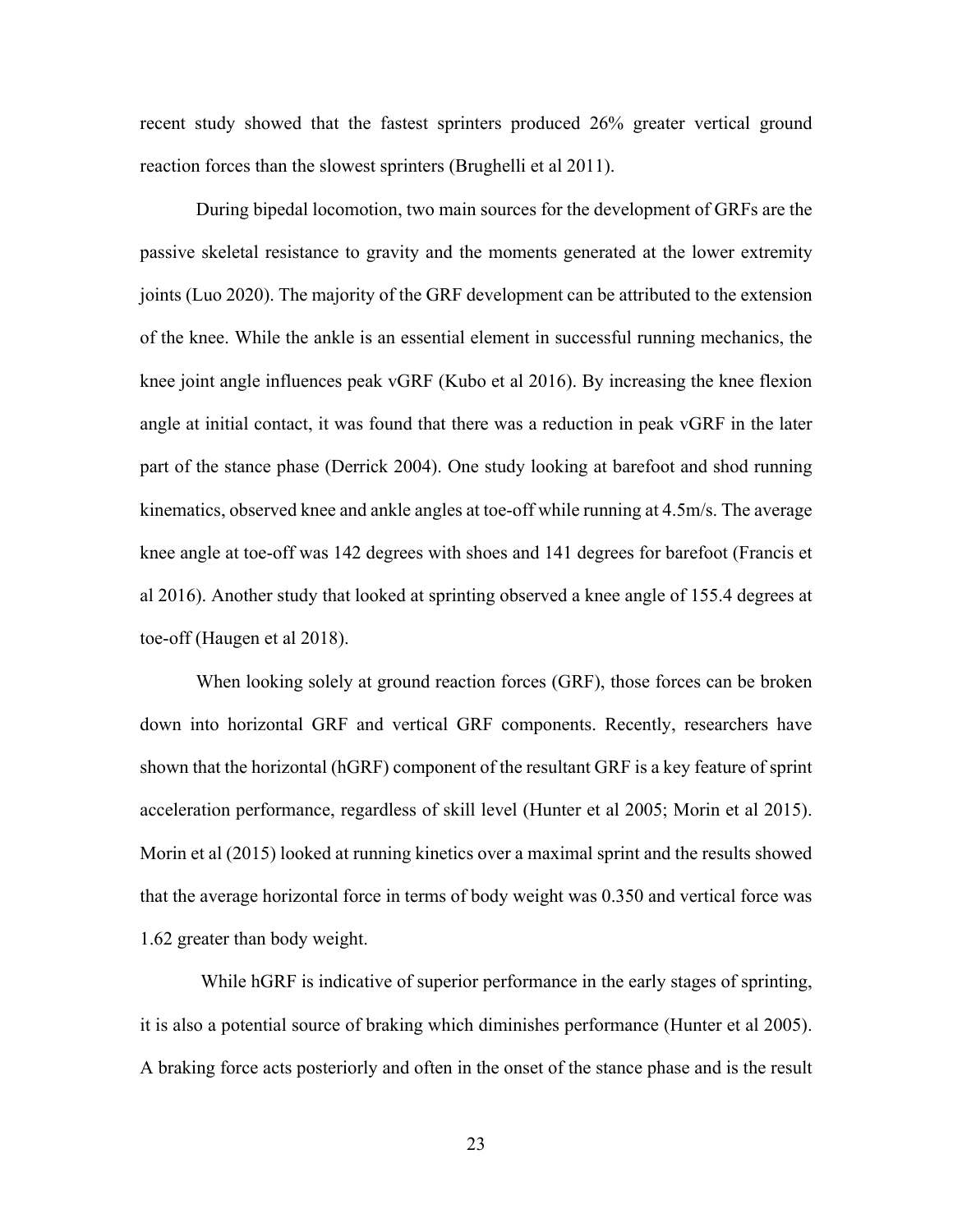of where the foot makes contact about the body's COM. The ability to create a negative foot speed is the key characteristic that most often separates the elites from the amateurs. This negative foot speed occurs when a runner pulls the ground surface backward while propelling their body forwards. If the foot is not moving backwards as fast as the COM is moving forward, a braking action will occur during every stance phase (Udofa et al 2019). The braking GRF is diminished by using an extremely dynamic touchdown guaranteeing a high extension velocity of the hip and flexion velocity of the knee at the moment of touchdown (da Rosa et al 2019).

## *Leg Stiffness*

As stated previously, leg stiffness is an important factor to increasing vertical ground reaction forces. In the realm of sprint and jump biomechanics, stiffness and conformity refer to the amount of deformation of an object in relation to the forces acting on the object. Stiff objects are hard to deform while compliant materials are easy to deform just like an athlete can be both flexible and stiff. Elite athletes display greater stiffness than their amateur counterparts as their joints move less when they encounter the ground while sprinting or jumping. Leg stiffness  $(K<sub>vert</sub>)$  is considered a quintessential attribute to the enhancement of the stretch shortening cycle (Kurt et al 2018). Komi (1992) suggested that a higher stiffness in the leg muscles during a stretch shortening cycle (SSC) exercise led to a greater storage and reused elastic energy. Stiffness in the human body portrays the capacity to withstand displacement once GRFs are applied and can be characterized as the ratio between peak vGRF and the displacement of the center of mass (Kurt et al 2018).

Models such as the spring-mass model have been created to look at spring-like limbs to explain gait mechanics. When modeling the stiffness of a compliant leg, the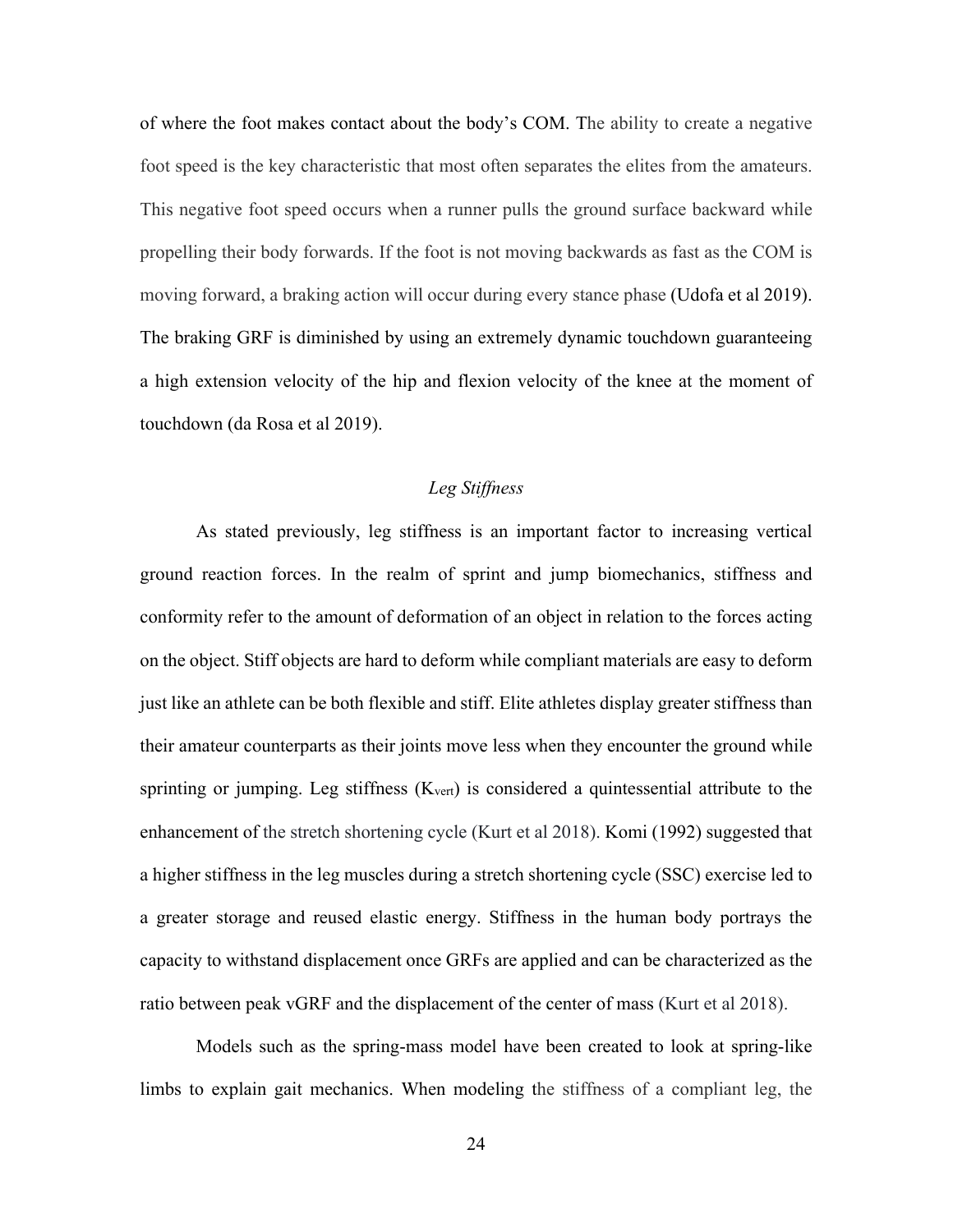system qualities include the gait cycle, and the amplitude and oscillations around the COM (Kim and Park 2011). When the foot makes contact with the ground, joint motion at the ankle, knee, and the hips lower the body's COM, representing absorption of energy and spring-like compression. During the energy production phase of a stride, the limb is extending, characterizing recoil of a spring (Bishop et al 2006).

Further research analyzes how runners compete on a variety of terrains with different stiffness properties. The elastic and viscoelastic properties of varying surfaces can affect the stiffness of the joints in the lower extremity, producing faster or slower competition times. For example, Lejeune et al (1981) discovered the fact that running on sand was 1.6 times more taxing in terms of energy expenditure due to a significantly lower leg stiffness when comparing to the leg stiffness levels of running on a firm surface. If the human leg stiffness was unwavering, then efficiency would significantly drop on compliant surfaces. The stiffness of the leg fluctuates depending on the nature of the terrain that the limb encounters (Bishop et al 2006).

Leg stiffness has major influences on rate of force development and elastic energy storage, and usage. The running kinematics affected by changes in leg stiffness are ground contact times, flight times, stride lengths, stride frequency, and force production (Brughelli and Cronin 2008). Force sensors are commonly used to assess stiffness, since GRF can be measured directly by the force plates. Vertical stiffness can then be calculated as  $k_{\text{vert}} =$ Mass\* Natural frequency of oscillation squared, also written as  $k_{\text{vert}} = m\omega^2$  (Cavagna et al 1988; Cavagna et al 2005; Cavagna, 2006).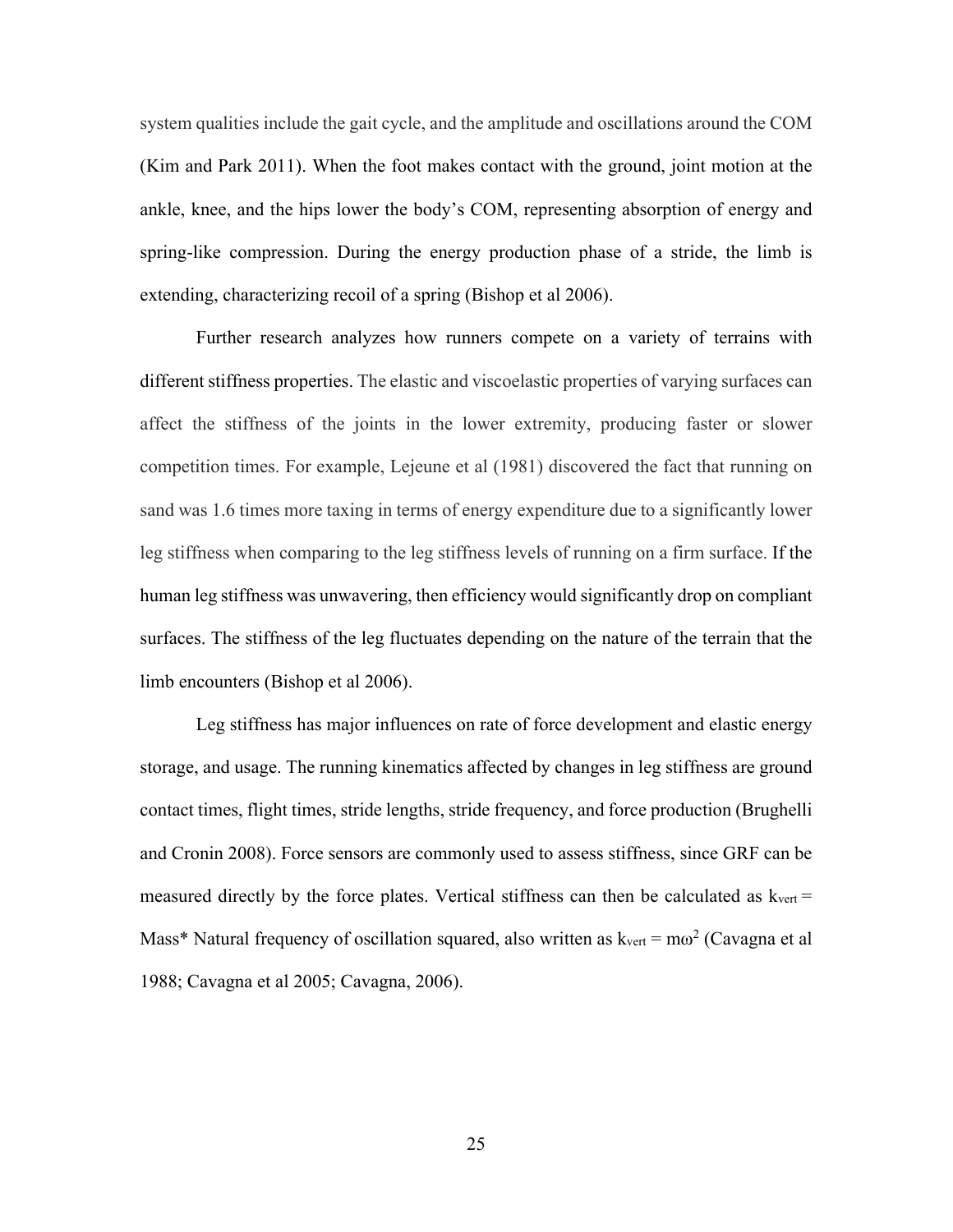### *Ground Contact Time*

 Stefanyshyn and Nigg, hypothesize that restricting the amount of metatarsal phalangeal joint dorsiflexion would potentially reduce the amount of energy loss at the joint (2000). Cigoja et al (2019), found that running at submaximal speeds in a sneaker that had an increased midsole bending stiffness was characterized as having significantly longer ground contact times (Control =  $239.6$ ms; Stiff =  $252.0$ ms). Longer contact times typically result in smaller peak vGRF, due to decreased leg stiffness. Additionally, this study also found increased peak vertical ground reaction forces were elevated and it was thought to be due to the carbon plate acting as a torsional spring that allowed the absorption of more energy that was then relayed to the body at toe-off (Cigoja et la 2019). In the initial acceleration phase of a sprint the ground contact times are longer (.195s) due to the need to increase the forces needed to get the body up to speed and shorter in the later phases of acceleration (.136s). At maximum velocity, the contact time is half (.096s) of what the initial contact times were (Morin et al 2015; Haugen et al 2018)

## *Sneaker Design*

 When athletes run barefoot, they must apply an additional muscular effort to cushion the impact of the foot when it crashes into the ground. Whilst athletes run in well cushioned sneakers, the midsole material does the task of cushioning presumably. One downside to wearing well cushioned sneakers is that they add additional mass which increases the metabolic cost, according to the cost of cushioning hypothesis (Tung et al 2014). This hypothesis states that for every 100 grams of mass added to a shoe, VO2 increases by approximately 1% (Tung et al 2014). Nike's research lab wanted to combine the benefits of well cushioned sneakers and the benefits of running barefoot, to maximize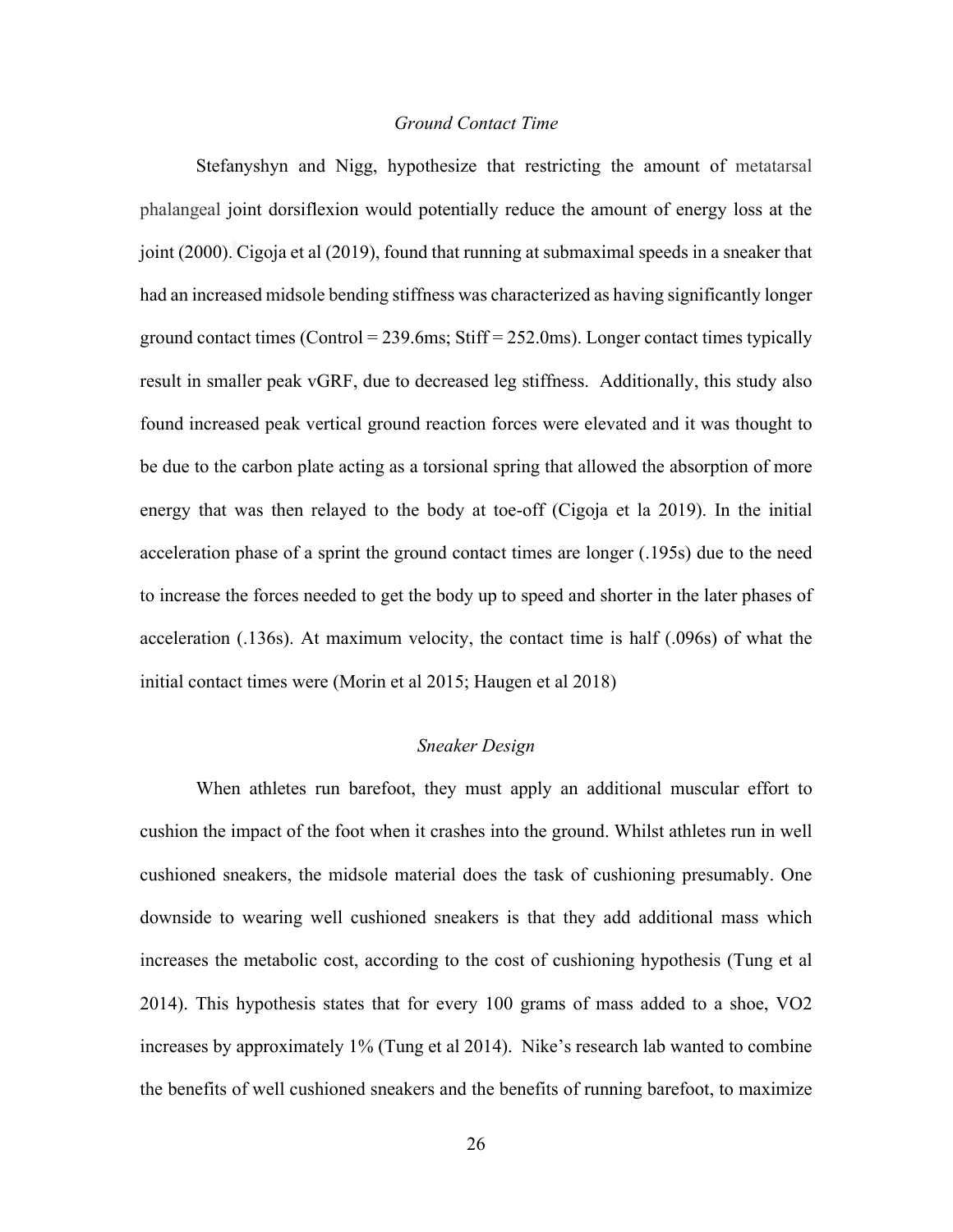running potential. The addition of the carbon insole allowed Nike to create a shoe that was stiff like barefoot running but did not allow the loss of significant energy and was cushioned enough to reduce the metabolic demand required to soften landings.

Running sneakers have been shown to elicit different effects on running. While running, the leg muscles create forces to cushion the impact of the ground and the cushion in the sneakers contribute to absorbing impact forces to prevent chronic overuse injuries such as shin splint and tibial stress fractures among long distance runners (Hoogkamer et al 2018). One study found that wearing sneakers produced a 2.5% slower stride frequency and a ground contact that was 5.9% longer versus running barefoot (Tung et al 2014). While these studies are performed on endurance races, such as marathons, there are implications that trickle down to sprinting.

Science is constantly evolving at a rapid pace; new research continues to emerge and the new technology on carbon insoles getting much attention from the running community. Much like the pursuit of running the first sub four-minute mile, the first sub two-hour marathon has been of much interest as of late. So much in fact that Nike created a whole research team and design team to help a group of elite marathoners break that twohour barrier. Recent research since the debut of Nike's new carbon midsole sneakers focuses on where the improvements come from. For the most part, the improvements have come from an increase in running economy (Hoogkamer et al 2018; Barnes and Kilding 2019). Researchers predicted that a sub two-hour marathon is "unlikely to happen before the year 2100" (Weiss et al 2015). Nike set out on a quest to design a shoe to help speed along the process of running a sub two-hour marathon. Running, 26.2 miles (marathon) in two hours translates to an average of 1 mile every 4 minutes and 32 seconds. The previous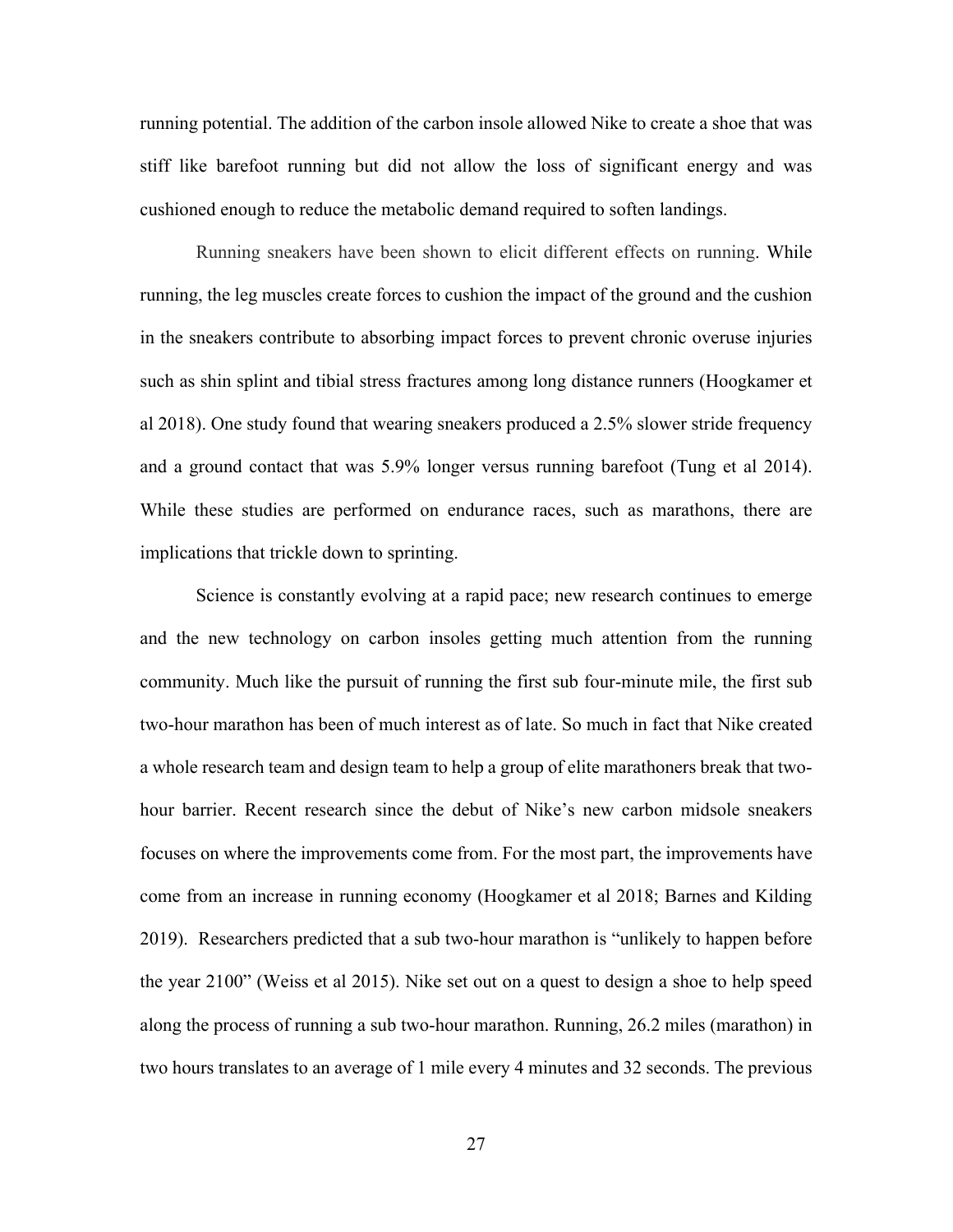world record marathon averaged 4 minutes and 39 seconds, so to break two hours, the pace per mile would need to increase by 2.5% (Hoogkamer et al 2018). In the end the 2-hour barrier was broken by Eliud Kipchoge in 2019, while wearing Nike's Alphafly Next%, which featured 3 carbon plates and a 40mm stack height.

 In general, there are three physiological factors that determine and predict running velocity. The factors are VO2 Max, lactate threshold, and running economy (Hoogkamer et al 2018). At the uppermost levels of competition, most athletes have a similar VO2 Max, but the running economy varies by 30% (Hoogkamer et al 2018). These variances are what separate the top 1% from the top 5% in competition. Three main properties of sneakers that can influence running economy are outsole traction, shoe mass, and midfoot bending stiffness. The Nike Alphafly Next%, was 264% stiffer in the midsole than a traditional running sneaker (Worobets et al 2015; Beck, 2020).

#### *Midsole Bending Stiffness*

Midfoot bending stiffness is where the most mechanical energy is gained or lost. There are three major areas of focus in terms of mechanical energy production for sprint performance. The enhancement of the musculoskeletal system, boosting energy return, and diminishing energy lost (Roy et al 2006). When the foot contacts the ground, the joint motion of the foot, ankle, knee, and hip lower the body's COM. At ground contact, the foot dorsiflexes and plantar flexes during the toe-off at the end of the stance phase (Stefanyshyn et al 1997). Researchers commonly analyze the metatarsal phalangeal (MTP) joint where the energy is lost at touchdown, little energy is generated during take-off (Stefanyshyn et al 2000; Stefanyshyn et al 1997; Nagahara et al 2018; Roy et al 2006). A stiff midsole in a running sneaker generates restorative force during the stance phase, enhancing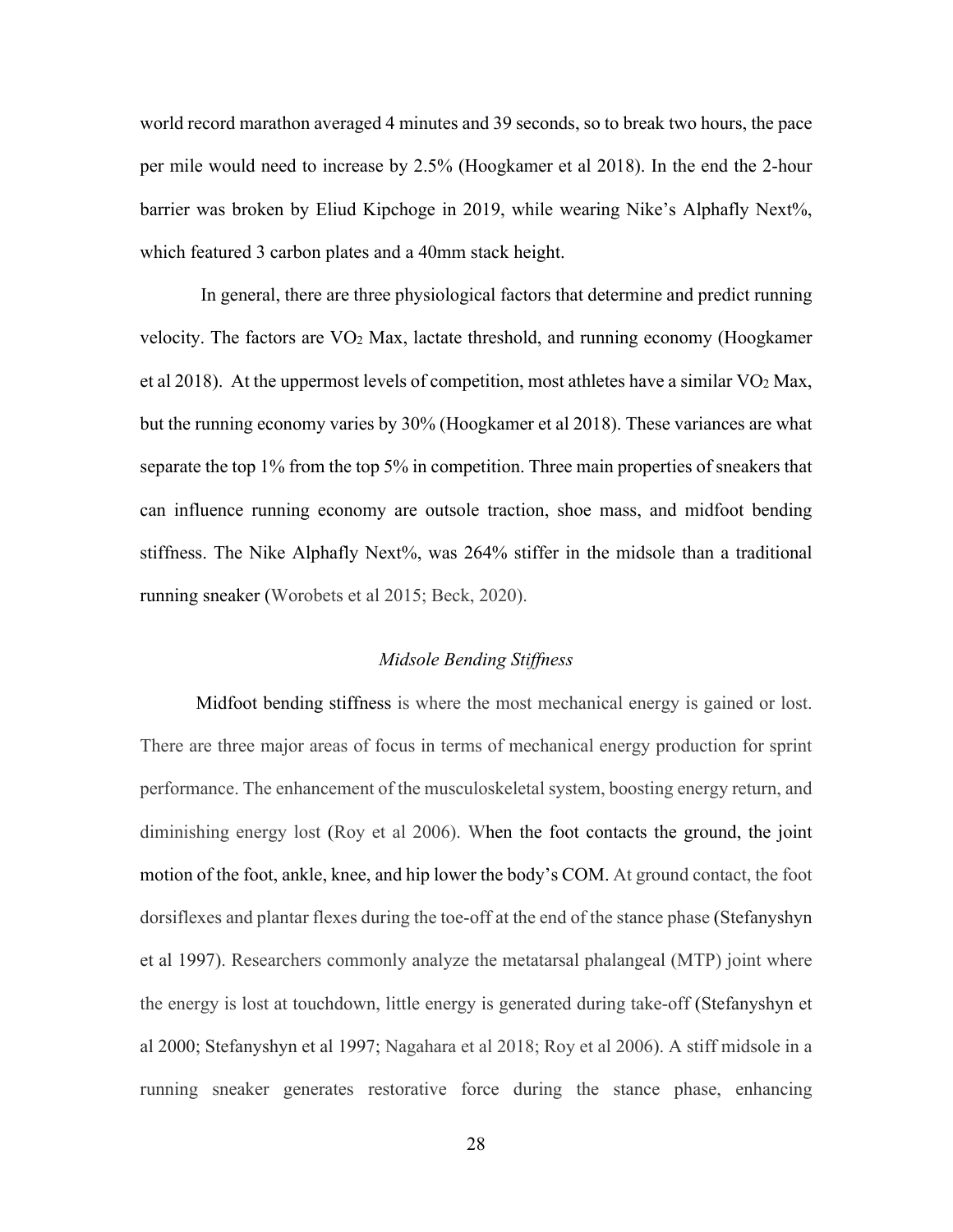plantarflexion at the MTP joint at toe-off (Nagahara et al 2018). With no energy being created at the MTP joint during the stance phase, the energy needs to either dissipate or be returned. Stiffening the sneakers midsole would lessen the energy wasted at the MTP joint and result in improving performance (Stefanyshyn et al 2000). In the Stefanyshyn's (2000) study, he found that stiffening the midsole resulted in no significant difference in the amount of energy absorbed by any of the joints besides the MTP joint. This reduction in energy absorption at the MTP joint produced an increase of 1.7cm in vertical jump height with the stiffer midsoles (Stefanyshyn et al 2000). This study also found that increased midsole bending stiffness led to sizeable decreases in MTP joint dorsiflexion, which resulted in a drop in the amount of energy absorbed at the MTP joint.

 Stiffening the MTP joint with carbon is more effective at producing energy return due to its enhanced stiffness properties rather than the typical polyethylene that comprises traditional sneaker midsoles (Cigoja et al 2019). A good example of the energy return of carbon was demonstrated by a double-sided amputee that was able to perform close to world-class athletes in the 400m dash while wearing sprint-specific lightweight carbon prostheses (Weyand et al 2010). This athlete returned more than 90% of the energy at toeoff that was initially present at touch down (Weyand et al 2010). The energy storage potential in conventional running shoe midsole materials is small compared with the human Achilles tendons, feet and stiff carbon insoles (Willwacher et al 2013). Energy return from the MTP joint would necessitate the flexible midsole and the toes to perform a noticeable plantar flexion at the end of the stance phase (Stefanyshyn et al 1997).

There are few studies that have examined the influence of shoe sole bending stiffness using carbon fiber insoles (Stefanyshyn, and Fusco 2004; Nagahara et al 2018;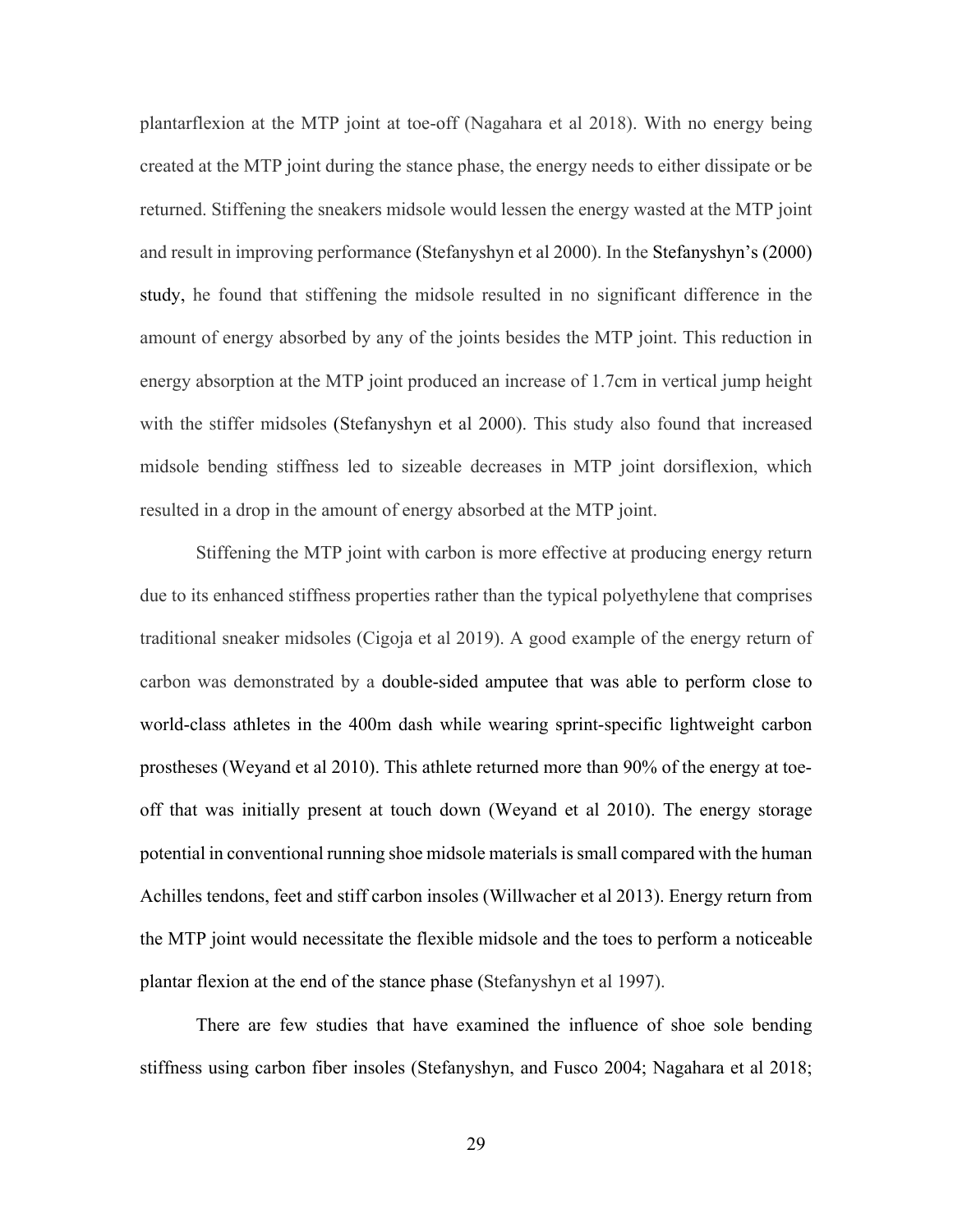Stefanyshyn and Nigg 2000). It is hypothesized that increasing MTP joint stiffness shifts the point of force application of the GRF to the front of the foot (Willwacher et al 2013). Stefanyshyn, and Fusco (2004) reported on bending stiffness in the later phases of sprinting (20-40m). Nagahara proposes that looking at midsole bending stiffness in the later parts of a sprint to be disadvantageous due to the limb motion and force productions being very different between the early and later stages of acceleration. In addition, support time in the early phase of acceleration is longer which could be suggestive that the impact of midsole bending stiffness on sprint performance is clearer during the early phase of acceleration rather during the later phase (2018). In Stefanyshyn and Nigg's (2000) study, participants jumped higher in a stiff soled shoe compared to a traditional soled shoe when performing maximal effort vertical jumps. The results were due to the increased midsole bending stiffness which led to a reduction of the energy being lost at the MTP joint.

## *VKTRY Performance Insoles*

The claim to the VKTRY insoles is "Unmatched Energy Return and Shock Absorption to Improve Athletic Performance and Increase Injury Protection" (VKTRYgear.com). Willwacher (2013) hypothesized that increasing MTP joint stiffness shifts the point of force application of the GRF to the front of the foot, and this is reflected through the design of VKTRY's carbon insoles. VKTRY's insoles have a flexible forefoot, a stiff midfoot, and flexible rearfoot (VKTRYgear.com). A flexible forefoot allows adequate toe flexion and propels the athlete forward; the flexible heel helps absorb some of the shock that occurs at landing, and the stiff midsole is designed to limit the bending and reduce the loss of energy at that MTP joint (Nagahara et al 2018). Crafted from 100% aerospace carbon fiber, the company claims that athletes using their insoles get on average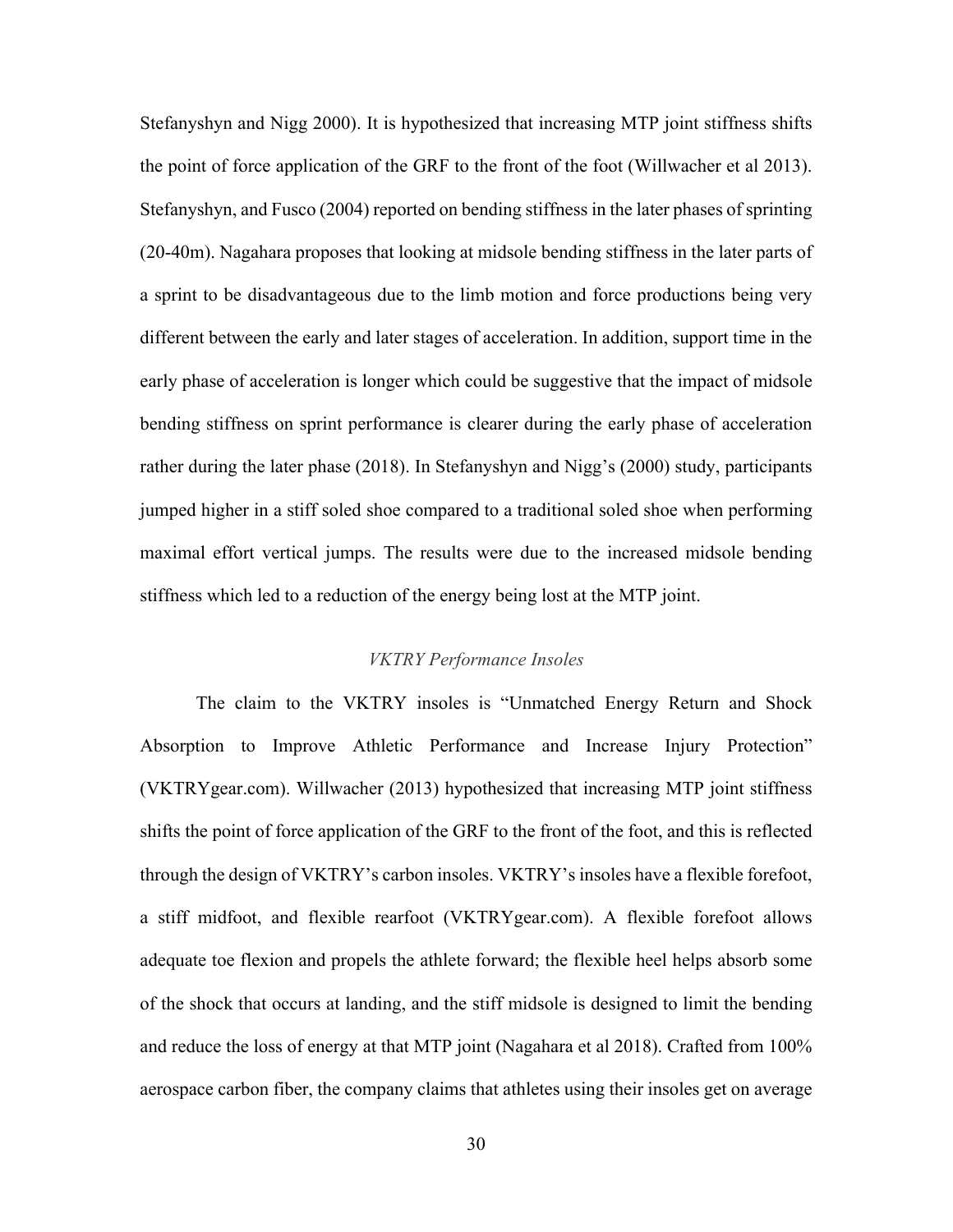0.12 seconds faster in a 40yrd dash, an increase of 9.3% in explosiveness, and a 1.6-inch increase on one's vertical jump. The company's third-party testers claim that, test subjects experienced significantly less GRF with VKTRY insoles when running (10%) (Casa, 2020).

## *Reactive Strength*

Reactive strength is the capacity of the muscle tendon complex to produce a powerful concentric contraction following a rapid eccentric contraction (Schuster and Jones 2016). Reactive-strength training is generally referred to as plyometrics. The word plyometric is derived from the Greek word plethyein which means to increase (Verkhoshansky, 2012). Verkhoshansky initially termed plyometrics as the "shock" method. Plyometrics (depth jumps, drop jumps, etc.) is a method of jump training that incorporates an overloaded eccentric stimulation to the muscle unit (Verkhoshansky, 2012). In general, all athletic movements in sport have plyometric features (sprinting, jumping, changes of direction, etc.). The muscle function that is required in movements seldom calls for the use of only eccentric or concentric contractions (Cormie et al 2010). Rather, the sequential combination of eccentric and concentric contractions forms the most frequent type of muscle action necessary in athletic movements, the stretch-shorten cycle (Newton et al 2008). When a muscle is stretched out and then instantaneously shortened, the muscular force generated during the concentric contraction is greater than those achievable by concentric only contractions (Cormie et al 2010). Movements and activities are categorized by the characteristics of their stretch shortening cycle (SSC), fast (sprinting, drop jumps, bounding), is referred to as less than 250ms or slow (depth jumps, change of directions), which refers to greater than 250ms in duration (Beattie et al 2017). The SSC is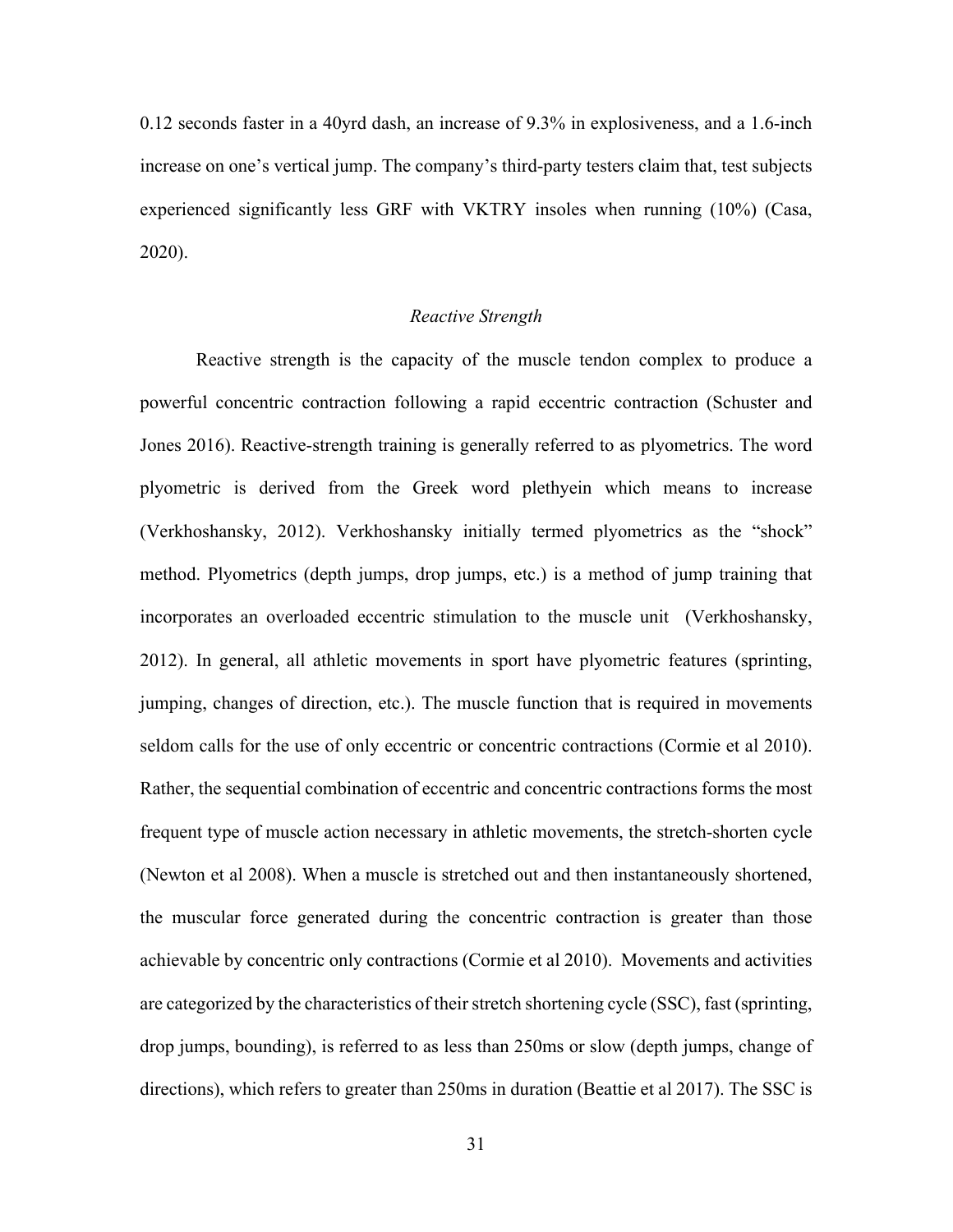an integral part to the plyometric exercise because it enhances the ability of the musculotendon unit to elicit the greatest forces in the shortest amount of time (Saez de Villarreal et al 2012). Plyometrics have been shown to effectively improve sprint performance and agility (Verkhoshansky, 2012). Over several decades, various studies have established that eccentric contractions can maximize the force applied and the work performed by the muscle (Schuster and Jones 2016; Newton et al 2008; Saez de Villarreal et al 2012,). The eccentric contractions are linked to greater mechanical efficiency and can minimize the mechanical effects of impact forces (Verkhoshansky, 2012).

Reactive strength is usually assessed via the reactive strength index (RSI), specifically through the drop-jump (Ball and Zanetti 2012). Initially developed at the Australian Institute of Sport in the 1990s (Young, 1995), RSI is depicted as a person's ability to shift quickly from an eccentric to concentric contraction and is a gauge of explosiveness (Kurt et al 2018). The RSI can also be used as a feedback tool as it not only offers a measure of the ability of an athlete to utilize the SSC, but it also helps assist athletes in understanding power development (Schuster and Jones 2016).

## *Drop Jumps*

The Drop Jump (DJ) test is designed to examine reactive strength. The DJ RSI is calculated by either jump height or flight time and divided by ground contact time (Douglas et al 2017). The Drop Jump (DJ) is performed when an individual drops off a box one footed on to a force plate and then jumps for maximal vertical displacement before landing on both feet (Schuster and Jones 2016; Flannigan and Comyns 2008). This test is considered a fast stretch-shortening movement used to assess reactive strength. When an athlete lands on the platform his/her eccentric loading phase is heightened by means of the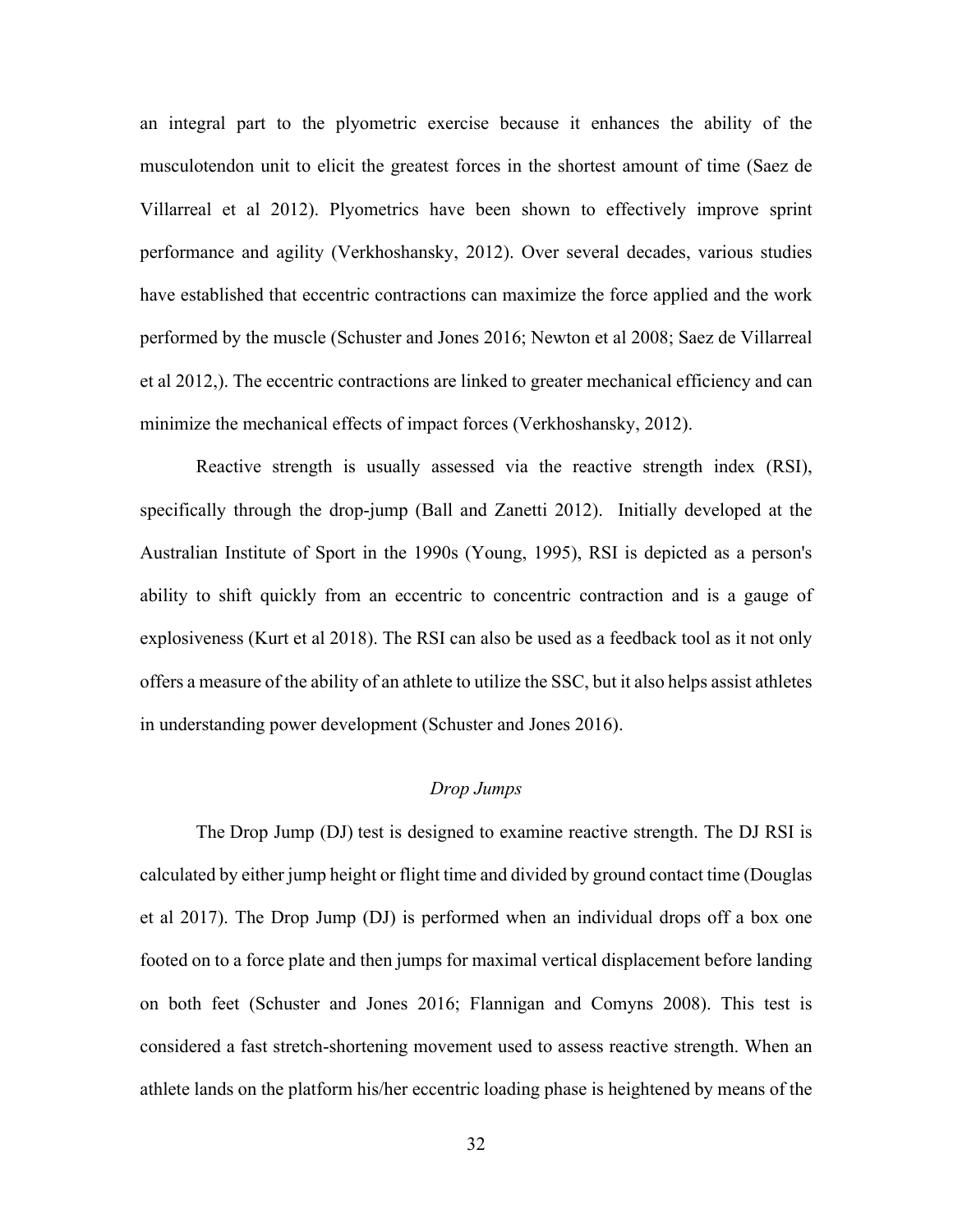added force of the drop and the primary measure of the test is to see how quickly the athlete can move from absorption to propulsion (Flannigan and Comyns 2008). The aim of a drop jump exercise is to enhance the ability of tendons and muscles to store and release elastic energy when subjected to excessive stretching forces such as those within jump landings and the stance phase of sprinting (Ball and Zanetti 2012).

According to Pedley et al (2017), there are five phases to a drop jump: step-off, descent, contact phase, take-off, and the second landing. At step-off, athletes should stand upright on a box with their hands placed on their hips, the movement should be started by stepping off the box with a single leg, rather than jumping off. During the descent phase, athletes descend to the floor with the limbs and trunk stiffened but with the ankle in a neutral position to encourage ankle stiffness. To some extent of flexion in the knees and hips should be present during the descent as well. Once contact is made, feet should be shoulder width apart and heels should remain off the floor. The center of mass is likely to fall a small distance during the ground contact due to a small amount of hip and knee and ankle flexion, but it should be rapidly reversed. At the point of take-off, the toes should be the final part of the foot to leave the floor and the hips, knees and ankles should be fully extended because of an explosive triple extension in the vertical direction. Lastly, in the second contact, the athlete comes back to the ground landing in a soft manner in order to absorb the forces from the landing (Pedley et al 2017). In the technical model of the drop jump, there is no arm swing and hands should remain on hips the entire jump duration (Pedley et al 2017; Schuster and Jones 2016). In addition, Khuu, et al (2015) present evidence that suggests that various verbal instructions could affect DJ performance outcomes. An example is when subjects are given specific instructions to jump as high as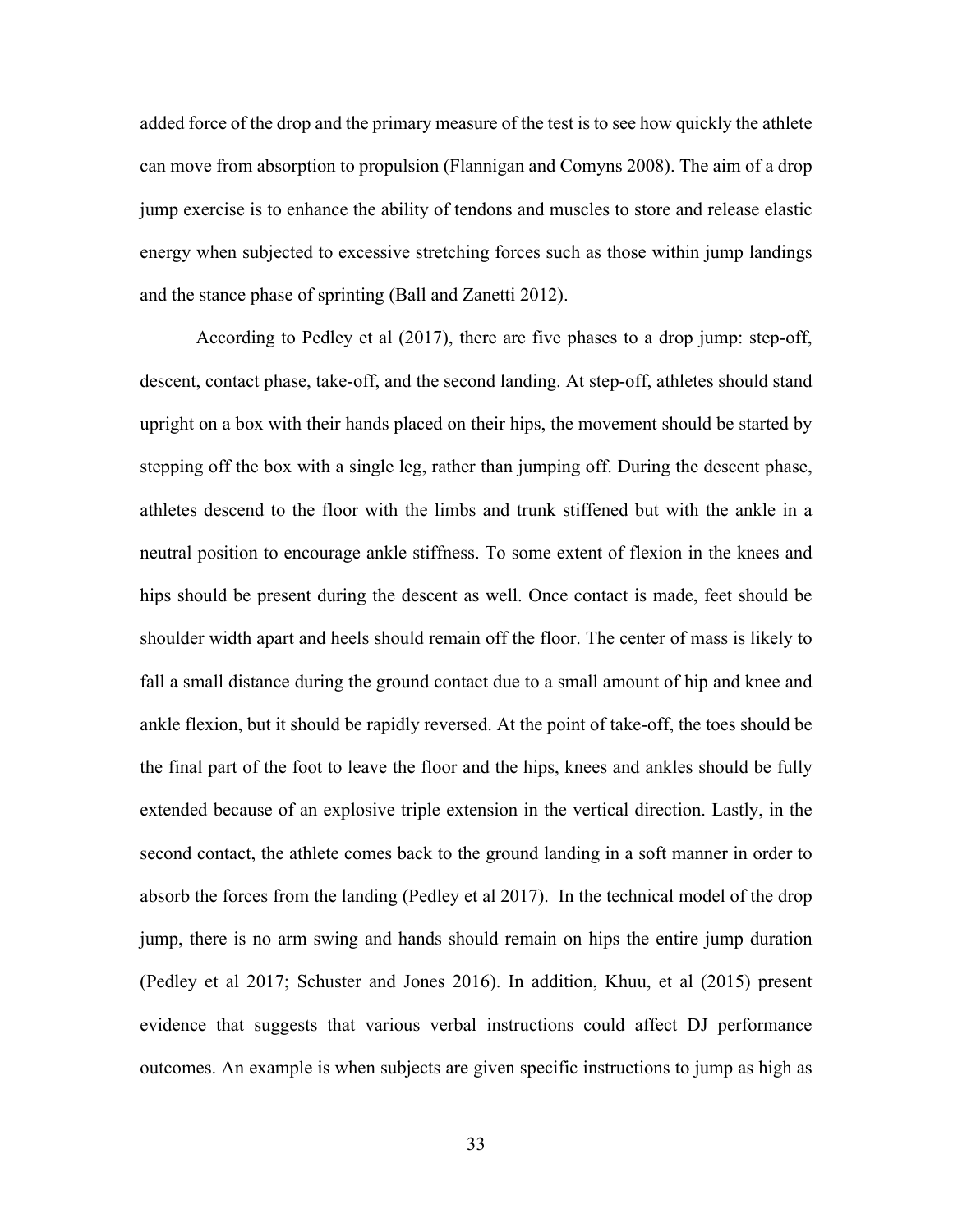possible while having the shortest ground contact time, subjects do decrease said contact times, but at the cost of having lower max jump heights (Khuu et al 2015; Etnoyer et al 2013; Young et al 1995).

## *Conclusion*

The body has an incredible ability to resist deformation, which allows the body to translate energy from one movement to another, for instance sprinting and drop jumps. A stiffer musculotendinous unit enhances the rate of force development which aids in events that require maximum force production over very short periods of time; for instance, the stance phase of sprinting or the landing phase of a drop jump (Brughelli, and Cronin, 2008). The primary variables for the identification of performance are the reactive strength index and vertical leg stiffness. Vertical and joint stiffness increases with running velocity and jump height. Stiffness in the human body portrays the capacity to withstand displacement once ground reaction forces (GRFs) are applied. Vertical stiffness  $(K<sub>vert</sub>)$  is measured as mass (kg) multiplied by the natural frequency of oscillation squared (Brughelli, and Cronin, 2008). The reactive strength index (RSI) is the capacity of the muscle tendon complex to produce a powerful concentric contraction after a rapid eccentric contraction, also termed the stretch-shortening cycle and can be measured by flight time divided by ground contact time (Schuster, and Jones. 2016). Other variables that can separate the elite from novice athletes include horizontal ground reaction forces (hGRF), peak vertical ground reaction forces (vGRF), ground contact times (GCT), speed (m/s), and knee joint angles at contact and at toe-off.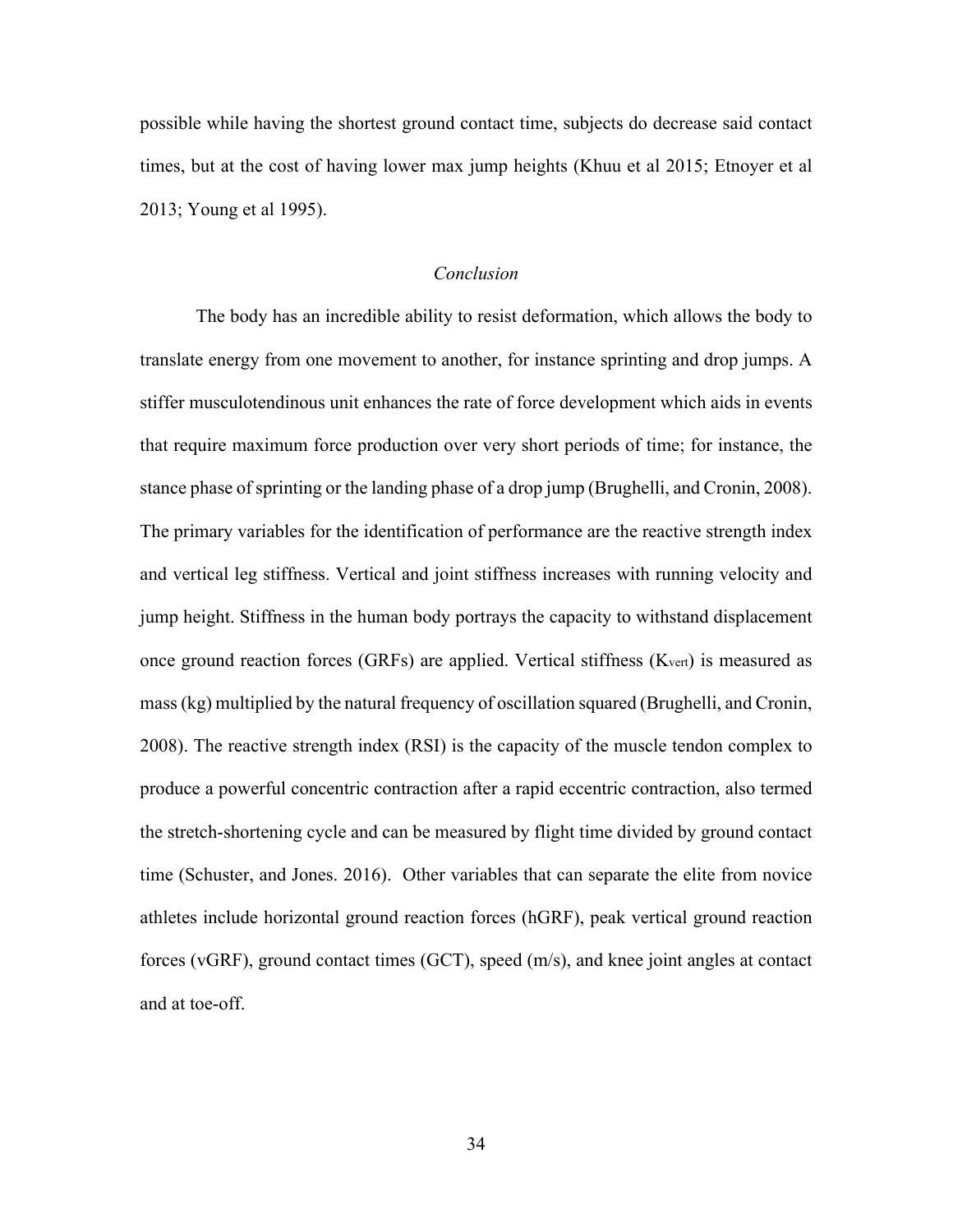### CHAPTER THREE

## Methods

## *Participants*

There were 15 total participants in the study (7 males and 8 females). All participants performed all tasks with both conditions (Carbon insoles, Traditional insoles). Participants were required to do the following: fill out a COVID-19 questionnaire, read, comprehend, and sign a university-approved informed consent before engaging in any part of the study. All participants met the following criteria:

- Must not have a history of lower extremity injury.
- Must have participated in at least four weeks of moderate to vigorous exercise leading up to the study.
- Must be between 18-35 years old.
- $\blacksquare$  US men's shoe size 8,10,12
- $\blacksquare$  US women's shoe size 6,8,10

#### *Study Site*

All meetings and data collection sessions took place in the Baylor Research and Innovation Center (BRIC) and in the in the Biomotion Lab on the campus of Baylor University, Waco, TX.

## *Independent and Dependent Variables*

The independent variable for this study was the insole material. The dependent

variables included: the reactive strength index (RSI), vertical leg stiffness ( $K_{\text{vert}}$ ), peak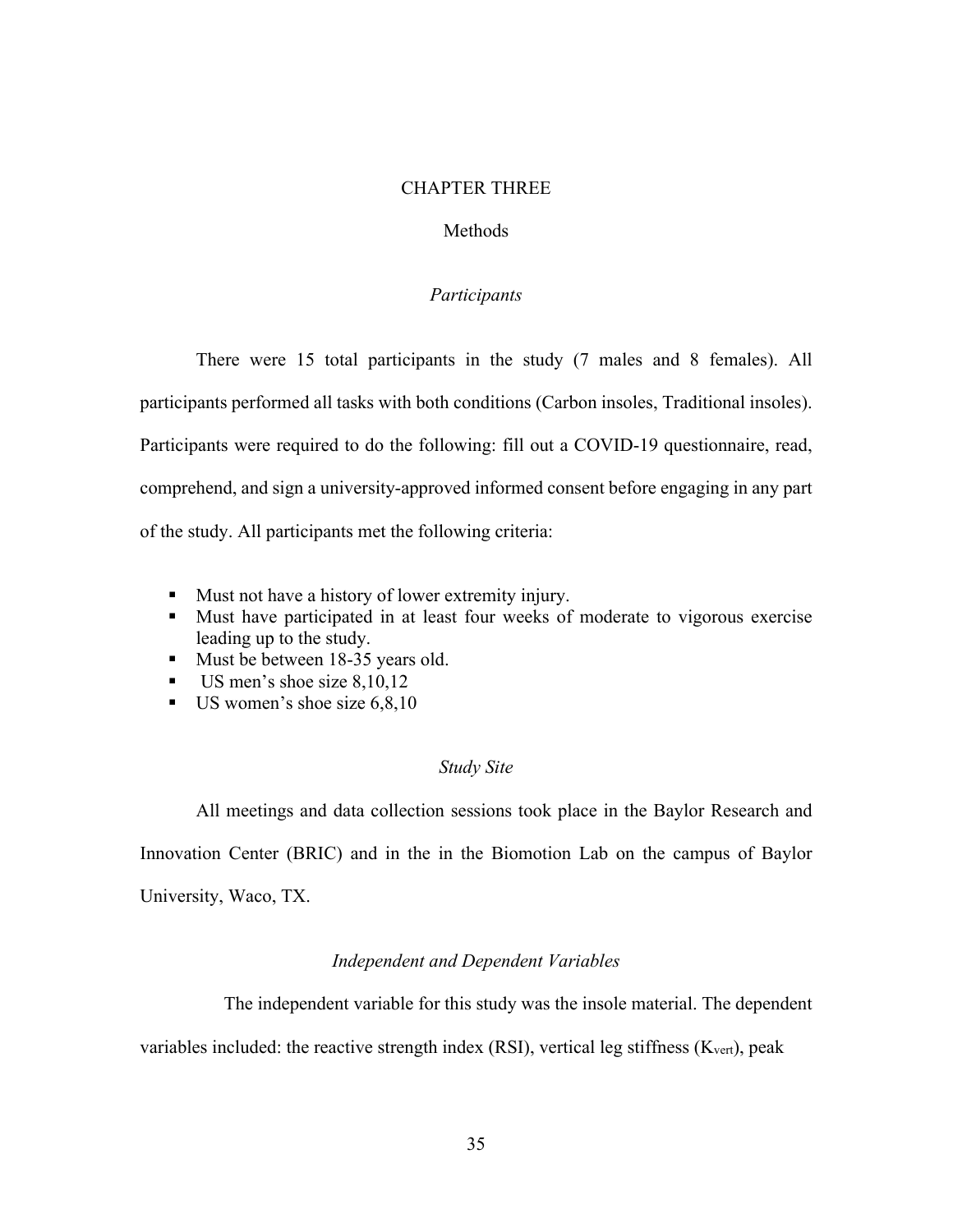vertical ground reaction force (vGRF), and ground contact times (GCT), speed, and knee angles.

## *Study Design*

 Participants were asked to perform two separate tasks over the course of one session: a drop jump (DJ) and a 20-yard sprint. Participants completed both tasks in both insole conditions after being randomly assigned to either the carbon insole or the traditional insole. Participants were asked to pick a number 1-10. Those that picked odd numbers started with the traditional insoles and all the even numbers started with the carbon insoles. The participants were not told which insole they would be receiving. The tasks were performed as follows; Sprint, DJ (condition 1), rest 5:00 minutes, Sprint, DJ (condition 2). The study had each participant perform three trials of the drop jump and five trials of the sprint task in both conditions. All participants were supplied with the same shoe for testing to ensure accurate results across all subjects. The shoe used was the Nike Zoom Structure 22.

## *Consent Form Process*

 The consent form were emailed to the potential participant for them to read over and vocalize any questions or concerns they may have had before signing the consent form. Upon completion of reading the consent form, participants visited the lab to undergo a screening questionnaire to confirm eligibility for participation. If successful, participants were familiarized to the study protocol via a verbal and written explanation outlining the study design and then reread and officially signed the approved informed consent form. Upon signing the consent form, participants completed a medical history questionnaire and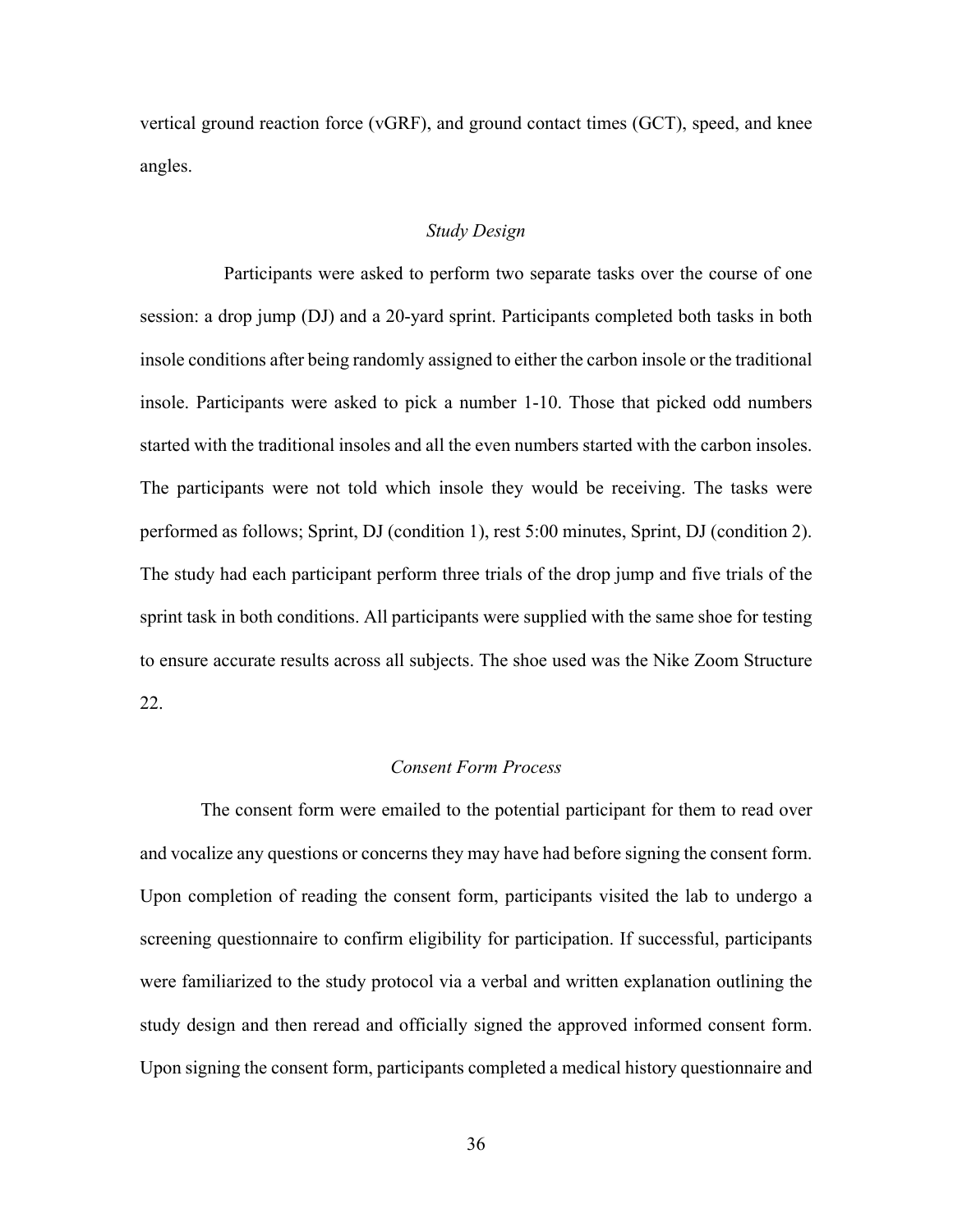went through a general physical examination to determine whether they met eligibility criteria.

#### *Participant Withdrawals*

 The participants were free not to take part or to withdraw at any time for any reason. No matter what they decided, there were no penalty or loss of benefit to which they were entitled. If they decided to withdraw from this study, the information that they have already provided were kept confidential. Participants could not withdraw information collected prior to his/her withdrawal. The researcher had the right to take the participant out of this study without his/her permission. This would happen because: 1) the researcher thinks it is in his/her best interest; 2) if the researcher found physical problems that, in due judgment, make completing the experimental procedures risky.

#### *Warmup*

 After the informed consent and COVID-19 questionnaire were filled out, the participants performed a warmup to optimize performance and mitigate injury. Participants warmed up with a five-minute jog on the treadmill at a self-selected speed. Participants were instructed to keep the RPE between an 8-12 on the Borg scale then followed by a series of six dynamic stretches that covered a 10yrd span. The dynamic stretches included: high knees, butt kicks, A-skips, B-skips, punter kicks, and flexed-foot hops.

## *Data Collection*

 Vicon Nexus 2.5 was used to collect all the kinetic and kinematic data associated with the body. A 14-camera set up was utilized collecting data at 300Hz. The cameras in the lab were aimed at the three ATMI force plates. The ATMI force plates were collecting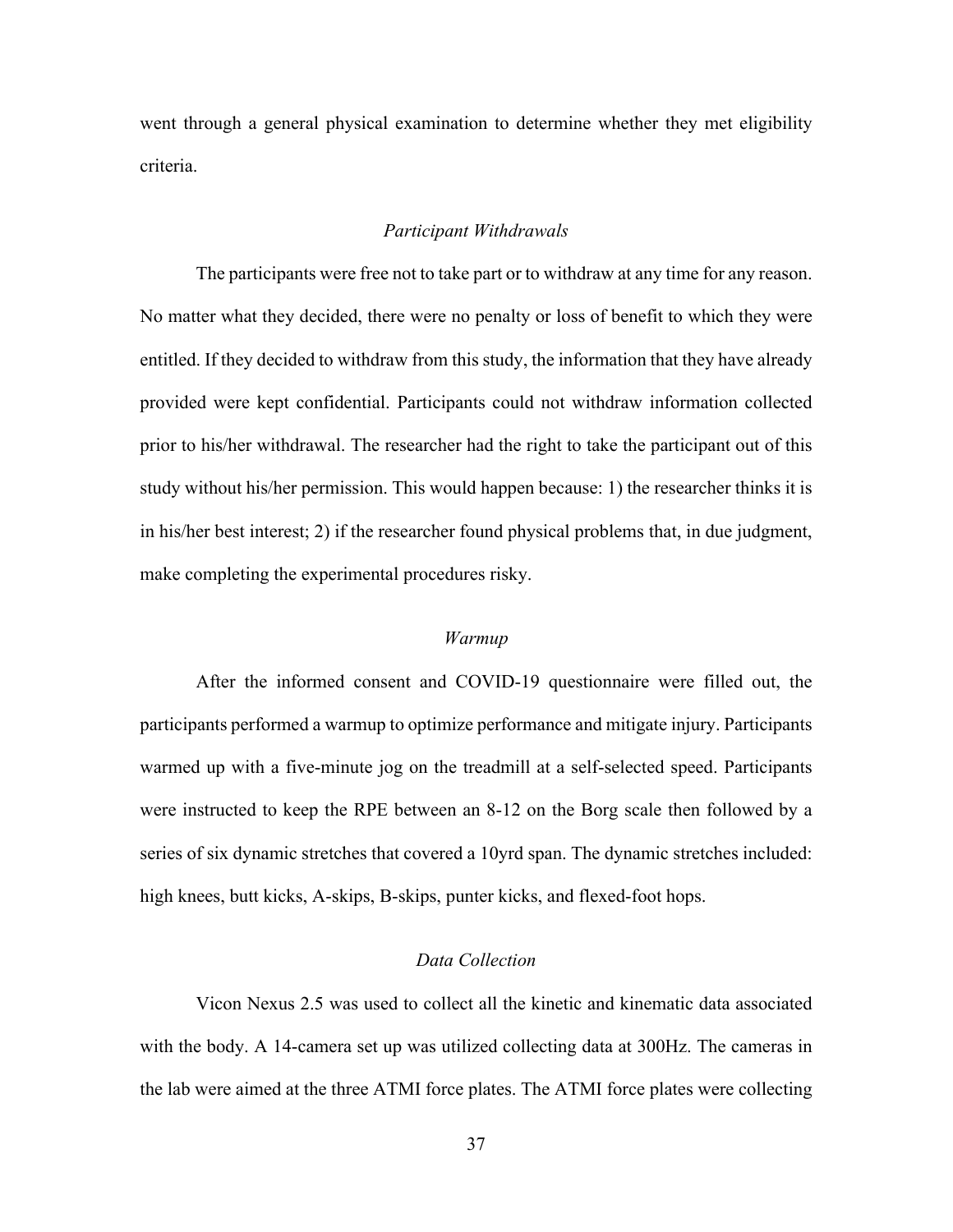data at 1200Hz. This study's sole focus was directly aimed at the lower body. The plug-in gait lower body marker set was used. In all 16 markers were utilized: RASI, LASI, RPSI, LPSI, RTHI, LTHI, RKNE, LKNE, RTIB, LTIB, RANK, LANK, RTOE, LTOE, RHEE, LHEE



*Figure 1*: Plug-in gait lower body marker locations

## *Drop Jump Protocol*

 The Drop Jump (DJ) measured the reactive strength (RSI). This assessment consists of an athlete stepping off a box, landing with minimum ground contact time and jumping for maximum height. The drop jump RSI is calculated by flight time divided by ground contact time (Douglas et al 2017).

 The drop jump test had three successful trials associated with each condition. A successful trial was both feet land entirely on one force plate. The same height box was used for all participants, the box height was 68-cm tall. Participants were verbally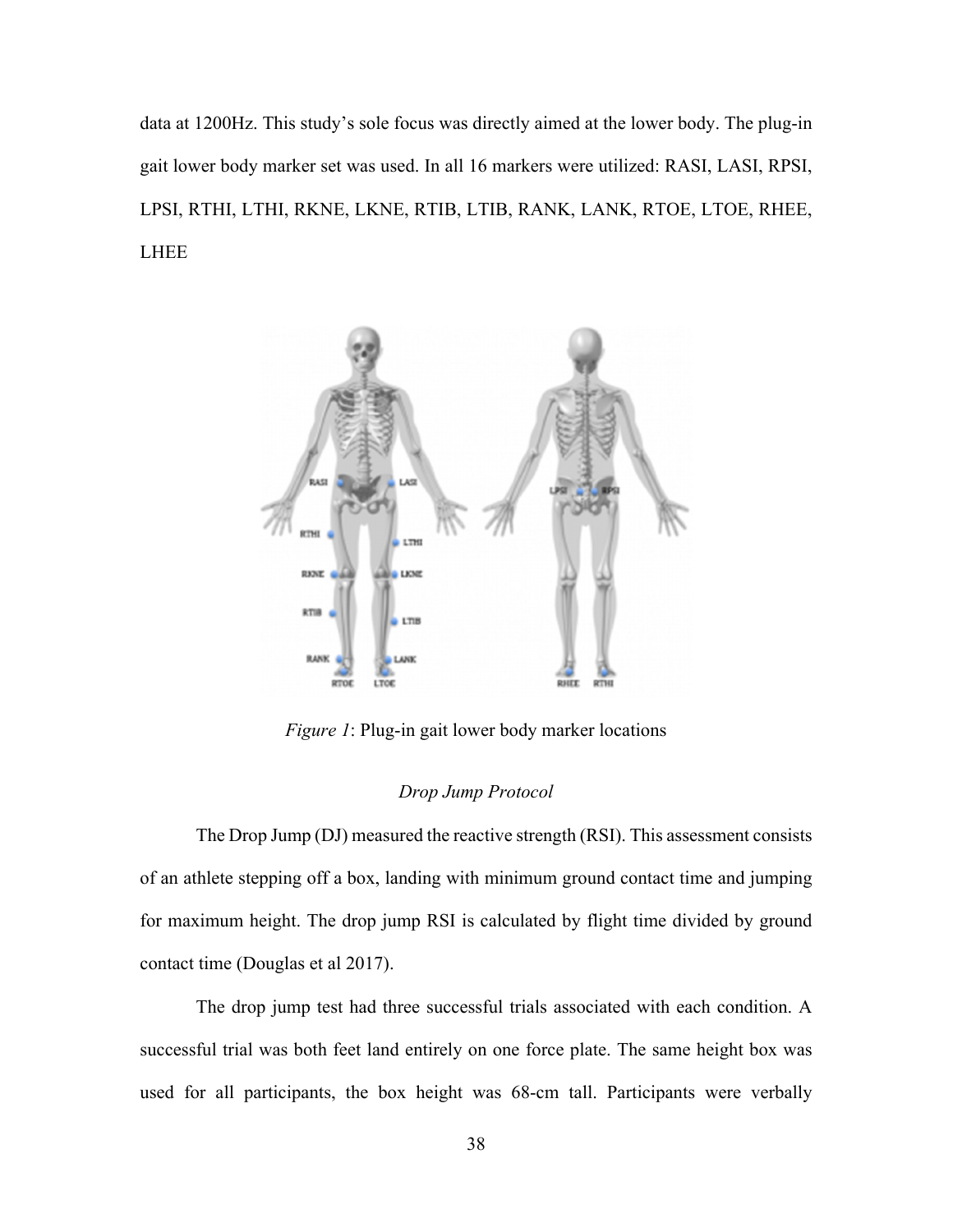instructed to step off the box with one foot and not jump. Participants were instructed to land with two feet inside of one of the ATMI force plates. Then immediately jump off the ground and then re-land on the ATMI force plate. The ATMI force plates were used to establish ground contact time and flight time. The primary cue for participants was to minimize ground contact time. The minimization of contact time is a better cue, than maximizing vertical jump height due to the secondary variable being vertical stiffness. Participants were also instructed to keep hands on their hips throughout the entire drop jump to minimize the use of the arms. (The use of arms increases the flight time)

 The vertical stiffness withing the drop jump is calculated as a whole body, as opposed to individual leg stiffness due to the participants dropping onto one force plate. Vertical stiffness is calculated as  $k_{vert} = m\omega^2$ .

## *Sprint Protocol*

The 20-yard sprint test measured the vertical leg stiffness (Kvert). This test started participants in the 3-point start on one side of the lab and had them get up to top speed as fast as participants could. Participants were instructed to stay within a set number of floor tiles in hopes participants land one foot completely in one of three force plates along their path. Participants were not instructed to hit a specific ATMI force plate so that the participants could not target the force plates and change their sprinting stride.

 Five successful trials were conducted and in between each trail was a one-minute rest period. This rest period met the work to rest ratio required to fully recovered from a bout of intense maximal exercise. A successful trial was deemed as the participant having an entire stance phase within one of the force plates with the same leg each time.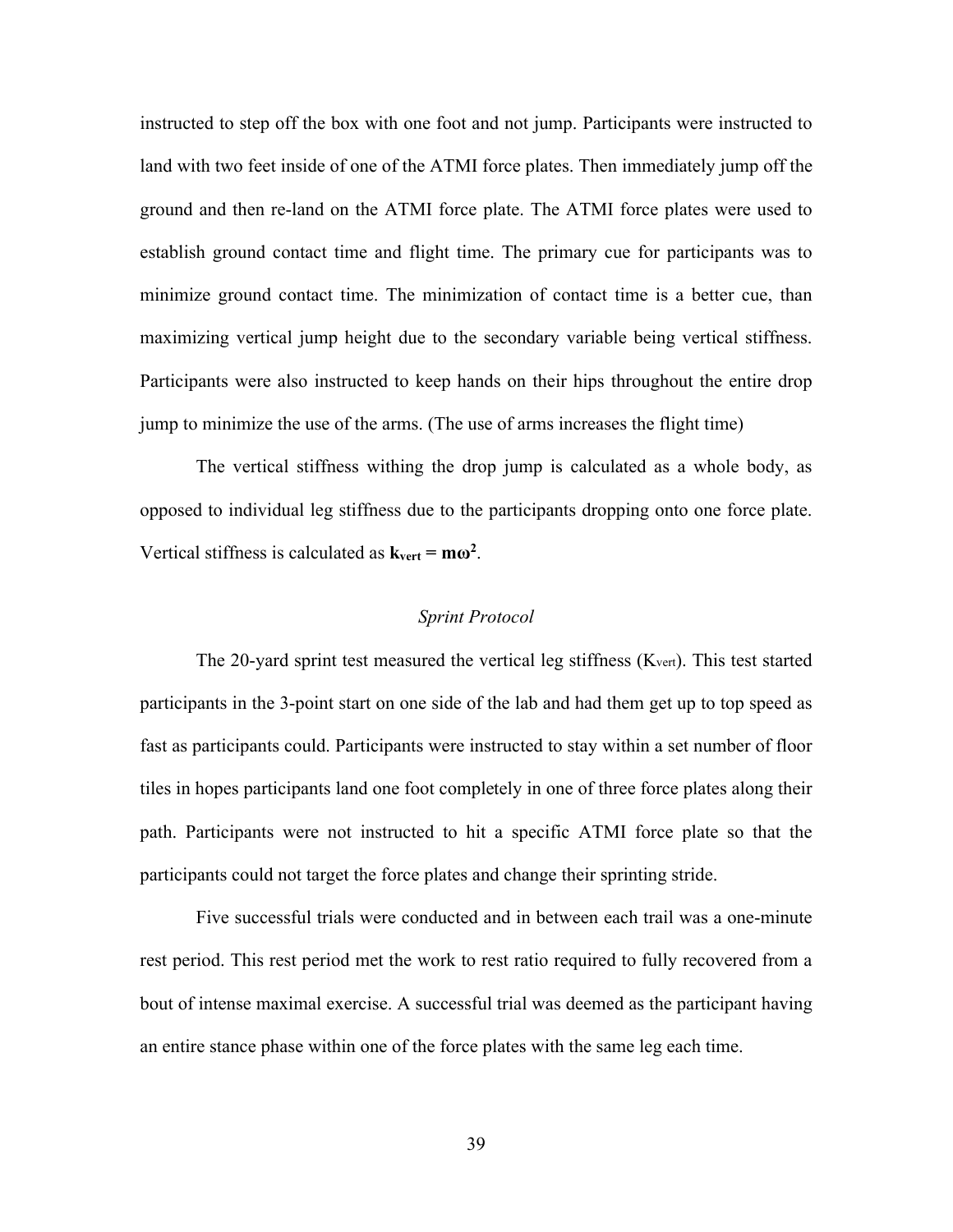Participants were verbally instructed to start in a three-point stance and get up to max speed as quickly as possible. Participants had a three command start: Ready, Set, Go.

To assess vertical stiffness, a force plate is mandatory so that the  $F/t$  (F=vertical force, t=contact time) curve is generated. This curve is used to determine the half-period of oscillation and is measured at the time when external forces are exceeding body weight during ground contact. The half-period of oscillation is stated as (P/2) where P equals the period of oscillation (Figure 1). The natural frequency of oscillation ( $\omega$ ) can be calculated from (P/2) with  $\omega = 2\pi/P$ . Vertical stiffness can then be calculated as  $\mathbf{k}_{\text{vert}} = \mathbf{m}\omega^2$  (Cavagna et al 1988; Cavagna et al 2005; Cavagna, 2006).



*Figure 2*. Force/Time Curve (Brughelli and Cronin 2008).

*Ground Reaction Force (GRF) and Ground Contact Times (GCT)* 

 Three ATMI force plates were used to measure the vertical ground reaction force (vGRF), horizontal ground reaction forces (hGRF) and the ground contact times (GCT). The vGRF and GCT were assessed for both the drop jump task and the sprinting task. The GCT is measured in milliseconds and the GRF is measured in newtons. These additional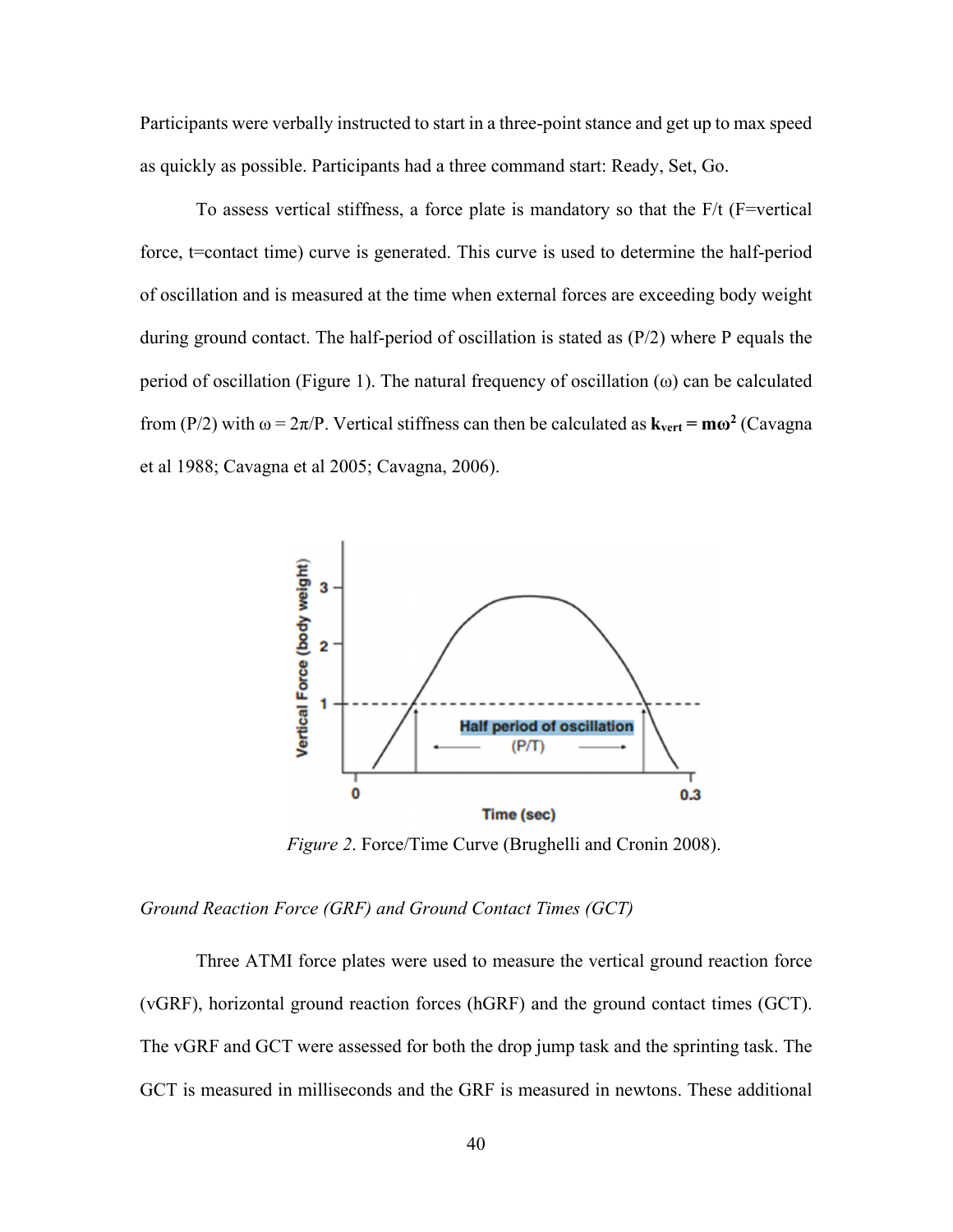variables are secondary and are measured indirectly and are a part of the two principal tasks.

### *Speed*

The speed at which the participants sprinted at was measured via the Vicon Nexus 2.5 cameras. These cameras were set to capture at 300Hz. To determine velocity, the center of mass (COM) was established as the center point between the ASI and PSI markers of the plug-in gait lower body model (Figure 2). The exported data included the XYZ coordinates of all markers, the position of all markers in relation to the L-frame and wand calibration, the acceleration and velocity of each marker throughout the data capture. Velocity (m/s) was established by dividing the distance the COM traveled by the time. These additional variables are secondary, measured indirectly and are a part of the two principal tasks.

## *Knee Angles*

 The majority of the GRF development can be attributed to the extension of the knee. By increasing the knee flexion angle at contact there is a reduction in peak vGRF (Derrick 2004). Data was subsequently exported into Microsoft Excel. The exported data included the XYZ coordinates of all markers, the position of all markers in relation to the L-frame and wand calibration, and the knee angles throughout the data capture. Going into Nexus 2.5, then selecting subject, a drop-down menu appears and provides model outputs. These model outputs specifically look at joint angles and moments. The knee joint angle was displayed in graphical form for the entire time the participant was within the field of view for the cameras. The graph showed when ground contact occurred on the force plate via a black diamond, the toe-off was marked by an upwards arrow. The X-axis of the graph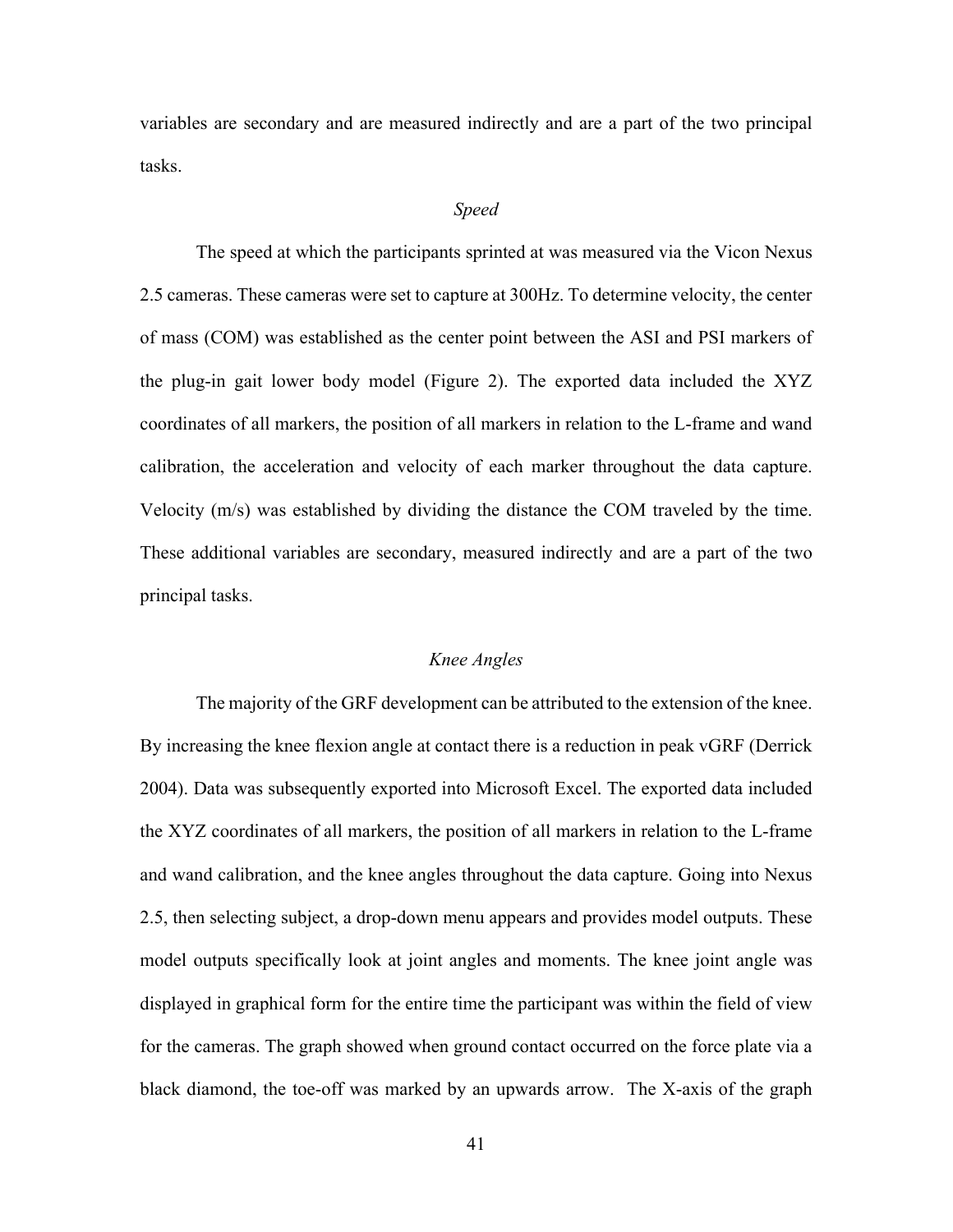displayed the knee flexion. The knee angles at contact and toe-off variables are secondary, measured indirectly and are a part of the two principal tasks.

## *Statistical Analysis*

 All statistical analysis was be performed in SPSS 27. In SPSS 27, the variables were separated by insole conditions. The analysis was done as a general linear model, with repeated measures. The within-subject factors were the insoles (carbon, traditional), the between -subject factor was gender (male, female). This method of analysis was utilized for the RSI and the Kvert. It was also used on the vertical GRF and GCT, speed, horizontal GRF, and knee angles at initial contact and at toe-off. The two-way ANOVA compares the mean differences between groups that have been split on two independent variables (insoles). The primary purpose of a two-way ANOVA was to understand if there was an interaction between the two independent variables on the dependent variable. The level of significance was set at  $P < .05$ .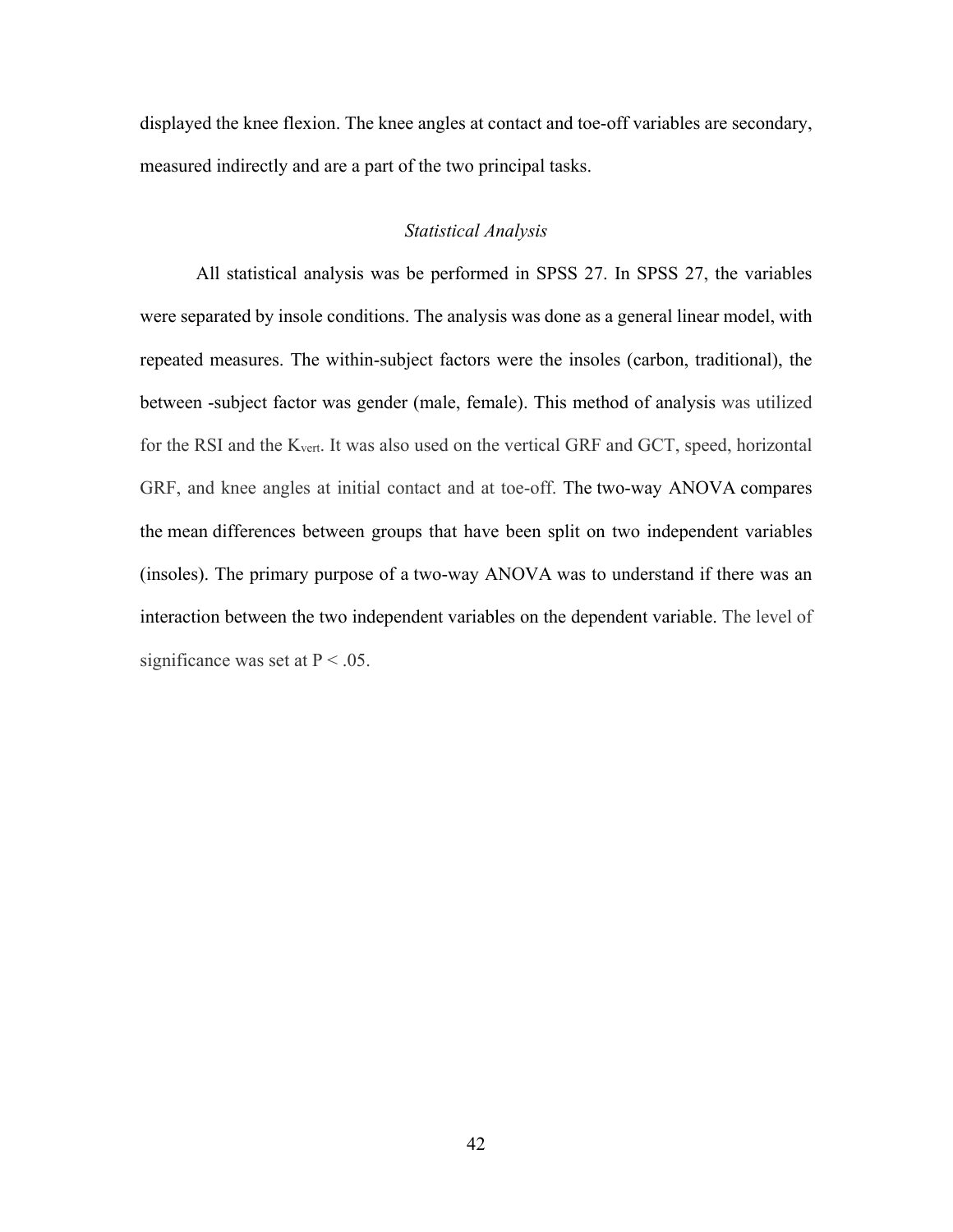#### CHAPTER FOUR

## Results

### *Participant Characteristics*

The participants recruited for this study were amateur athletes with a minimum of four weeks of prior vigorous-intensity physical activity as defined by the CDC. All participants were recruited from the local fitness facility of Train Waco. In total, the study included 15 participants. Participant 7 was removed from the data due to being a statistical outlier, as defined by being outside the third quartile. Of these 15 participants, 7 of the participants were male and 8 were female, but after removing the outlier, 6 men remained. The baseline anthropometric data describing the 14 participants who completed the study are expressed in Table 1, 2.

#### Table 1.

| Participant Baseline Characteristics | Men               | Women             |
|--------------------------------------|-------------------|-------------------|
| Sample Size (n)                      | 6                 | 8                 |
| Age (years)                          | $24.57 \pm 3.64$  | $23 \pm 3.11$     |
| Height (cm)                          | $182.71 \pm 8.19$ | $171.75 \pm 7.49$ |
| Body Weight (kg)                     | $79.1 \pm 5.90$   | $65.07 \pm 6.50$  |

*Group Specific Participant Baseline Characteristics.*

*Note*:  $SD =$  standard deviation; cm = centimeters;  $kg =$  kilograms; Significant differences were investigated by an independent groups t-test.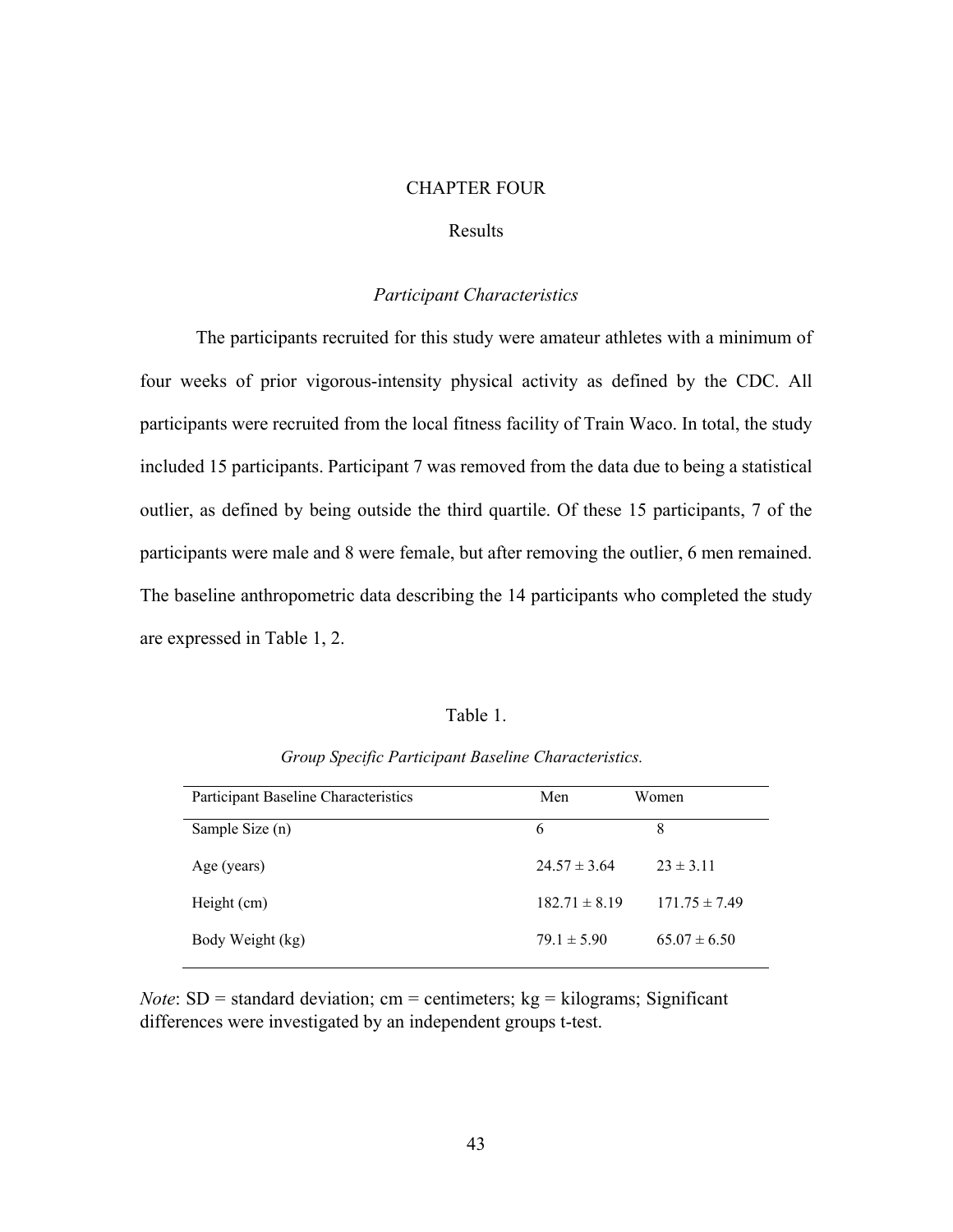## *Drop Jump Data*

The drop jump (DJ) was used as an assessment tool to establish the RSI, Kvert, and vGRF. The DJ data was gathered through ATMI force plates and Vicon Nexus 2.5 motion capture cameras. The data was processed through Microsoft Excel and graphical representation came from JMP 15. Table 2 represents the means for these variables along with the p-value that dictates significance.

## Table 2.

#### *Drop Jump Data*

| Variables         | Carbon                  | Traditional             | p-value $(\leq 0.05)$ |
|-------------------|-------------------------|-------------------------|-----------------------|
| <b>RSI</b>        | $1.195 \pm .335$        | $1.131 \pm 0.328$       | 0.242                 |
| $K_{\text{vert}}$ | $7300.317 \pm 3348.579$ | $5349.623 \pm 1982.827$ | 0.023                 |
| vGRF(N)           | $4436.725 \pm 885.348$  | $4002.743 \pm 794.697$  | 0.001                 |

*Note*: All data are presented as mean  $\pm$  standard deviation (SD). RSI = Reactive Strength Index,  $K_{\text{vert}}$  = vertical stiffness,  $vGRF$  = vertical ground reaction force,  $N =$  Newton.

#### *Reactive Strength Index*

Analyses revealed no statistically significant interaction between insole group and gender in the expression of RSI,  $(F_{1, 10} = 0.992, P = .343, \eta p^2 = 0.09)$ . Additionally, there was no main effect for insole group (F<sub>1, 10</sub> = 1.545,  $P = 0.242$ ,  $np^2 = 0.134$ ). However, the RSI in the treatment group was greater than that of the control group, although the variables did not reach statistical significance. The RSI is visually represented in Figure 3. RSI is increased from  $1.09 \pm 0.333$  mm $\cdot$ ms<sup>-1</sup> in the traditional insoles to a score of  $1.163 \pm .373$  $mm \cdot ms^{-1}$  in the carbon insoles.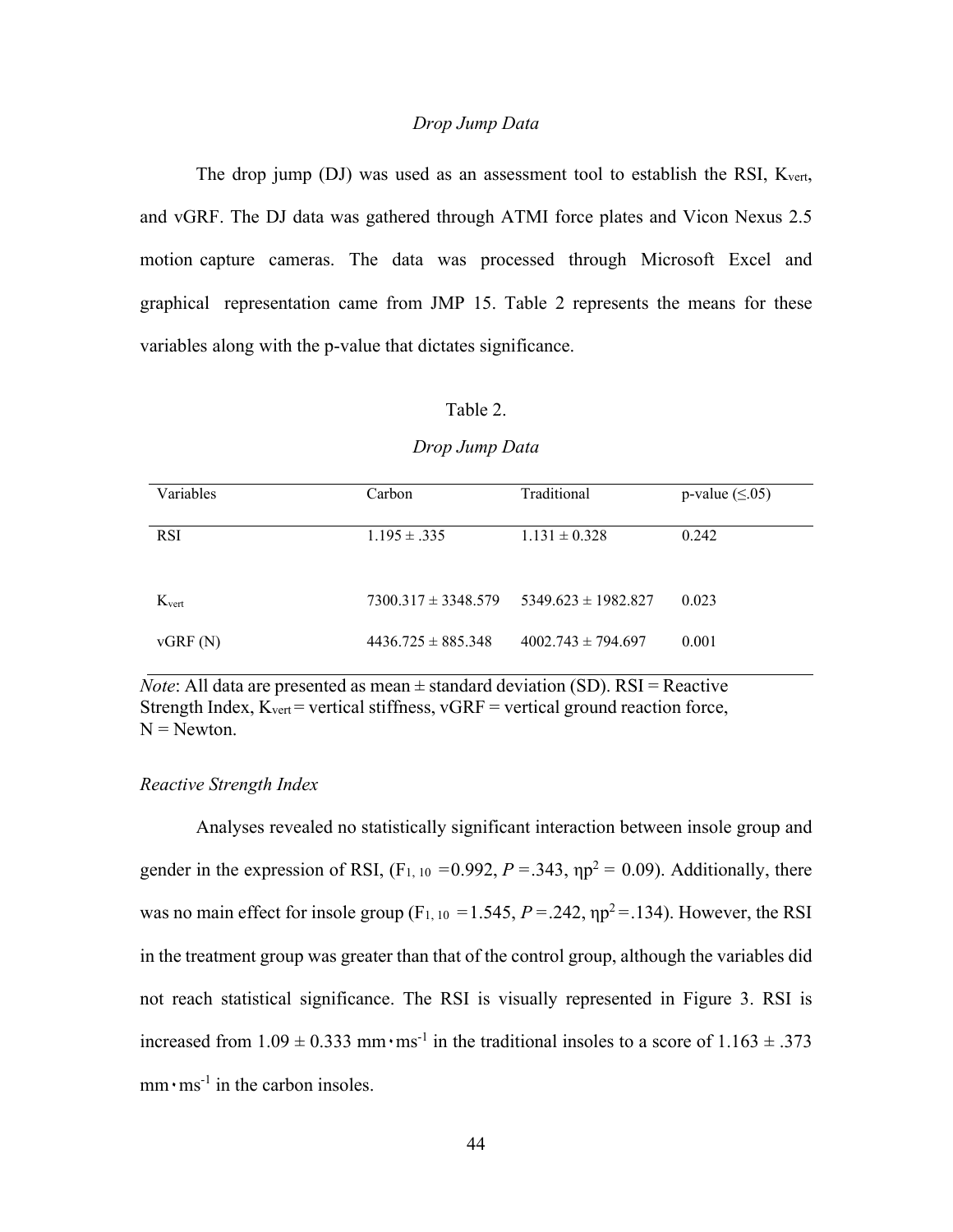

*Figure 3*. RSI Scores. *Note*: C = Carbon Insole, T = Traditional Insole

## *Vertical Stiffness*

The analyses revealed statistically significant interaction between the main effect for insole group  $(F_1, 10 = 7.014, P = 0.023, \eta p^2 = 0.389)$ . However, between insole groups and gender in the expression of  $K_{\text{vert}}$ , there was no significant interaction (F<sub>1, 10</sub> = 1.061, *P*  $= 0.379$ ,  $\eta p^2 = 0.162$ ). Additionally, the mean for the K<sub>vert</sub> in the treatment group was larger than that of the control group. The K<sub>vert</sub> increased from  $5349.623 \pm 1982.827$  in the traditional insole to  $7300.317 \pm 3348.579$  in the carbon insole as seen in Figure 4.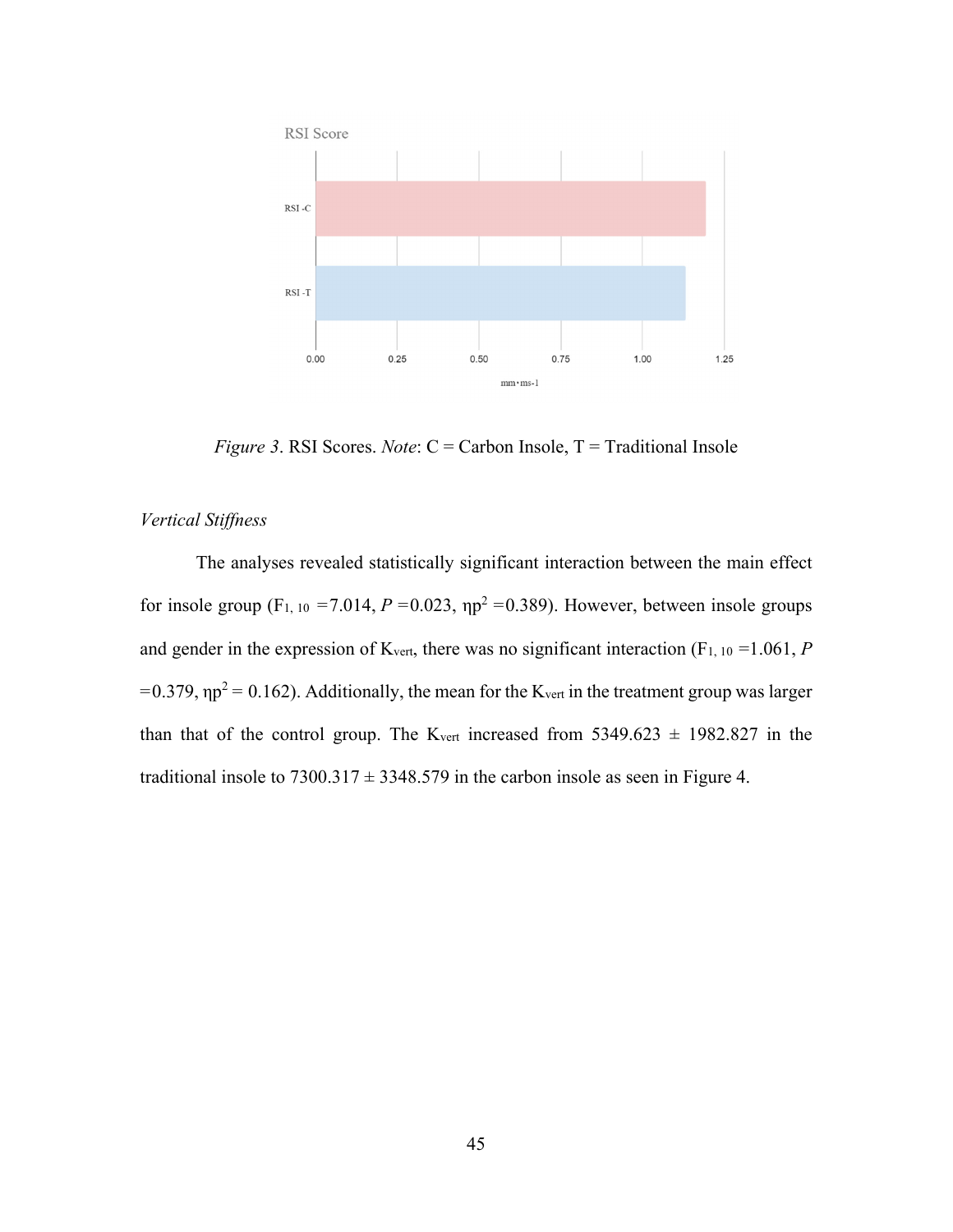

*Figure 4.* Vertical Drop Jump Stiffness. *Note*: C = Carbon Insole, T = Traditional Insole

### *Peak Vertical Ground Reaction Force*

The final variable analyzed in the drop jump was peak vertical ground reaction force (vGRF). The analyses revealed a statistically significant effect on insole group  $(F_1)$ ,  $_{10}$  =18.673, *P* =0.001,  $np^2$  =0.609). However, there was no statistically significant interaction between the insole groups and gender in the expression of vGRF in the DJ  $(F<sub>1</sub>,$  $10 = 1.54$ ,  $P = 0.238$ ,  $np^2 = 0.114$ ). Again, the mean vGRF was statistically larger in the treatment group (4436.725  $\pm$  885.348 N) than that of the control group (4002.743  $\pm$  794.697 N).

## *Sprint Data*

The sprint data was gathered through ATMI force plates and Vicon Nexus 2.5 motion capture cameras. The variables that were analyzed for the sprint were, vertical stiffness (Kvert), peak vertical ground reaction forces (vGRF), horizontal ground reaction forces (hGRF), ground contact time (GCT), speed, and the knee flexion angle at ground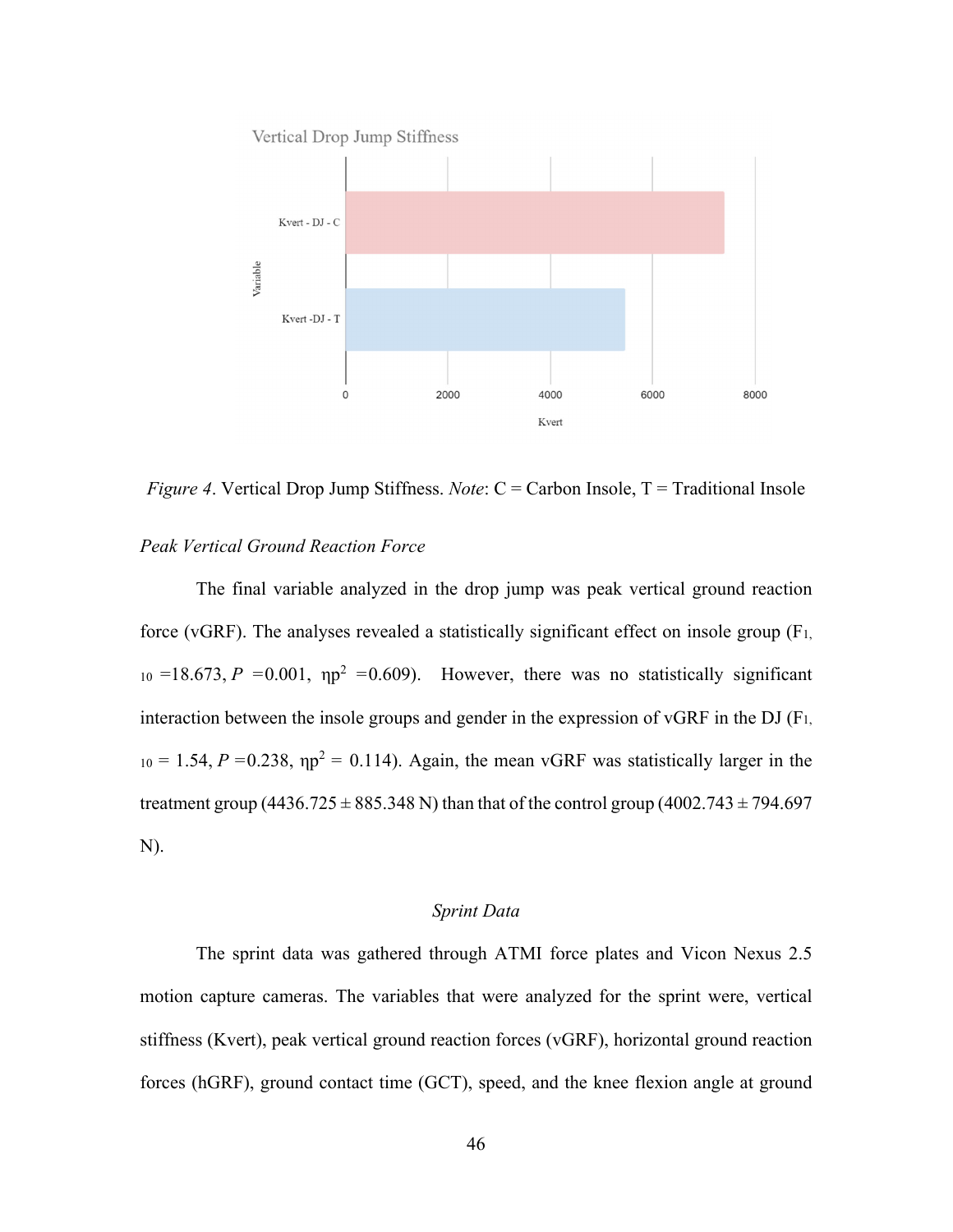contact and at toe-off. Table 3 represents the means for these variables along with the pvalue that dictates significance.

### Table 3.

#### *Sprint Data*

| Variables                                                         | Carbon                  | Traditional            | p-value $(\leq 0.05)$ |
|-------------------------------------------------------------------|-------------------------|------------------------|-----------------------|
| $K_{\text{vert}}$                                                 | $40293.88 \pm 15105.16$ | $38514.95 \pm 9053.52$ | 0.490                 |
| vGRF(N)                                                           | $1780.08 \pm 268.72$    | $1815.91 \pm 276.76$   | 0.124                 |
| Speed $(m/s)$                                                     | $5.11 \pm 0.539$        | $5.09 \pm 0.53$        | 0.839                 |
| $GCT$ (ms)                                                        | $0.19 \pm .028$         | $0.181 \pm .03$        | 0.689                 |
| hGRF(N)                                                           | $302.45 \pm 57.10$      | $307.79 \pm 63.60$     | 0.611                 |
| Knee Flexion Angle at Contact $20.51 \pm 10.22$<br>$(\text{deg})$ |                         | $17.08 \pm 10.27$      | 0.051                 |
| Knee Flexion Angle at Toe-Off $13.62 \pm 6.55$<br>(deg)           |                         | $12.47 \pm 6.91$       | 0.248                 |

*Note*: All data are presented as mean  $\pm$  standard deviation (SD). K<sub>vert</sub> = vertical stiffness, vGRF = vertical ground reaction force,  $N =$  Newton,  $m/s =$  meter per second, ms = millisecond, hGRF = horizontal ground reaction force,  $deg =$ degrees.

#### *Vertical Stiffness*

After performing the analysis on the vertical stiffness  $(K_{\text{vert}})$ , the analyses revealed no statistically significant interaction between insole groups and gender in the expression of K<sub>vert</sub> in the sprint (F<sub>1, 10</sub> = 0.144,  $P = 0.711$ ,  $\eta p^2 = 0.012$ ). Additionally, there was no main effect for insole group (F<sub>1, 10</sub> = 0.506,  $P = 0.490$ ,  $np^2 = 0.040$ ). However, mean for the K<sub>vert</sub> in the treatment group was larger than that of the control group, although the variables did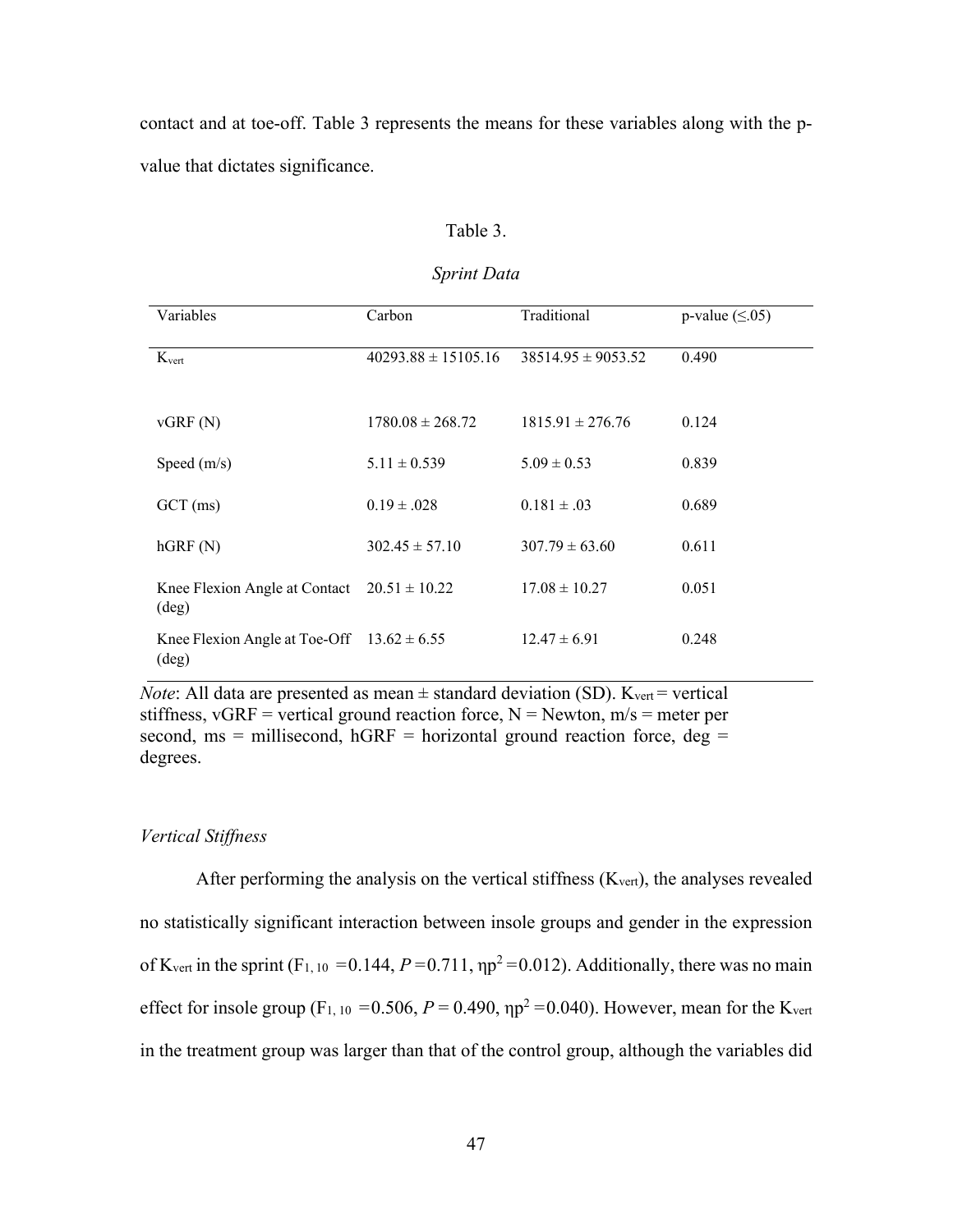not reach statistical significance. The K<sub>vert</sub> increased from to a score of 40293.88  $\pm$ 15105.16 with carbon insoles, from  $38514.95 \pm 9053.52$  with the traditional insoles.

## *Peak Sprint Vertical Ground Reaction Forces*

Analyses revealed no statistically significant interaction between insole groups and gender in the expression of vGRF ( $F_{1,10} = 0.005$ ,  $P = 0.945$ ,  $np^2 = 0.000$ ). Additionally, there was no main effect for insole group (F<sub>1, 10</sub> = 2.740,  $P = 0.124$  np<sup>2</sup> = 0.186). The mean for the vGRF in the control group was larger than that of the treatment group. vGRF is decreased from  $1815.91 \pm 276.76$  N in the traditional insoles to  $1780.08 \pm 268.72$  N in the carbon insoles. Vertical GRFs can also be represented as a ration of body weight as seen in Figure 5.

## *Horizontal Ground Reaction Forces*

Analyses revealed no statistically significant interaction between insole groups and gender in the expression of hGRF ( $F_{1,10} = 0.490$ ,  $P = 0.497$ ,  $np^2 = 0.039$ ). Additionally, there was no main effect for insole group (F<sub>1, 10</sub> = .273,  $P = 0.611$ ,  $np^2 = 0.022$ ). T. The mean for the hGRF which is represented as a ratio of body weight is Figure 5, can also be see in table 3 as whole numbers (Traditional =  $307.79 \pm 63.60$ , Carbon =  $302.45 \pm 57.10$ ).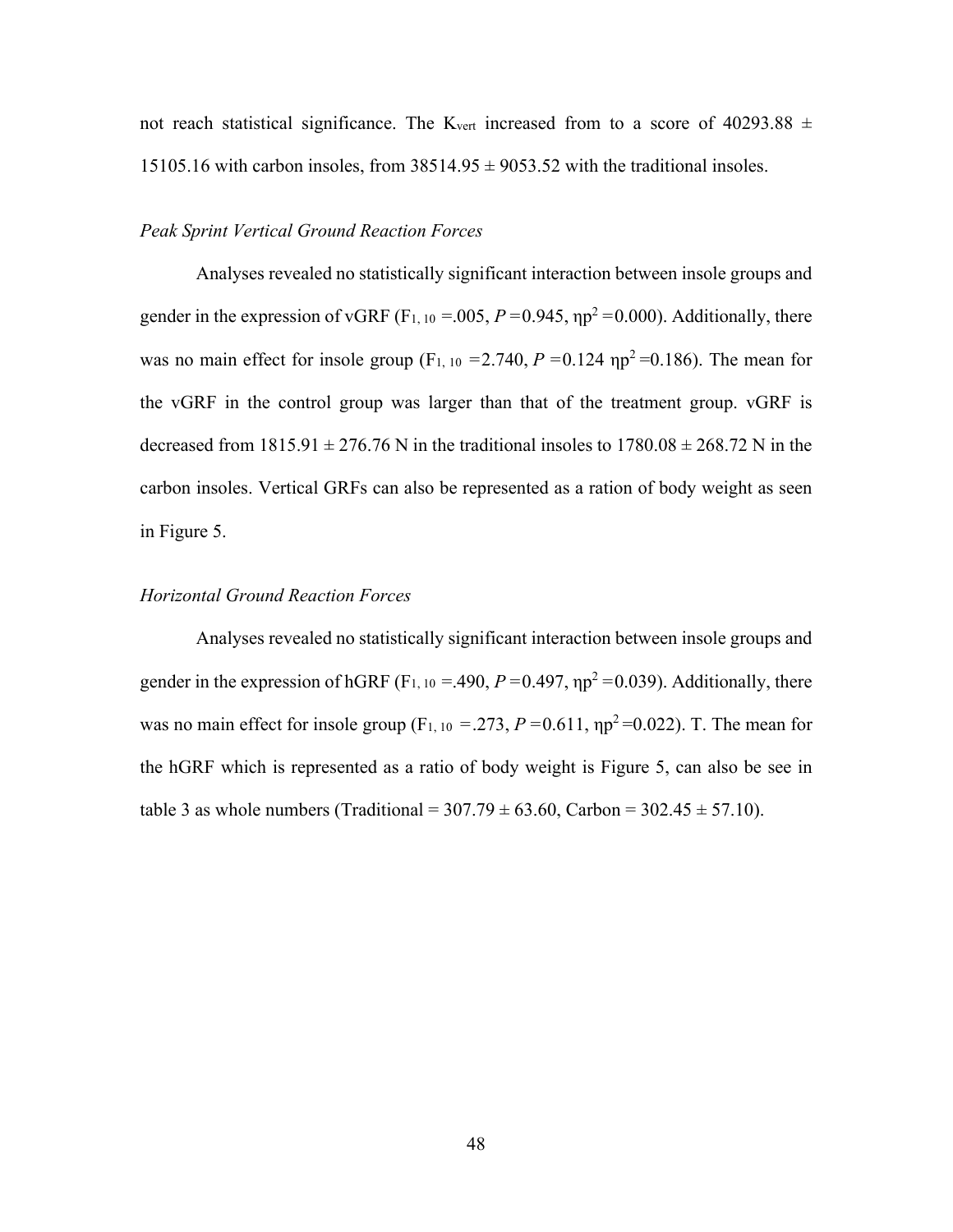



*Figure 5*. Ground Reaction Forces as a Ratio to Body Weight. *Note*: C = Carbon Insole, T = Traditional Insole, vGRF = Vertical Ground Reaction Force, hGRF = Horizontal Ground Reaction Force.

## *Ground Contact Time*

Ground contact time (GCT) was analyzed in the sprint task, analyses revealed no statistically significant interaction between insole groups and gender in the expression of GCT (F<sub>1, 10</sub> = .398,  $P = 0.680$ ,  $\eta p^2 = 0.062$ ). In addition, just like the previous variables, there was no main effect for insole groups that showed a statistically significant change ( $F_{1, 10}$  = 0.168,  $P = 0.689$ ,  $\eta p^2 = 0.014$ ). Furthermore, while all of the factors within the GCT variable did not show a statistical significance, the mean ground contact times in the treatment group were longer than that of the control group. The GCT decreased from  $0.19 \pm .028$ sec (carbon) to  $0.181 \pm .03$  sec (traditional).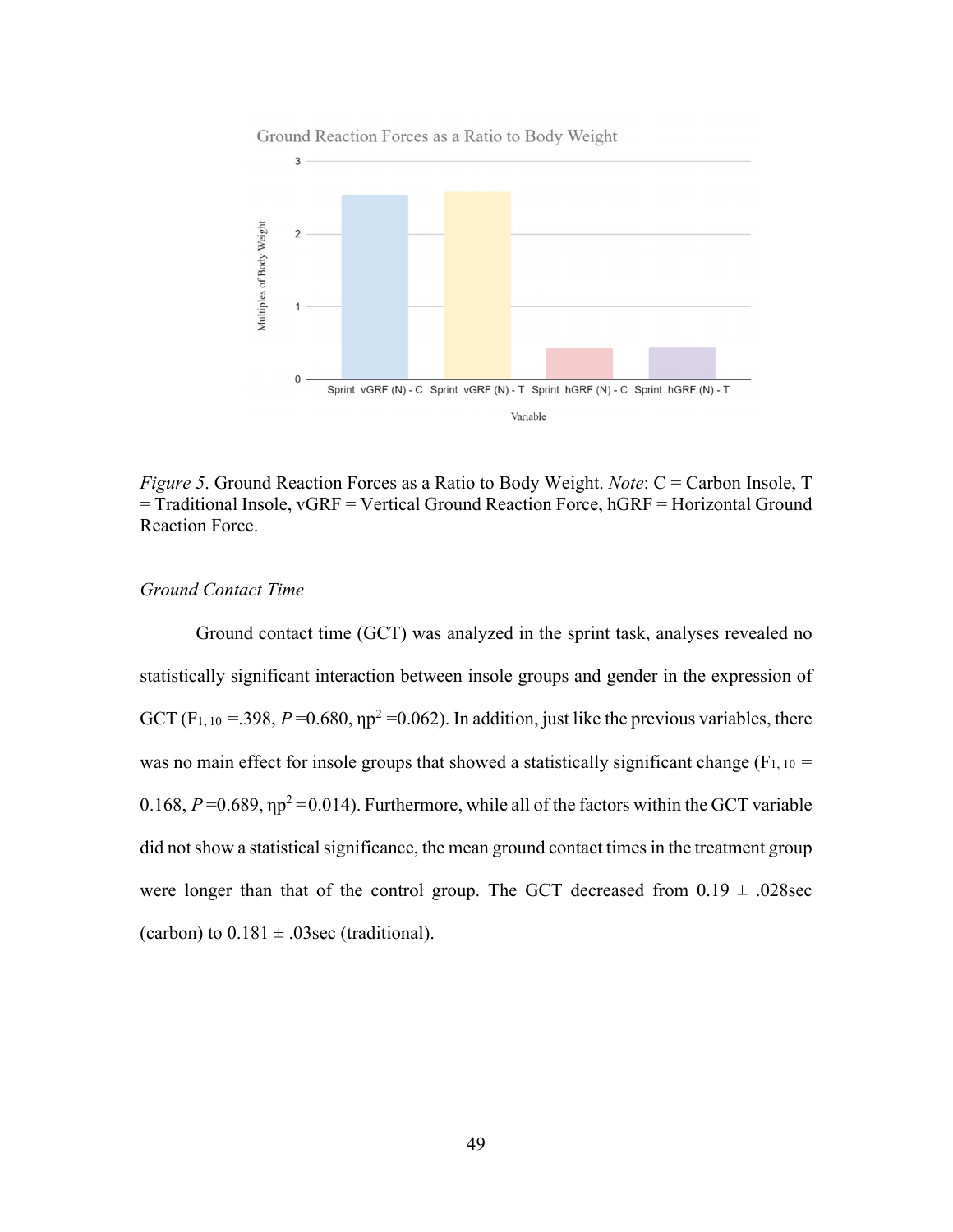*Speed* 

After performing the analysis on the speed of both insole groups, the analyses revealed no statistically significant interaction between insole groups and gender in the expression of speeds in the sprint  $(F_{1,10} = 0.177, P = 0.738, \eta p^2 = 0.01)$ . Additionally, there was no main effect for insole group ( $F_{1,10} = 0.043$ ,  $P = 0.893$ ,  $np^2 = 0.004$ ). However, mean for the speed in the carbon insole group was larger than that of the traditional insole group. The speed decreased from  $5.11 \pm 0.539$  m/s in the carbon insole to  $5.09 \pm 0.530$  m/s in the traditional insole.

## *Knee Flexion Angle*

The knee flexion angle was measured at point of ground contact and at toe-off. At point of contact, the analyses revealed no statistically significant interaction between insole groups and gender in the expression of speeds in the sprint  $(F_{1, 10} = 112, P = 0.743, \eta p^2 =$ 0.009). Additionally, there was no main effect shown for insole groups, even though the pvalue was close to reaching significance  $(F_{1, 10} = 4.676, P = 0.051, \eta p^2 = 0.28)$ . The carbon insole had a greater knee flexion angle at initial ground contact  $(20.51 \pm 10.22$ deg) than the traditional insole  $(17.08 \pm 10.27 \text{deg})$ .

 Similarly, the knee flexion angle at toe-off showed similar results. The carbon insole had a greater knee flexion angle at toe-off  $(13.62 \pm 6.55 \text{deg})$  than the traditional insole had  $(12.47 \pm 6.91 \text{deg})$ . As seen previously, at toe-off the analyses revealed no statistically significant interaction between insole groups and gender in the expression of speeds in the sprint  $(F_{1,10} = 1.199, P = 0.295, \eta p^2 = 0.091)$ . Lastly, there was no main effect shown for insole groups which was different than the knee flexion angles at ground contact  $(F<sub>1</sub>, 10 = 1.472, P = 0.248, \eta p^2 = 0.109$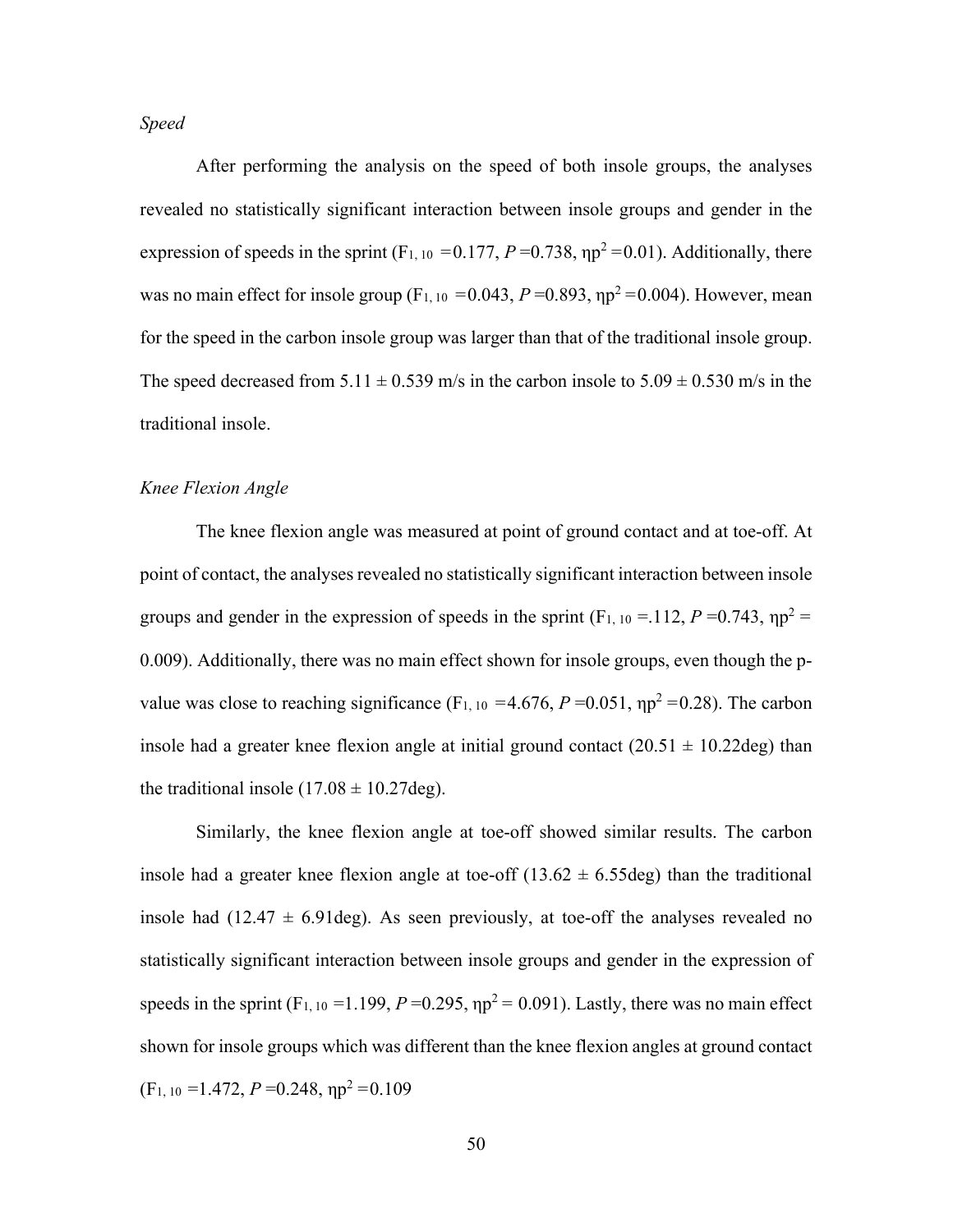#### CHAPTER FIVE

## Discussion

## *Introduction*

It was proposed that the addition of carbon insoles into sneakers should allow for an increase reactive strength and for the ability to apply greater vertical forces through increases in leg stiffness. The first two hypotheses were rejected, in that the addition of carbon insoles had no effect of the RSI or the vGRF in the sprint task. Contrarily, there was a significant change in vGRF in the drop jump.

- Ho: There will be no significant difference in reactive strength between the carbon and standard insoles.
- Ho: There will be no significant difference in Vertical Ground Forces between the carbon and standard insoles in sprinting.
- Ho: There will be no significant difference in Vertical Ground Forces between the carbon and standard insoles in the drop jumps.

 When looking at other kinematics, many of the carbon insole variables were heightened over that of the traditional insoles; only the Kvert and vGRF in the DJ was shown to be statistically significant.

### *Drop Jump*

The aim of this study was to examine the effects that carbon insoles might have on an athlete's reactive strength as measured in the drop jump. Reactive strength is measured via the reactive strength index (RSI) that is strongly associated with sprint performance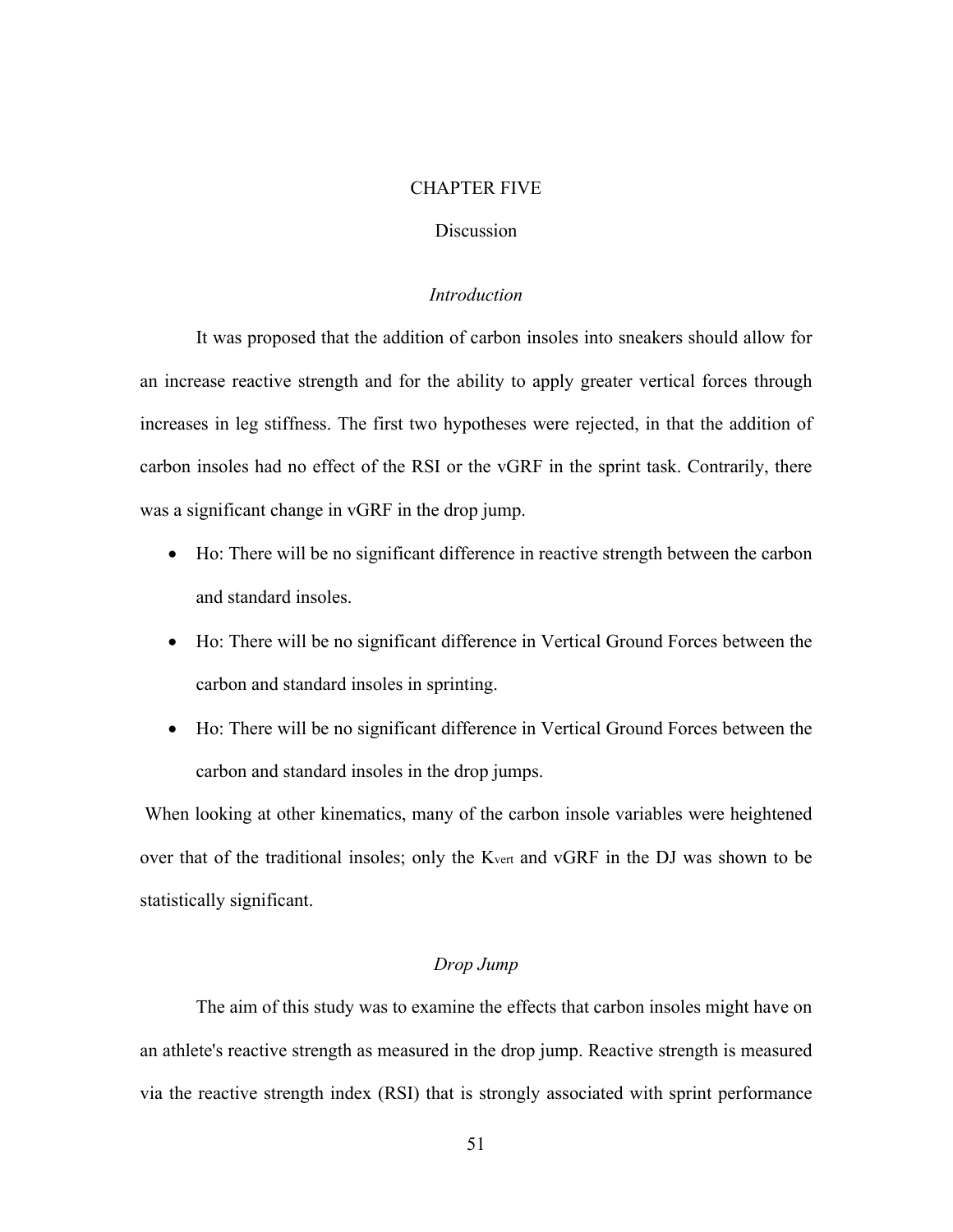(Healy et al 2019). Reactive strength assessments are also a common indicator of an athlete's ability to use their stretch-shortening cycle (SSC) to increase force production. Drop jumps are regularly used as an assessment of reactive strength. The aim of the drop jump exercises is to improve the tendons and muscles ability to store and release elastic energy when exposed to high stretching forces such as those found within jump landings and stance phases in sprinting (Ball and Zanetti, 2012).

The results of this study found no significant difference between the insole conditions (carbon, traditional) on the participants RSI score as shown in Table 2 and in Figure 3. The mean for the RSI in the carbon group  $(1.195 \text{ mm} \cdot \text{ms}^{-1})$  was larger than that of the traditional group  $(1.131 \text{ mm} \cdot \text{ms}^{-1})$ , although the variables did not reach statistical significance ( $p<0.05$ ).

By increasing lower limb stiffness with the carbon insoles, reactive strength seemed to be larger due to the prevention of excessive lengthening of muscles under high stretch loads and indirectly by increasing force production during subsequent muscle activation and utilization of the elastic structures within the SSC (Pedley et al 2107). For the study, participants stepped off a 68-cm box, landed and spent as little time on the ground as possible and then jumped as high as possible. The vertical stiffness is essential in drop jumps because it limits knee flexion and contact time, allowing for larger RSI (Pedley et al 2017). In this study, the K<sub>vert</sub> increased from  $5349.623 \pm 1982.827$  in traditional insoles to 7300.317  $\pm$  3348.579 in the carbon insoles which was deemed statistically significant ( $P =$ 0.023). The greater the vertical stiffness the larger the peak vGRF should hypothetically be (Derrick, 2004). The DJ test confirmed this in that the vGRF was significant  $(P = .001)$ .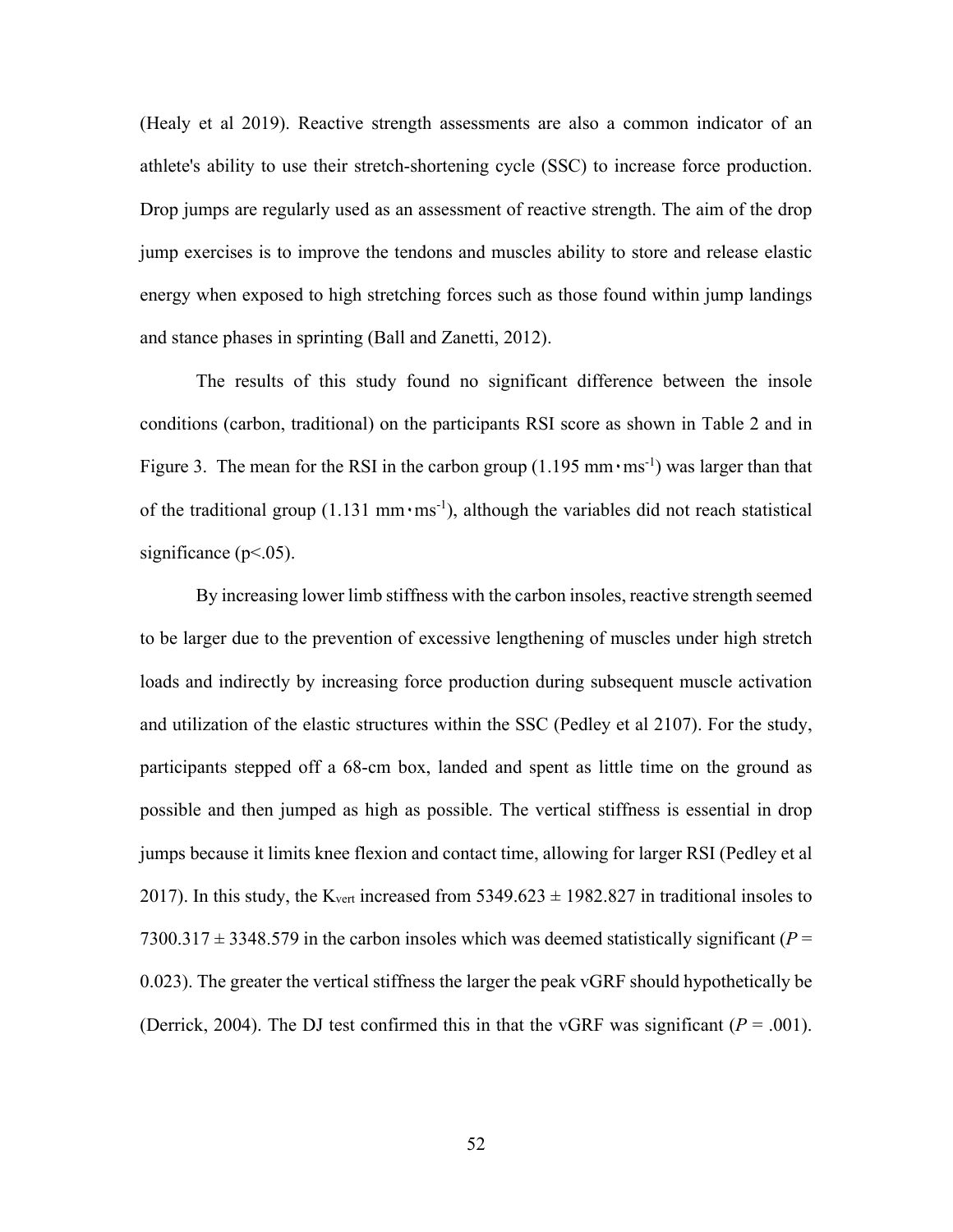The carbon insoles produced and average vGRF of  $4436.725 \pm 885.348$  N, and the traditional insoles produced an average of  $4002.743 \pm 794.697$  N.

## *Sprinting*

One of the other aims of this study was to examine the effects of carbon insoles on the vertical leg stiffness while sprinting. Due to laboratory setup, the vertical stiffness was assessed during the initial acceleration phase (0-10m), as opposed to the maximal velocity phase. This is an important distinction to make due to the running mechanics being very different between these two phases. One of the largest distinctions between acceleration phase and max velocity phase is the ground contact time which typically falls between .196 and .152 seconds in initial acceleration and between .119 and .094 seconds at max velocity (Wild et al 2011). The data for this study did not produce a statistically significant finding for ground contact times between insole conditions. The GCT decreased from .19sec in the carbon insoles to 0.181sec in the traditional insoles. This is consistent with what Cigoja et al (2019) found (Control = 239.6 ms; Stiff = 252.0 ms) although they were much higher due to the paces in that study being submaximal. Another significant difference between these two phases is the flight time  $(-0.06s = \text{acceleration}, -0.126s = \text{max})$ . These are important distinctions to make due to each phase's characteristics containing different properties that would change the vertical stiffness.

Stiffness is often defined as the resistance of an object or body to a change in length. The mechanical stiffness in the human leg has a major influence on various athletic abilities including rate of force development, elastic energy storage and the utilization, and sprint kinematics (Brughelli and Cronin, 2008). According to Douglas et al (2019), a stiffer leg will allow the attainment of higher vertical ground reaction forces and decrease ground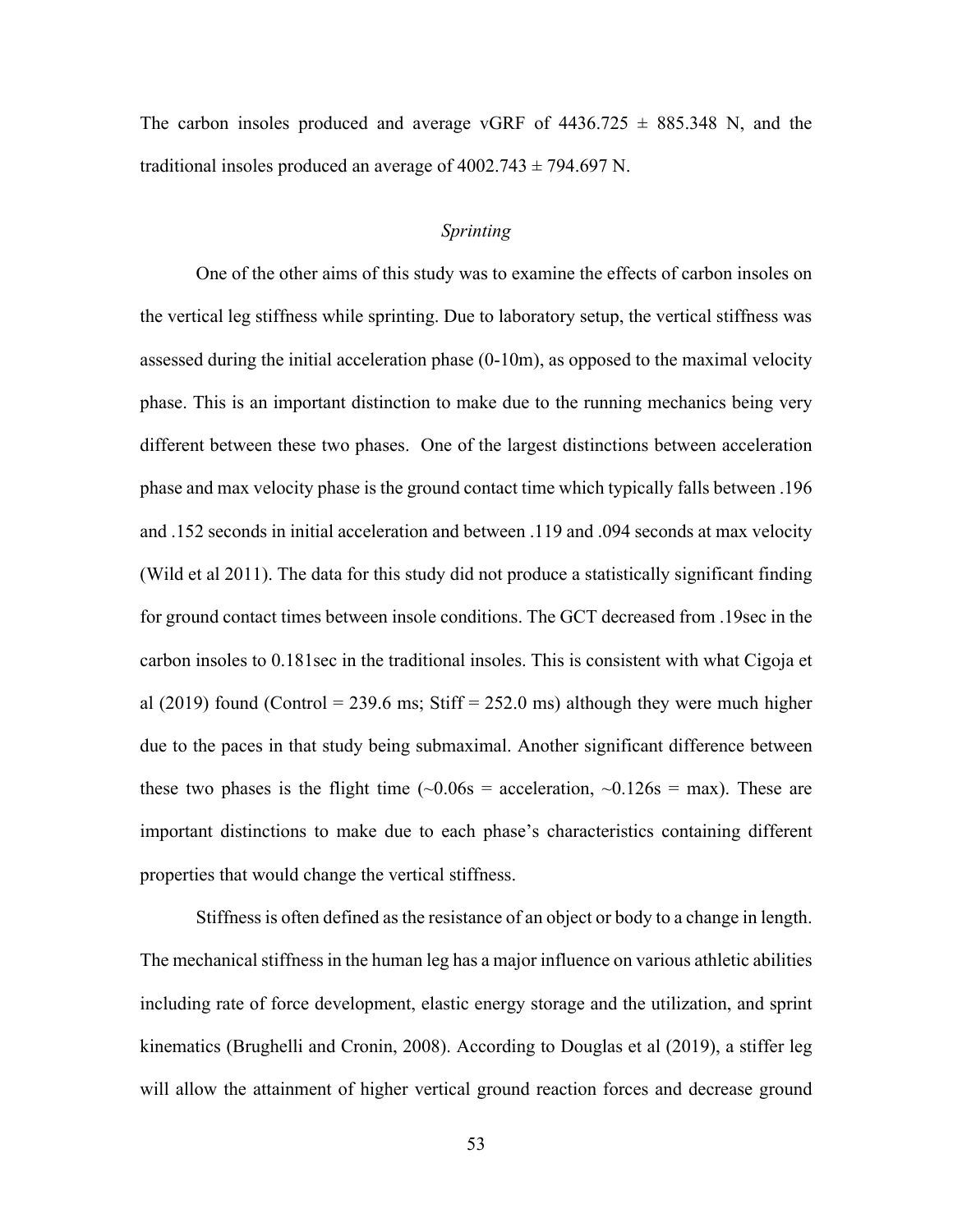contact time. Gender effect was found only a factor when comparing men and women's ground reaction forces, due primarily to weight discrepincies (males  $= 79.1$  kg, females  $=$ 65.07 kg). Once the participants bodyweights are taken into account, the difference became nonsignificant (Figure 5). Additionally, it stands to reason that the stiffer the leg, larger the vGRFs and faster the speeds that the participants can achieve.

 Research studies demonstrate that the horizontal forces (hGRF) become a less identifying factor of performance as the distance increases. The importance of a large hGRF decreases throughout the acceleration phase towards maximum velocity phase, which is when the peak vertical forces become the largest identifier for performance (Wild et al 2011). This present study only looked at the hGRF at the 10-meter mark (halfway) through the participants 20-meter sprint, which is still very early in the acceleration phase.

GRF development can be attributed to the extension of the knee (Derrick, 2004). The knee joint flexion angle influences peak vGRF (Kubo et al 2016). By increasing the knee flexion angle at initial contact, it was found in the present study and in Derrick's 2004 study, that there was a reduction in peak vGRF. The carbon insole had a greater knee flexion angle at touchdown (20.51 deg) than the traditional insole had (17.088 deg) albeit insignificant  $(P = .051)$ . With the carbon insole having larger knee flexion angles, the data gathered from this study in terms of vGRF is in line with other findings (Derrick, 2004; Kubo et al 2016). Vertical ground reaction forces changed from 2.58 times greater in traditional insoles to 2.53 times greater in the carbon insole when looking at relative vGRF (Figure 6). The larger the knee flexion angle at contact results in s lower peak relative vGRF.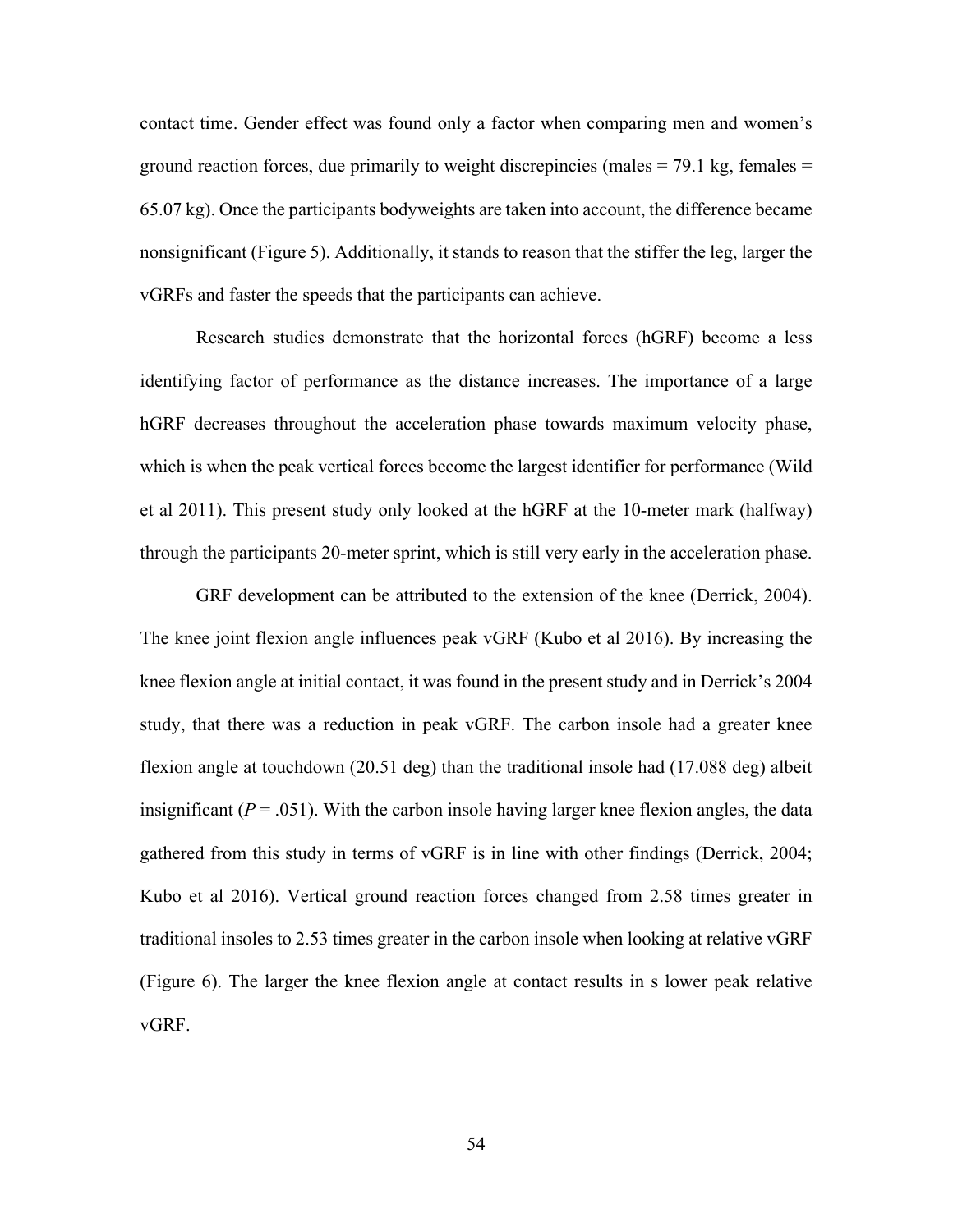## Knee Angle VS vGRF in Sprinting



*Figure 6.* Comparison between Knee Flexion Angles at Contact and vGRFs.

## *Conclusion*

Results from this study show that the use of carbon insoles does not cause a significant increase in reactive strength, or vertical stiffness to enhance sprint performance in amateur athletes. However, there were some interesting trends in the data that does boast some merit for their use, although it is not significant.

Due to the novelty of carbon insoles, this study it is on the forefront of research into the effects that carbon insoles have on sprint performance. In a sprint the winner can be determined by .01 seconds or it could be the difference between a defender chasing down the ball carrier and making the tackle or letting them score a touchdown. Athletes are always looking for marginal gains to give them the potential edge. Carbon insoles may provide that edge to push an athlete to that next level. More research needs to be done on this topic, especially looking at varying stiffness levels.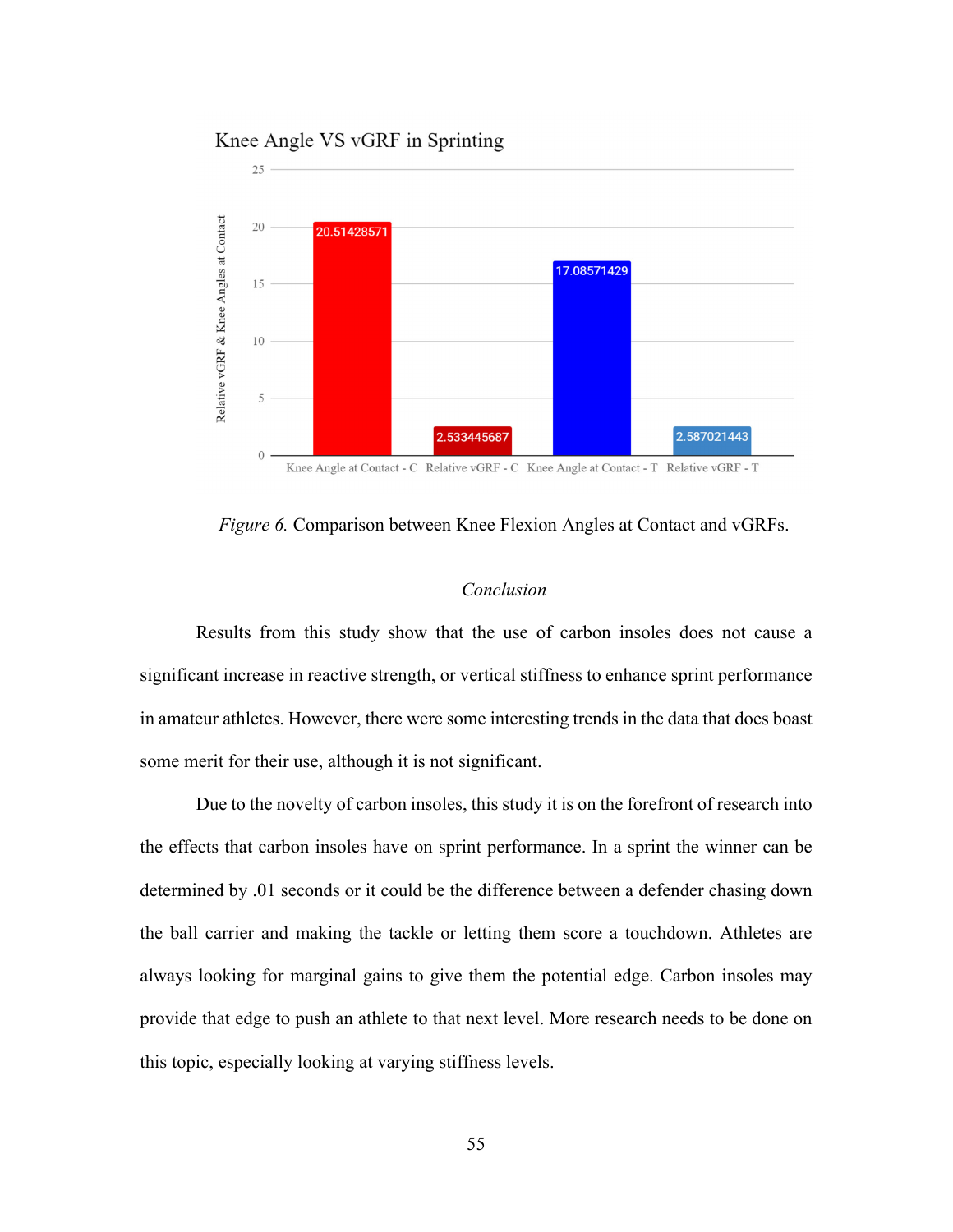Due to uncovering significant findings only in the drop jump task, where the relative vertical force exceeds 4-6 times their body weight. Would a less stiff insole find significant findings in the sprint task were the relatives forces were 1.5-3 times participants body weight?

One possible explanation for the lack of significant results may be the number of participants in the study. A total of 15 participants were included in the study, with results from 14 being used in the statistical analysis. A greater number of participants could in fact lead to a more significant result from the statistical analysis. One possible explanation for the lack of significant findings in the sprint, is that the acceleration phase has longer ground contact times, greater joint flexion angles, and a greater emphasis on horizontal ground reaction forces (Wild et al 2011). Trying to achieve max velocity in a short amount of time leaves smaller room for improvements that may not seem significant. Another possible explanation for the lack of significant findings in the DJ, could be the fact that carbon insoles used in the treatment group were significantly stiffer and it was noted by some athletes that they found it uncomfortable. This discomfort could produce skewed results due to athletes not being comfortable or familiar with such a stiff insole. A third potential for lack of significance could come from the standardized box height of 68-cm. This height could be too tall or too short depending on the participant. In the future the Bosco drop jump test might produce better results in that, this has the participant drop from varying heights (20 cm, 40 cm, 60 cm, 80 cm, and 100 cm), and this would allow researchers to see where subjects are the most reactive (Bryne et al 2020). Future studies may benefit from also having participants engage in a break in period to allow them to get use to the stiffer insole, so that the participants are less conscientious of the difference in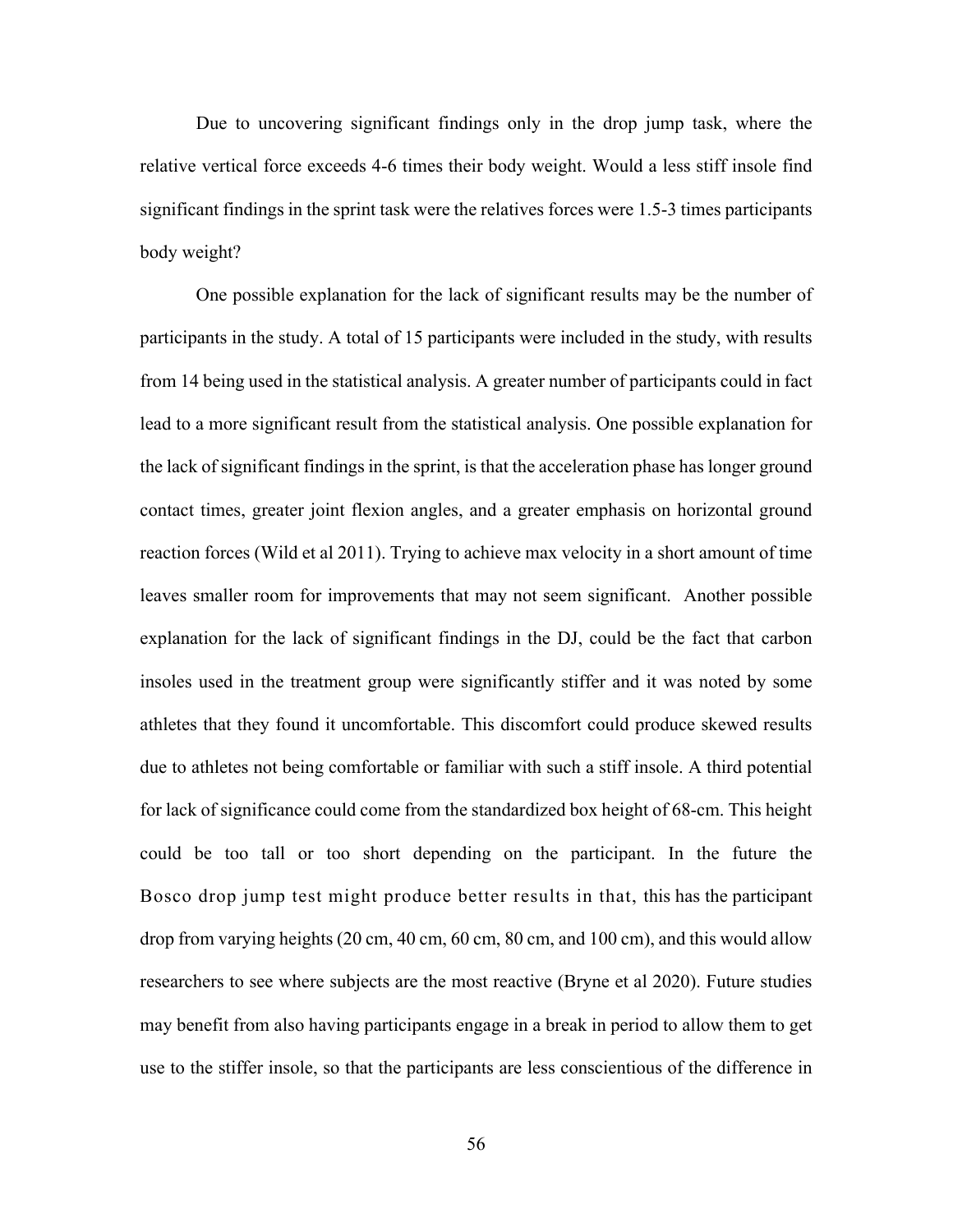feel between insole conditions. Additionally, future studies may benefit from looking at the GCT, Kvert, speed, knee angles, vertical ground reaction forces once the athlete has reached their top speed.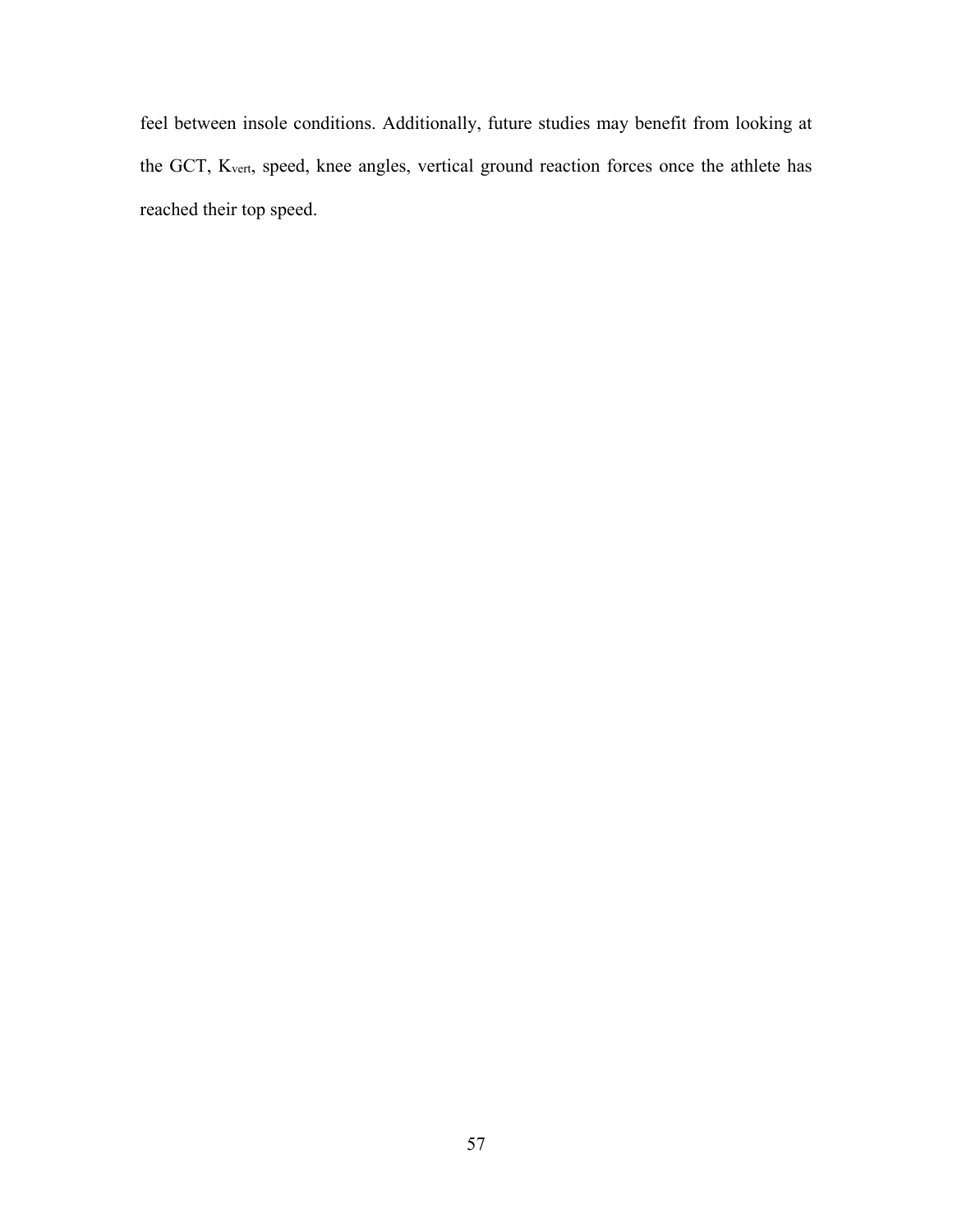#### REFERENCES

- Ball, & Zanetti. (2012). Relationship Between Reactive Strength Variables in Horizontal and Vertical Drop Jumps. *Journal of Strength and Conditioning Research*, 26(5), 1407–1412. https://doi.org/10.1519/JSC.0b013e3182510870
- Barnes, K., & Kilding, A. (2019). A randomized crossover study investigating the running economy of highly-trained male and female distance runners in marathon racing sneakers versus track spikes. *Sports Medicine*, 49(2), 331–342.
- Beattie, K., Carson, B. P., Lyons, M., & Kenny, I. C. (2017). The Relationship Between Maximal Strength and Reactive Strength. *International Journal of Sports Physiology & Performance*, *12*(4), 548–553.
- Beck, G. (2020). Adding carbon fiber to shoe soles may not improve running economy: a muscle-level explanation. *Scientific Reports*, *10*(1), 17154–17154.
- Bishop, M., Fiolkowski, P., Conrad, B., Brunt, D., & Horodyski, M. (2006). Athletic Footwear, Leg Stiffness, and Running Kinematics. *Journal of Athletic Training (National Athletic Trainers' Association)*, *41*(4), 387–392.
- Brughelli, M., & Cronin, J. (2008). A review of research on the mechanical stiffness in running and jumping: methodology and implications. *Scandinavian Journal of Medicine & Science in Sports*, *18*(4), 417–426.
- Brughelli, M., Cronin, J., & Chaouachi, A. (2011). Effects of Running Velocity on Running Kinetics and Kinematics. *Journal of Strength and Conditioning Research*, 25(4), 933–939
- Byrne, P., Moody, J., Cooper, S., Callanan, D., & Kinsella, S. (2020). Potentiating Response to Drop-Jump Protocols on Sprint Acceleration: Drop-Jump Volume and Intrarepetition Recovery Duration. *Journal of Strength and Conditioning Research*, *34*(3), 717–727. https://doi.org/10.1519/JSC.0000000000002720
- Casa, D. (2020). *VKTRY Injury Protection Research Results.* KSI.
- Cavagna GA (1975). Force platforms as ergometers. *J Appl Physiol*. (1):174-9. doi: 10.1152/jappl.1975.39.1.174
- Cavagna, Franzetti, Heglund, Willems. (1988). The determinants of the step frequency in running, trotting and hopping in man and other vertebrates. *The Journal of Physiology*, 399(1), 81–92. https://doi.org/10.1113/jphysiol.1988.sp017069
- Cavagna GA. (2006). The landing take-off asymmetry in human running. *J Exp Biol.* 209: 4051–4060.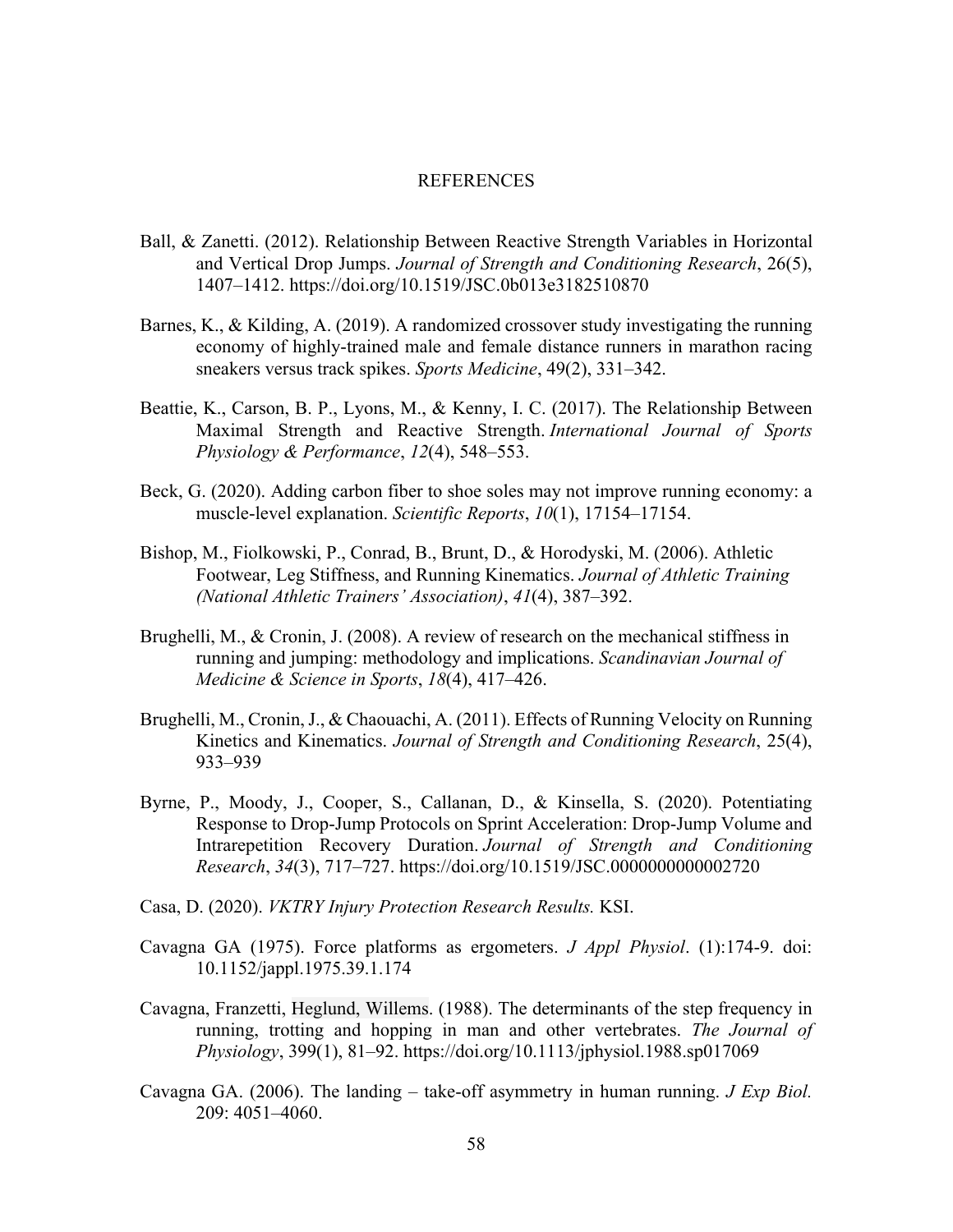- Cavagna G, Heglund N, Willems P. (2005). Effect of an increase in gravity on the power output and the rebound of the body in human running. *J Exp Biol*: 208: 2333–2346.
- Clark, K., Ryan, L., & Weyand, P. (2017). A general relationship links gait mechanics and running ground reaction forces. *Journal of Experimental Biology*, 220(2), 247–258. https://doi.org/10.1242/jeb.138057
- Clark, K., & Weyand, P. (2014). Are running speeds maximized with simple-spring stance mechanics? *Journal of Applied Physiology* (Bethesda, Md. : 1985), 117(6), 604– 615. https://doi.org/10.1152/japplphysiol.00174.2014
- Cigoja, Sasa ; Firminger, Colin R ; Asmussen, Michael J ; Fletcher, Jared R ; Edwards, W. Brent ; Nigg, Benno M (2019). Does increased midsole bending stiffness of sport shoes redistribute lower limb joint work during running? *Journal of Science and Medicine in Sport*, *22*(11), 1272–1277.
- Cormie, et al(2010). Changes in the Eccentric Phase Contribute to Improved Stretch-Shorten Cycle Performance after Training. *Medicine and Science in Sports and Exercise*, *42*(9), 1731–1744. https://doi.org/10.1249/mss.0b013e3181d392e8
- da Rosa, R., Oliveira, H., Gomeñuka, N., Masiero, M., da Silva, E., Zanardi, A., … Peyré-Tartaruga, L. (2019). Landing-Takeoff Asymmetries Applied to Running Mechanics: A New Perspective for Performance. *Frontiers in Physiology*, 10, 415. https://doi.org/10.3389/fphys.2019.00415
- Derrick, T. (2004). The effects of knee contact angle on impact forces and accelerations. *Medicine and Science in Sports and Exercise*, 36(5), 832–837.
- Douglas J, Pearson S, Ross A, McGuigan M. (2020). Reactive and eccentric strength contribute to stiffness regulation during maximum velocity sprinting in team sport athletes and highly trained sprinters. *J Sports Sci*. 38(1):29-37. doi: 10.1080/02640414.2019.1678363
- Etnoyer, J, Cortes, N, Ringleb, SI, Van Lunen, BL, and Onate, JA (2013). Instruction and jump-landing kinematics in college-aged female athletes over time*. J Athl Train* 48: 161–171, 2013.
- Flanagan, Eamonn P & Comyns, Thomas M. (2008) The Use of Contact Time and the Reactive Strength Index to Optimize Fast Stretch-Shortening Cycle Training. *Strength & Conditioning Journal*: Volume 30 - Issue 5 - p 32-38
- Francis, P., Ledingham, J., Clarke, S., Collins, D. J., & Jakeman, P. (2016). A Comparison of Stride Length and Lower Extremity Kinematics during Barefoot and Shod Running in Well Trained Distance Runners. *Journal of Sports Science & Medicine*, *15*(3), 417–423.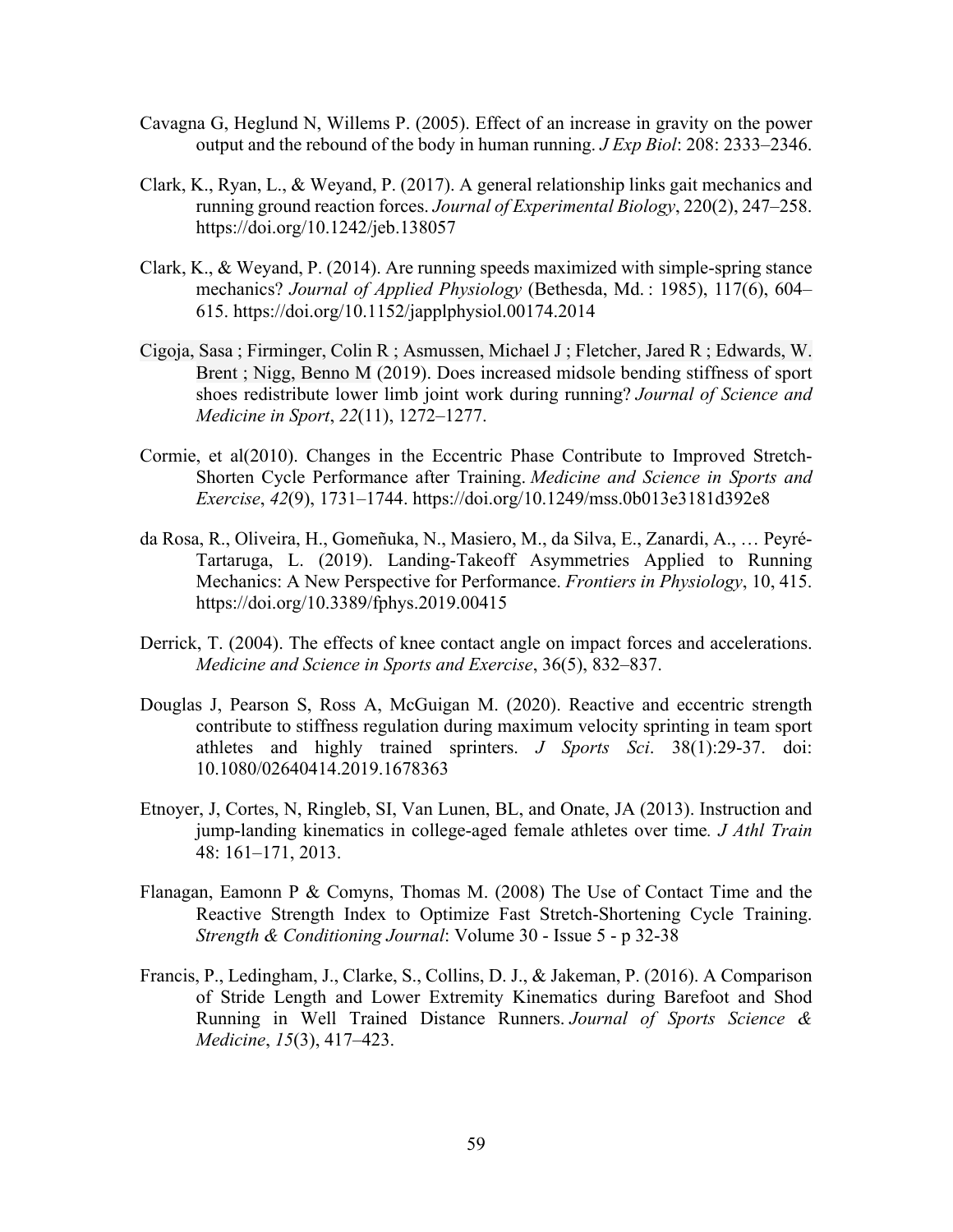- Haugen, T., Danielsen, J., Alnes, L., McGhie, D., Sandbakk, Ø., & Ettema, G. (2018). On the Importance of "Front-Side Mechanics" in Athletics Sprinting. *International Journal of Sports Physiology and Performance*, 13(4), 420–427.
- Healy, C., Smyth, J., Kenny, J., & Harrison, J. (2019). Influence of Reactive and Maximum Strength Indicators on Sprint Performance. *Journal of Strength and Conditioning Research*, 33(11), 3039–3048.
- Hunter, M., et al (2005). Relationships between Ground Reaction Force Impulse and Kinematics of Sprint-Running Acceleration. *Journal of Applied Biomechanics*, 21(1), 31–43. https://doi.org/10.1123/jab.21.1.31
- Hoogkamer, W., Kipp, S., Frank, J., Farina, E., Luo, G., & Kram, R. (2018). A comparison of the energetic cost of running in marathon racing sneakers. *Sports Medicine*, 48(4), 1009–1019.
- Hoogkamer, Kipp , Kram. (2018). The Biomechanics of Competitive Male Runners in Three Marathon Racing Sneakers: A Randomized Crossover Study. *Sports Medicine* (Auckland), 49(1), 133–143. https://doi.org/10.1007/s40279-018-1024-z
- *Innovated for Adaptive Breathability.* (2018). Retrieved from Nike.com: https://news.nike.com/news/aeroreact
- Kim, & Park. (2011). Leg stiffness increases with speed to modulate gait frequency and propulsion energy. *Journal of Biomechanics*, 44(7), 1253–1258.
- Khuu, et al (2015). Verbal Instructions Acutely Affect Drop Vertical Jump Biomechanics—Implications for Athletic Performance and Injury Risk Assessments*. Journal of Strength and Conditioning Research*, 29(10), 2816–2826. https://doi.org/10.1519/jsc.0000000000000938
- Komi PV (1992). Stretch shortening cycle. Strength and Power in Sport. 2nd edition. p. 184-202
- Kubo, K., Miyazaki, D., Yamada, K. (2016). Are the knee and ankle angles at contact related to the tendon properties of lower limbs in long distance runners? SpringerPlus 5, 151. https://doi.org/10.1186/s40064-016-1797-1
- Kurt, C., Kafkas, M. E., Kurtdere, İ., & Selalmaz, O. (2018). Influence of traditional and cluster set plyometric warm-ups on reactive strength index and leg stiffness in male rugby players. *Isokinetics & Exercise Science*, *26*(3), 237–244.
- Lejeune TM, Willems PA, Heglund NC. (1981) Mechanics and energetics of human locomotion on sand. *J Exp Biol*. 201 (Pt 13): 2071-80.
- Lockie, R., et al(2015). Interaction Between Leg Muscle Performance and Sprint Acceleration Kinematics. *Journal of Human Kinetics*, 49(1), 65–74. https://doi.org/10.1515/hukin-2015-0109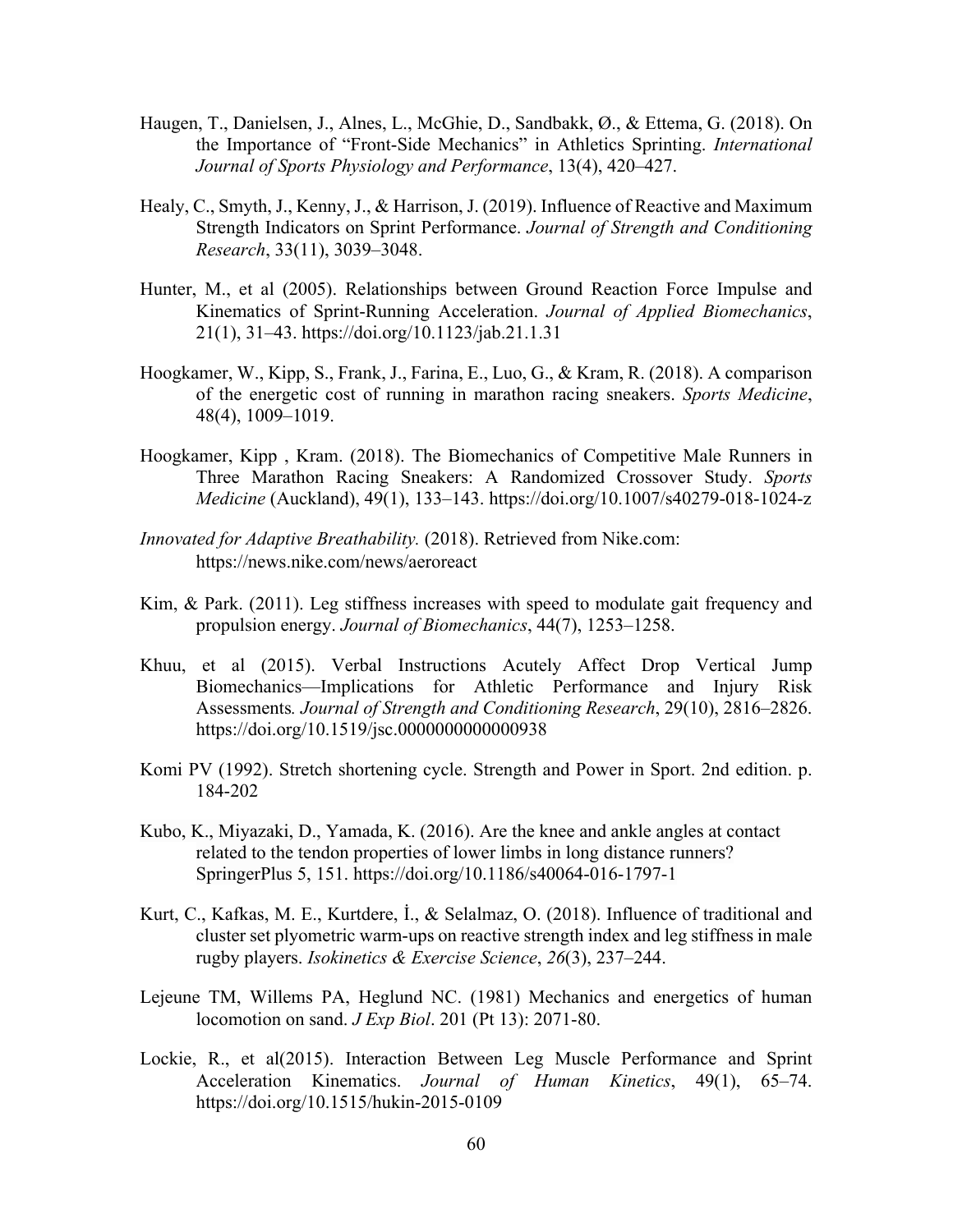- Luo, G. (2012). Ankle moment generation and maximum-effort curved sprinting performance. *Journal of Biomechanics*,45(16),2763–2768.
- McMahon, & Cheng. (1990). The mechanics of running: How does stiffness couple with speed? *Journal of Biomechanics*, *23*, 65–78. https://doi.org/10.1016/0021- 9290(90)90042-2
- Morin, J. B., Edouard, P., & Samozino, P. (2011). Technical ability of force application as a determinant factor of sprint performance. *Medicine & Science in Sports & Exercise*, 43(9), 1680–1688
- Morin JB, Gimenez P, Edouard P, Arnal P, Jiménez-Reyes P, Samozino P, Brughelli M, Mendiguchia J. (2015). Sprint Acceleration Mechanics: The Major Role of Hamstrings in Horizontal Force Production. *Front Physiol*. 6:404. doi: 10.3389/fphys.2015.00404. PMID: 26733889; PMCID: PMC4689850.
- Nagahara R, Kanehisa H, Fukunaga T. (2018). Influence of shoe sole bending stiffness on sprinting performance. The Journal of Sports Medicine and Physical Fitness. 58(12), 1735-1740.
- Newton RU. Laursen PB, Young W (2008). Clinical exercise testing and assessment of athletes. In: Schwellnus MP, ed. Olympic Textbook of Medicine in Sport. Oxford. UK: Wiley-Blackwell. doi: 10.1002/9781444300635.ch4
- Pedley, et al (2017). Drop Jump: a technical Model for Scientific Appliction. *Strength and Conditioning Journal*, 39(5), 36-44.
- Quinn, D. et al (2019). Step Frequency Training Improves Running Economy in Well-Trained Female Runners. *Journal of Strength and Conditioning Research*, Publish Ahead of Print. https://doi.org/10.1519/JSC.0000000000003206
- Roy, et al (2006). Shoe Midsole Longitudinal Bending Stiffness and Running Economy, Joint Energy, and EMG. *Medicine and Science in Sports and Exercise*, 38(3), 562– 569. https://doi.org/10.1249/01.mss.0000193562.22001.e8
- Udofa, A., Clark, K., Ryan, L., & Weyand, P. (2019). Running ground reaction forces across footwear conditions are predicted from the motion of two body mass components. *Journal of Applied Physiology*, 126(5), 1315–1325.
- Saez de Villarreal E. Requena B, Cronin JB (2012). The effects of plyometric training on sprint performance: a meta-analysis*. J Strength CondRes*. 26(2):575-584. PubMed doi: 10.1519/JSC.0b013e318220fd03
- Serpell, B., Ball, N., Scarvell, J., & Smith, P. (2012). A review of models of vertical, leg, and knee stiffness in adults for running, jumping, or hopping tasks. *Journal of Sports Sciences*, *30*(13), 1347–1363.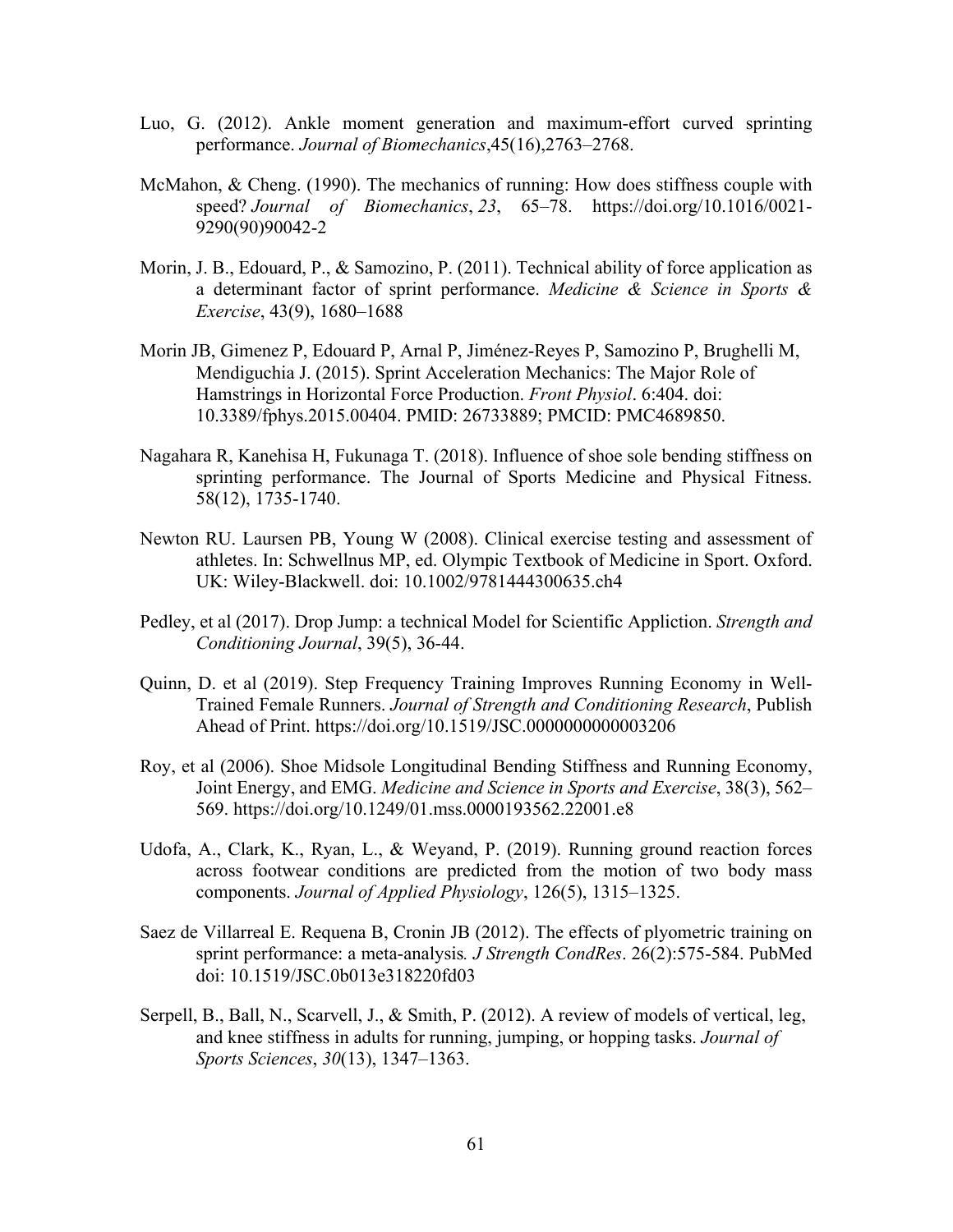- Schuster, D., & Jones, P. (2016). Relationships between unilateral horizontal and vertical drop jumps and 20 m sprint performance. *Physical Therapy in Sport*, 21, 20–25. https://doi.org/10.1016/j.ptsp.2016.02.007
- Stefanyshyn DJ, Nigg BM. (2000). Influence of midsole bending stiffness on joint energy and jump height performance. *Med Sci Sports Exerc*. 32(2):471-6.
- Stefanyshyn, D. J., and B. M. Nigg. (1997). Mechanical energy contribution of the metatarsophalangeal joint to running and sprinting. *J. Biomech*. 30:1081–1085.
- Stefanyshyn, & Fusco. (2004). Increased shoe bending stiffness increases sprint performance. *Sports Biomechanics*, *3*(1), 55–66.
- Tung, K., Franz, J., & Kram, R. (2014). A Test of the Metabolic Cost of Cushioning Hypothesis during Unshod and Shod Running. *Medicine & Science in Sports & Exercise*, *46*(2), 324–329.
- Weiss, M., Newman, A., Whitmore, C., & Weiss, S. (2015). One hundred and fifty years of sprint and distance running – Past trends and future prospects. *European Journal of Sport Science*, *16*(4), 393–401.
- Weyand PG, Bundle MW (2010). Point: Artificial limbs do make artificially fast running speeds possible. *J Appl Physiol*. 108(4):1011–1012, discussion 1014–1015. PubMed doi:10.1152/japplphysiol.01238.2009
- Wild, James & Bezodis, Neil & Blagrove, Richard & Bezodis, Ian. (2011). A Biomechanical Comparison of Accelerative and Maximum Velocity Sprinting: Specific Strength Training Considerations. Professional Strength and Conditioning.
- Williams DS III, McClay IS, Hamill J. (2001) Arch structure and injury patterns in runners. Clin Biomech (Bristol, Avon). 341–347.
- Willwacher, S., König, M., Potthast, W., & Brüggemann, G. (2013). Does specific footwear facilitate energy storage and return at the metatarsophalangeal joint in running? *Journal of Applied Biomechanics*, 29(5), 583–592.
- Worobets, et al (2015). Influence of basketball shoe mass, outsole traction, and forefoot bending stiffness on three athletic movements. *Sports Biomechanics*, *14*(3), 351– 360. https://doi.org/10.1080/14763141.2015.1084031
- Verkhoshansky, N. (2012). Shock Method and Plyometrics: Updates and an In-Depth Examination.
- Vescovi, J. (2012). Sprint speed characteristics of high-level American female soccer players: Female Athletes in Motion (FAiM) Study. *Journal of Science and Medicine in Sport*, 15(5), 474–478. https://doi.org/10.1016/j.jsams.2012.03.006